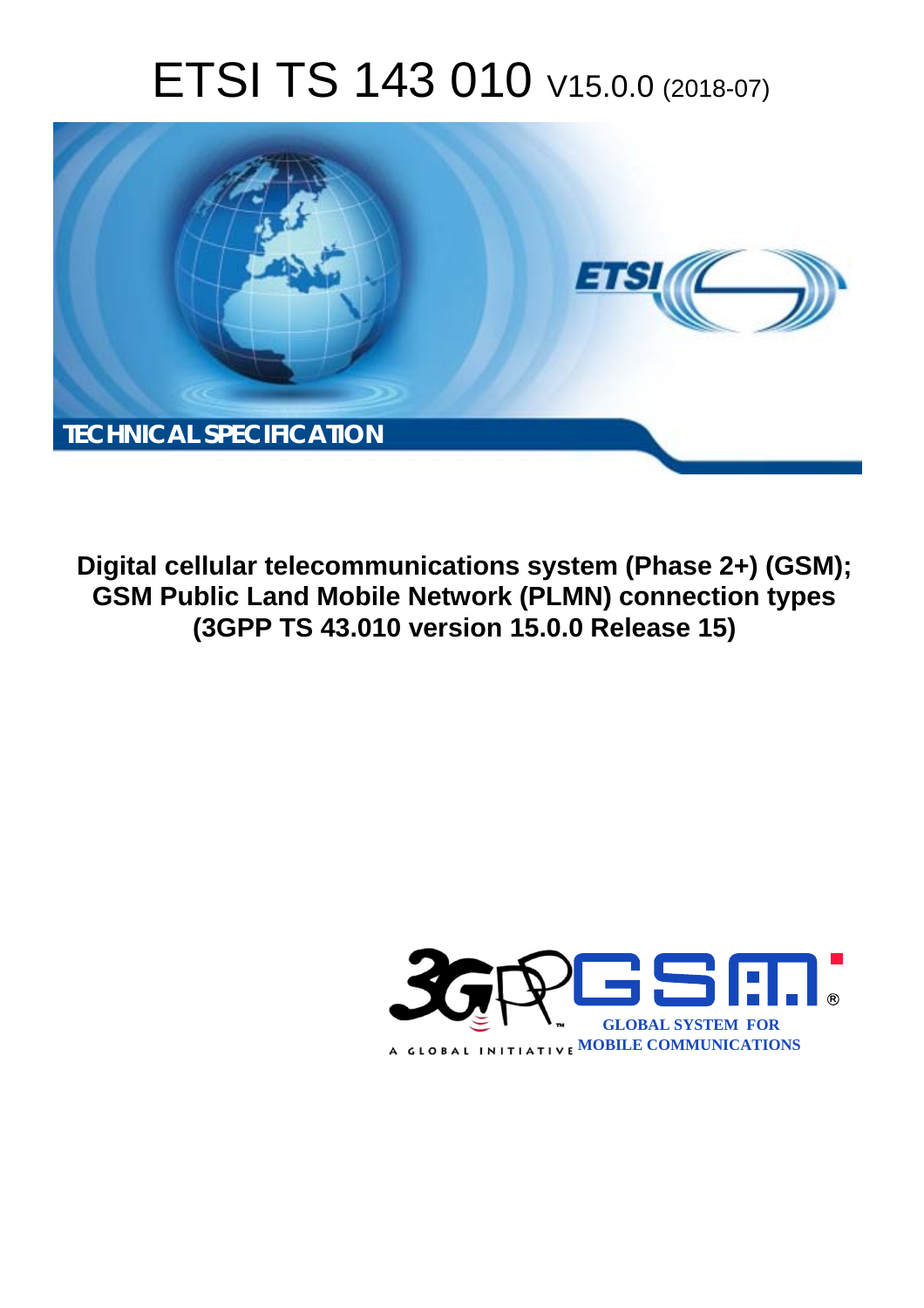Reference RTS/TSGC-0343010vf00

> Keywords GSM

### *ETSI*

#### 650 Route des Lucioles F-06921 Sophia Antipolis Cedex - FRANCE

Tel.: +33 4 92 94 42 00 Fax: +33 4 93 65 47 16

Siret N° 348 623 562 00017 - NAF 742 C Association à but non lucratif enregistrée à la Sous-Préfecture de Grasse (06) N° 7803/88

#### *Important notice*

The present document can be downloaded from: <http://www.etsi.org/standards-search>

The present document may be made available in electronic versions and/or in print. The content of any electronic and/or print versions of the present document shall not be modified without the prior written authorization of ETSI. In case of any existing or perceived difference in contents between such versions and/or in print, the only prevailing document is the print of the Portable Document Format (PDF) version kept on a specific network drive within ETSI Secretariat.

Users of the present document should be aware that the document may be subject to revision or change of status. Information on the current status of this and other ETSI documents is available at <https://portal.etsi.org/TB/ETSIDeliverableStatus.aspx>

If you find errors in the present document, please send your comment to one of the following services: <https://portal.etsi.org/People/CommiteeSupportStaff.aspx>

#### *Copyright Notification*

No part may be reproduced or utilized in any form or by any means, electronic or mechanical, including photocopying and microfilm except as authorized by written permission of ETSI. The content of the PDF version shall not be modified without the written authorization of ETSI. The copyright and the foregoing restriction extend to reproduction in all media.

> © ETSI 2018. All rights reserved.

**DECT**TM, **PLUGTESTS**TM, **UMTS**TM and the ETSI logo are trademarks of ETSI registered for the benefit of its Members. **3GPP**TM and **LTE**TM are trademarks of ETSI registered for the benefit of its Members and of the 3GPP Organizational Partners. **oneM2M** logo is protected for the benefit of its Members.

**GSM**® and the GSM logo are trademarks registered and owned by the GSM Association.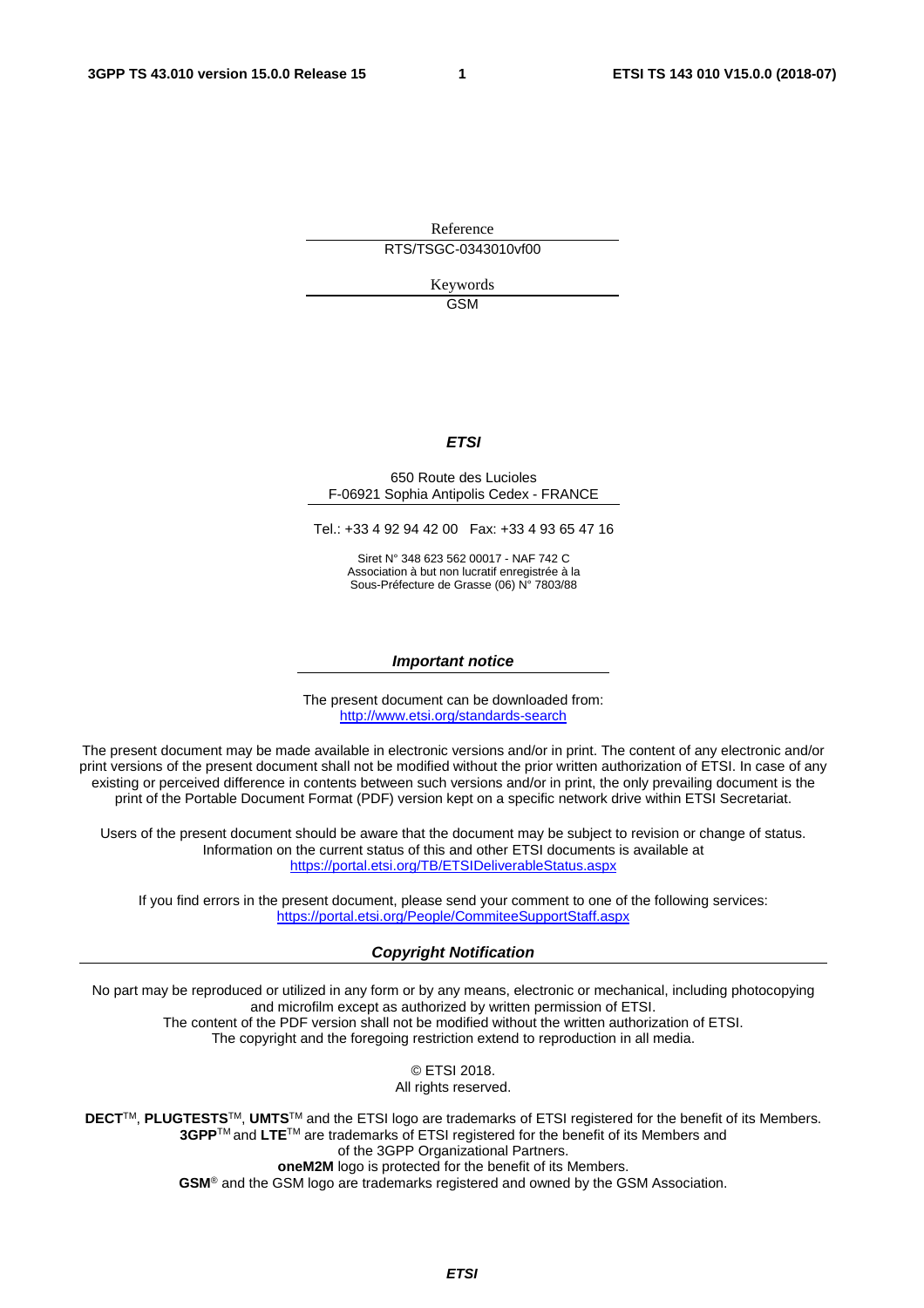## Intellectual Property Rights

#### Essential patents

IPRs essential or potentially essential to normative deliverables may have been declared to ETSI. The information pertaining to these essential IPRs, if any, is publicly available for **ETSI members and non-members**, and can be found in ETSI SR 000 314: *"Intellectual Property Rights (IPRs); Essential, or potentially Essential, IPRs notified to ETSI in respect of ETSI standards"*, which is available from the ETSI Secretariat. Latest updates are available on the ETSI Web server ([https://ipr.etsi.org/\)](https://ipr.etsi.org/).

Pursuant to the ETSI IPR Policy, no investigation, including IPR searches, has been carried out by ETSI. No guarantee can be given as to the existence of other IPRs not referenced in ETSI SR 000 314 (or the updates on the ETSI Web server) which are, or may be, or may become, essential to the present document.

#### **Trademarks**

The present document may include trademarks and/or tradenames which are asserted and/or registered by their owners. ETSI claims no ownership of these except for any which are indicated as being the property of ETSI, and conveys no right to use or reproduce any trademark and/or tradename. Mention of those trademarks in the present document does not constitute an endorsement by ETSI of products, services or organizations associated with those trademarks.

## Foreword

This Technical Specification (TS) has been produced by ETSI 3rd Generation Partnership Project (3GPP).

The present document may refer to technical specifications or reports using their 3GPP identities, UMTS identities or GSM identities. These should be interpreted as being references to the corresponding ETSI deliverables.

The cross reference between GSM, UMTS, 3GPP and ETSI identities can be found under [http://webapp.etsi.org/key/queryform.asp.](http://webapp.etsi.org/key/queryform.asp)

## Modal verbs terminology

In the present document "**shall**", "**shall not**", "**should**", "**should not**", "**may**", "**need not**", "**will**", "**will not**", "**can**" and "**cannot**" are to be interpreted as described in clause 3.2 of the [ETSI Drafting Rules](https://portal.etsi.org/Services/editHelp!/Howtostart/ETSIDraftingRules.aspx) (Verbal forms for the expression of provisions).

"**must**" and "**must not**" are **NOT** allowed in ETSI deliverables except when used in direct citation.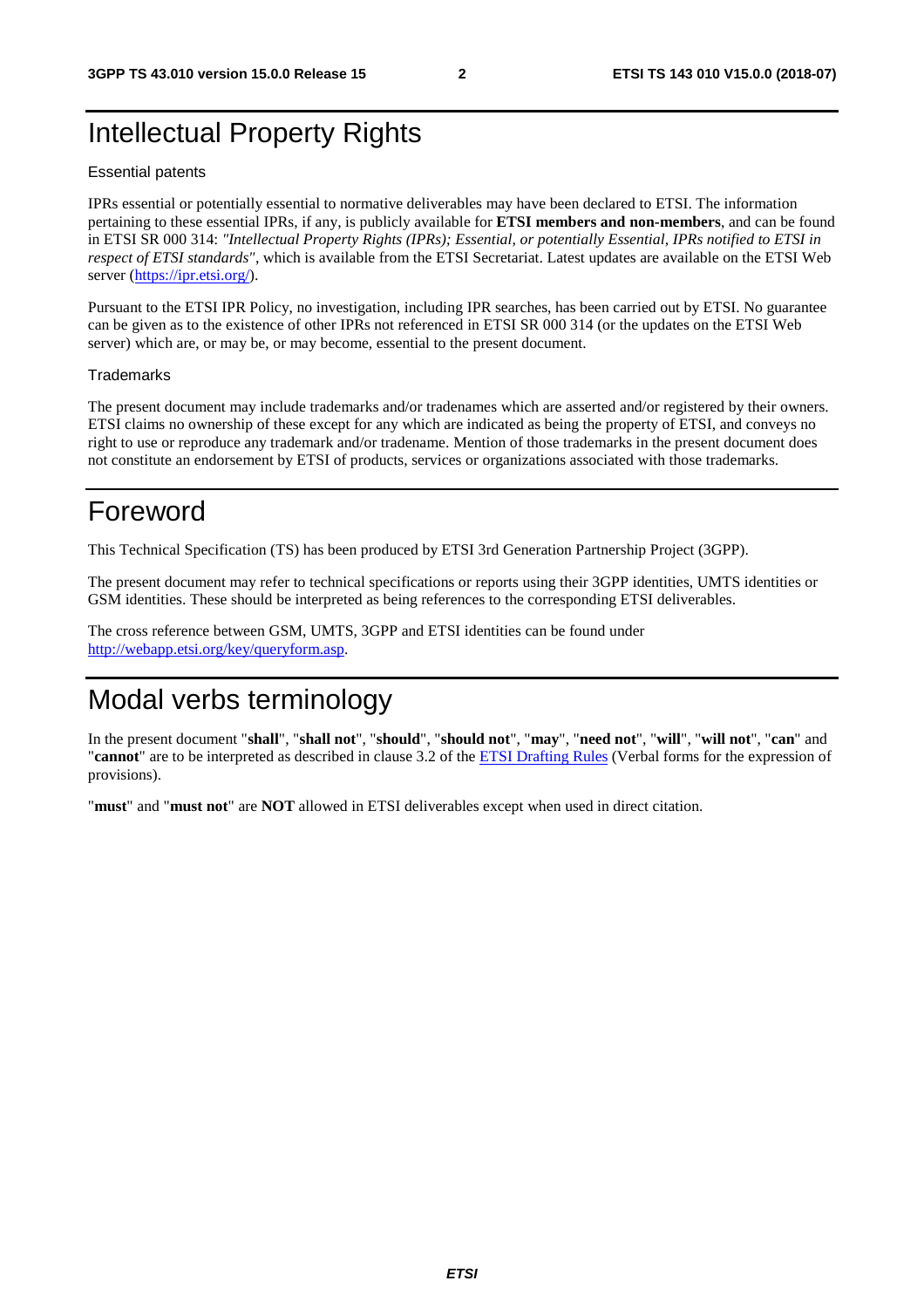$\mathbf{3}$ 

## Contents

| 1          |                                                                                             |  |
|------------|---------------------------------------------------------------------------------------------|--|
| 2          |                                                                                             |  |
| 3          |                                                                                             |  |
| 3.1<br>3.2 |                                                                                             |  |
| 4          |                                                                                             |  |
| 4.1        |                                                                                             |  |
| 4.2        |                                                                                             |  |
| 4.3        |                                                                                             |  |
|            |                                                                                             |  |
| 4.3.1      |                                                                                             |  |
| 4.3.2      |                                                                                             |  |
| 5          |                                                                                             |  |
| 5.1        |                                                                                             |  |
| 5.2        |                                                                                             |  |
| 5.3        |                                                                                             |  |
| 5.4        |                                                                                             |  |
| 5.5        |                                                                                             |  |
|            |                                                                                             |  |
| 6          |                                                                                             |  |
| 6.1        |                                                                                             |  |
| 6.1.1      |                                                                                             |  |
| 6.1.2      |                                                                                             |  |
| 6.1.3      |                                                                                             |  |
| 6.1.4      |                                                                                             |  |
| 6.2        |                                                                                             |  |
| 6.3        | Rules of association for the attribute values of connection elements and connection types17 |  |
| 6.3.1      |                                                                                             |  |
| 6.3.2      |                                                                                             |  |
| 6.3.3      |                                                                                             |  |
|            |                                                                                             |  |
| 6.3.4      |                                                                                             |  |
| 6.3.5      |                                                                                             |  |
| 6.3.6      |                                                                                             |  |
| 6.3.7      |                                                                                             |  |
| 6.3.8      |                                                                                             |  |
| 6.3.8.1    |                                                                                             |  |
| 6.3.8.2    |                                                                                             |  |
| 6.3.9      |                                                                                             |  |
| 6.3.10     |                                                                                             |  |
| 6.3.11     |                                                                                             |  |
| 6.4        |                                                                                             |  |
| 6.4.1      | Limited set of PLMN connection types (for TCH/F4.8 and TCH/F9.6 channel codings)20          |  |
| 6.4.2      |                                                                                             |  |
| 6.4.3      |                                                                                             |  |
| 6.5        |                                                                                             |  |
| 6.5.1      |                                                                                             |  |
| 6.5.2      |                                                                                             |  |
| 6.5.3      |                                                                                             |  |
|            |                                                                                             |  |
| 7          |                                                                                             |  |
| 7.1        |                                                                                             |  |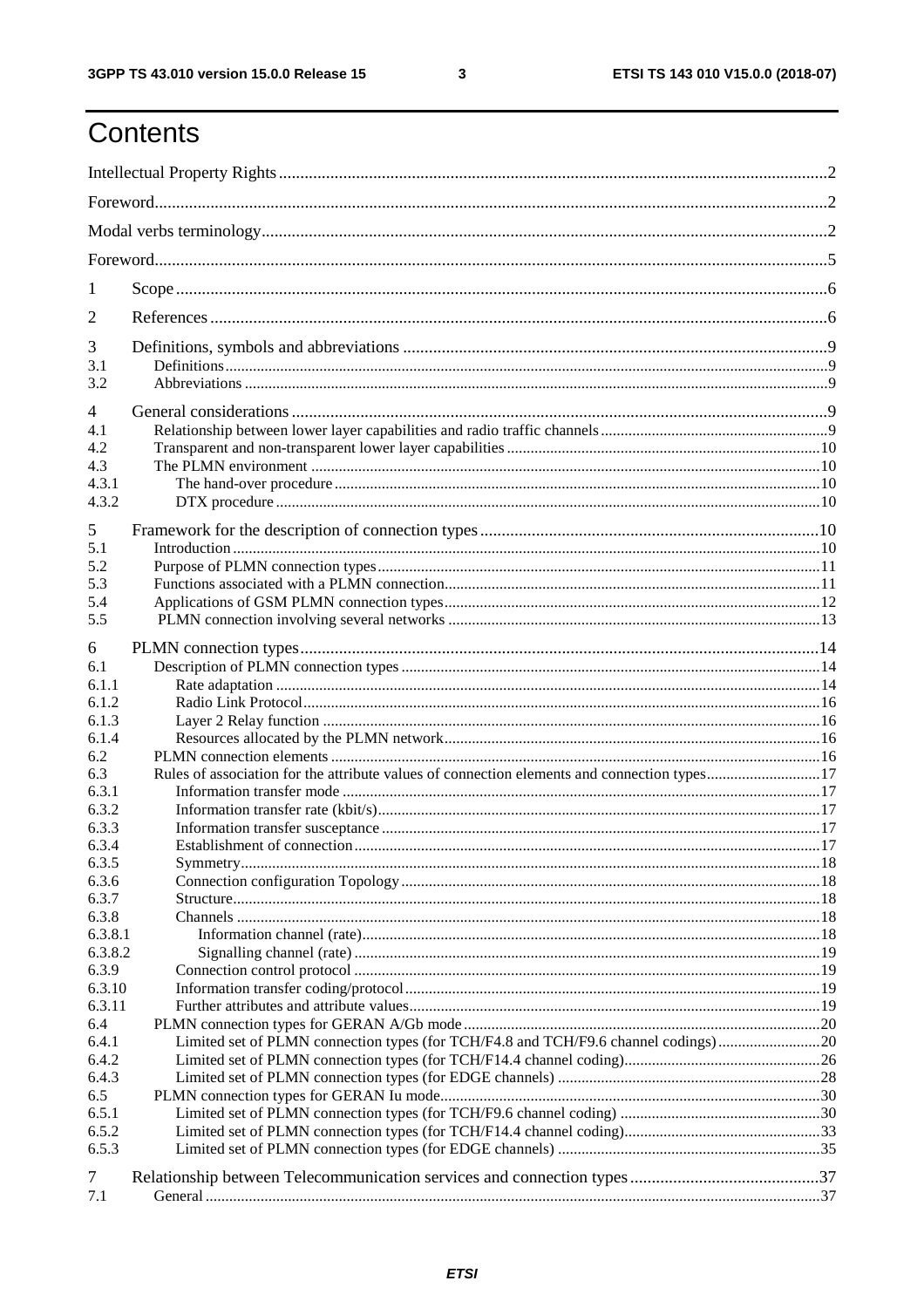| 7.2 |                               |                                                                                            |  |
|-----|-------------------------------|--------------------------------------------------------------------------------------------|--|
| 7.3 |                               |                                                                                            |  |
| 7.4 |                               |                                                                                            |  |
| 7.5 |                               |                                                                                            |  |
|     |                               | Annex A (informative): List of definitions of PLMN connection type attributes and values44 |  |
|     |                               |                                                                                            |  |
|     |                               |                                                                                            |  |
|     | <b>Annex B</b> (informative): | Location of the transcoding, multiplexing and RA2 functions53                              |  |
|     | <b>Annex C</b> (informative): |                                                                                            |  |
|     |                               |                                                                                            |  |
|     |                               |                                                                                            |  |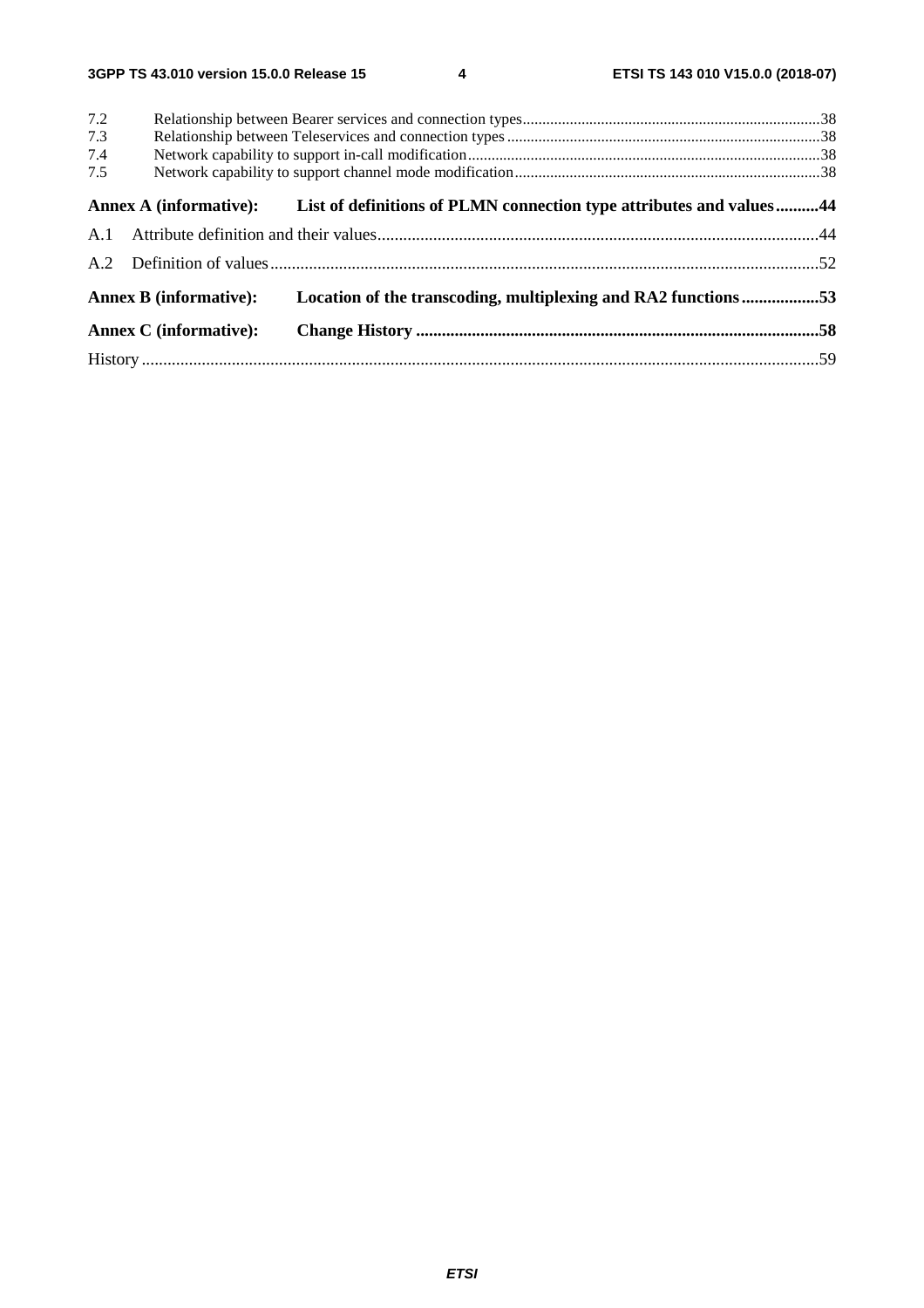## Foreword

This Technical Specification has been produced by the 3rd Generation Partnership Project (3GPP).

The contents of the present document are subject to continuing work within the TSG and may change following formal TSG approval. Should the TSG modify the contents of the present document, it will be re-released by the TSG with an identifying change of release date and an increase in version number as follows:

Version x.y.z

where:

- x the first digit:
	- 1 presented to TSG for information;
	- 2 presented to TSG for approval;
	- 3 or greater indicates TSG approved document under change control.
- y the second digit is incremented for all changes of substance, i.e. technical enhancements, corrections, updates, etc.
- z the third digit is incremented when editorial only changes have been incorporated in the document.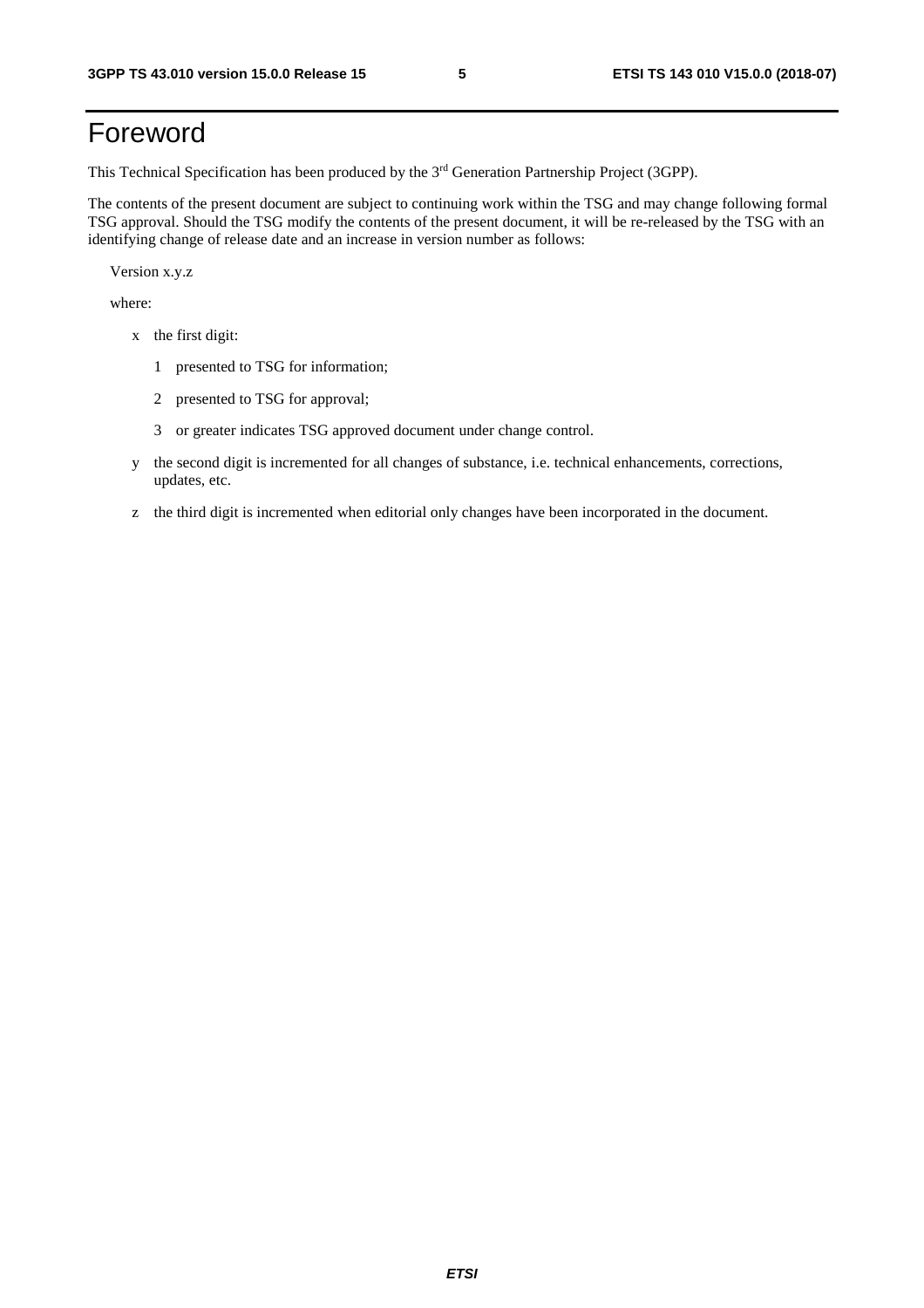## 1 Scope

This specification is only applicable for a GERAN PLMN. In the 2nd generation is this a GSM PLMN. In the 3rd generation is this a PLMN that uses a GERAN as radio access network operating either in A/Gb mode or in Iu mode.

A PLMN may be described by a limited set of access interfaces (refer to 3GPP TS 24.002 and 22.001) and a limited set of PLMN connection types to support the telecommunication services described in the 3GPP 22-series of specifications. The present document identifies and defines these connection types in so far as they relate to the particular network capabilities for a PLMN.

The basic lower layer capabilities of a PLMN are represented by a set of PLMN connection types. The definition of a set of PLMN connection types provides the necessary input to identify network capabilities of a PLMN. In addition to describing network capabilities of a PLMN, the identification of connection types facilitates the specification of network-to-network interfaces. It may also assist in the allocation of network performance parameters.

The present document should be considered in conjunction with other 3GPP specifications with particular reference to 3GPP TS 22.001, 22.002, 22.003, 23.002, 24.002 and 44.004.

The present document provides a bridge between the service specification in the 3GPP TS 22-series of specifications and the more detailed specifications such as the 3GPP TS 43, 44, 23, 24, 27 and 29 series. As such, it establishes a framework for the specification and understanding of the more detailed specifications. It is therefore not a specification against which detailed conformance testing can be performed. However, it shall be considered mandatory for the understanding of the more detailed specifications and used to resolve issues of conflict in these specifications.

From R99 onwards the following services are no longer required by a PLMN:

- the dual Bearer Services "alternate speech/data" and "speech followed by data"
- the dedicated services for PAD and Packet access
- the single asynchronous and synchronous Bearer Services (BS 21..26, BS 31..34)

From Release 4 onwards the following services are no longer required by a PLMN:

- the synchronous Bearer Service non-transparent (BS 30 NT).
- the Basic Packet access
- the Teleservice Facsimile non-transparent (TS 61/62 NT).

If a PLMN network still provides these services it has to fulfil the specification of former releases.

## 2 References

The following documents contain provisions which, through reference in this text, constitute provisions of the present document.

- References are either specific (identified by date of publication, edition number, version number, etc.) or non-specific.
- For a specific reference, subsequent revisions do not apply.
- For a non-specific reference, the latest version applies. In the case of a reference to a 3GPP document (including a GSM document), a non-specific reference implicitly refers to the latest version of that document in the same Release as the present document.
- [1] Void
- [2] Void
- [3] 3GPP TS 22.001: " Principles of telecommunications services supported by a Public Land Mobile Network (PLMN)".
- [4] 3GPP TS 22.002: " Circuit Bearer Services (BS) supported by a Public Land Mobile Network (PLMN)".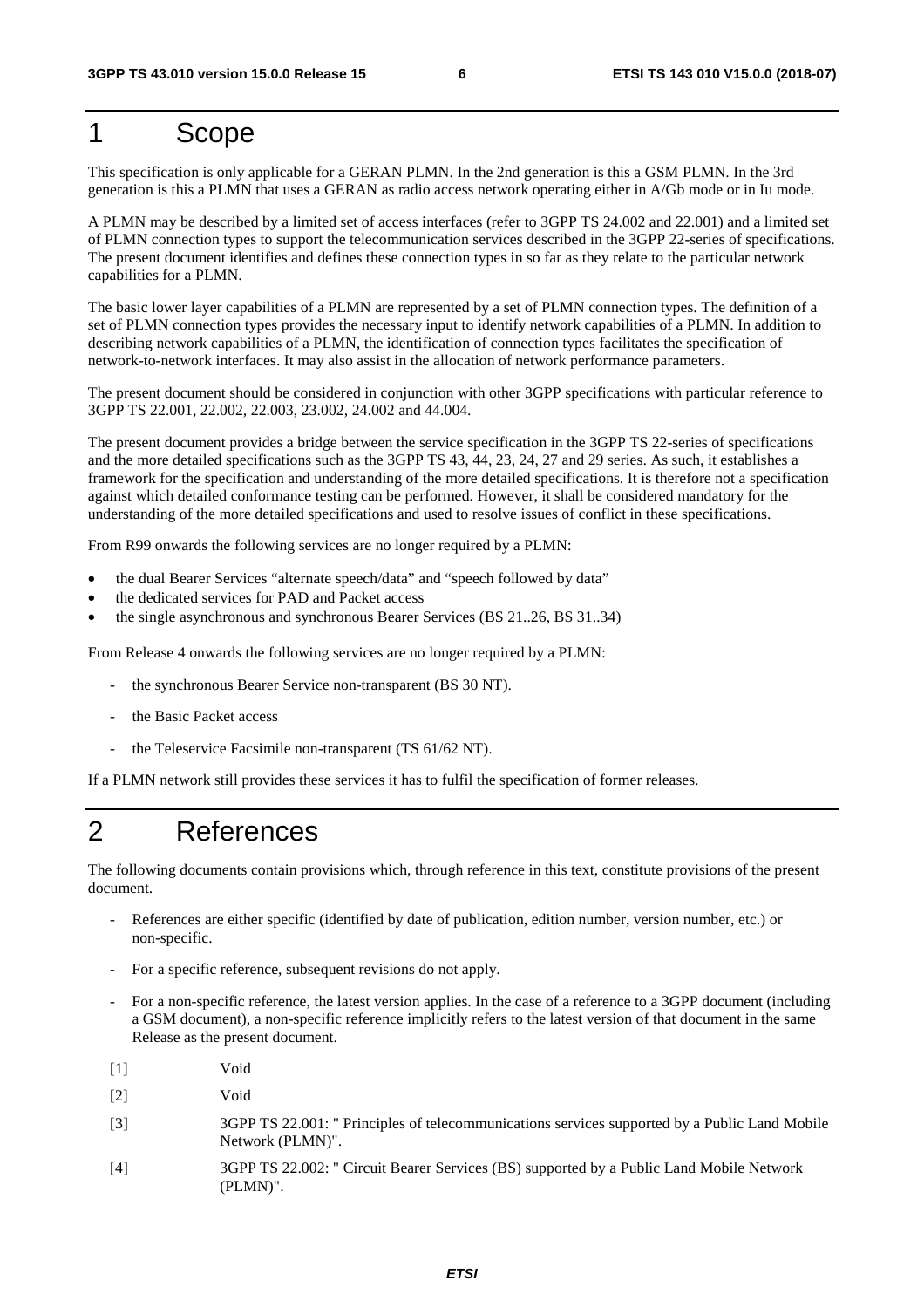| $[5]$  | 3GPP TS 22.003: " Circuit Teleservices supported by a Public Land Mobile Network (PLMN)".                                                                |
|--------|----------------------------------------------------------------------------------------------------------------------------------------------------------|
| [6]    | Void.                                                                                                                                                    |
| $[7]$  | 3GPP TS 23.002: "Network architecture".                                                                                                                  |
| [8]    | 3GPP TS 23.009: "Handover procedures".                                                                                                                   |
| [9]    | 3GPP TS 23.034: "High Speed Circuit Switched Data (HSCSD) - Stage 2 Service Description".                                                                |
| $[10]$ | 3GPP TS 23.040: "Technical realization of the Short Message Service (SMS) Point-to-Point (PP)".                                                          |
| $[11]$ | 3GPP TS 23.041: "Technical realization of Short Message Service Cell Broadcast (SMSCB)".                                                                 |
| $[12]$ | 3GPP TS 43.045: " Technical realization of facsimile group 3 transparent".                                                                               |
| $[13]$ | 3GPP TS 44.001: " Mobile Station - Base Station System (MS - BSS) interface General aspects<br>and principles".                                          |
| $[14]$ | 3GPP TS 24.002: " GSM-UMTS Public Land Mobile Network (PLMN) access reference<br>configuration".                                                         |
| $[15]$ | 3GPP TS 44.004: "Layer 1 – General Requirements".                                                                                                        |
| $[16]$ | 3GPP TS 44.005: " Data Link (DL) layer; General aspects".                                                                                                |
| $[17]$ | 3GPP TS 44.006: " Mobile Station - Base Station System (MS - BSS) interface Data Link (DL)<br>layer specification".                                      |
| $[18]$ | 3GPP TS 24.007: " Mobile radio interface signalling layer 3; General aspects".                                                                           |
| $[19]$ | 3GPP TS 24.008: " Mobile radio interface layer 3 specification".                                                                                         |
| $[20]$ | 3GPP TS 24.011: "Point-to-Point (PP) Short Message Service (SMS) support on mobile radio<br>interface".                                                  |
| $[21]$ | 3GPP TS 24.012: " Short Message Service Cell Broadcast (SMSCB) support on the mobile radio<br>interface".                                                |
| $[22]$ | 3GPP TS 44.021: " Rate adaption on the Mobile Station - Base Station System (MS - BSS)<br>interface".                                                    |
| $[23]$ | 3GPP TS 24.022: " Radio Link Protocol (RLP) for circuit switched bearer and teleservices"                                                                |
| $[24]$ | 3GPP TS 45.001: " Physical layer on the radio path (General description)".                                                                               |
| $[25]$ | 3GPP TS 45.003: " Channel coding".                                                                                                                       |
| $[26]$ | 3GPP TS 45.008: " Radio subsystem link control".                                                                                                         |
| $[27]$ | 3GPP TS 46.031: " Discontinuous Transmission (DTX) for full rate speech traffic channels".                                                               |
| $[28]$ | 3GPP TS 27.001: " General on Terminal Adaptation Functions (TAF) for Mobile Stations (MS)".                                                              |
| $[29]$ | 3GPP TS 27.002: " Terminal Adaptation Functions (TAF) for services using asynchronous bearer<br>capabilities".                                           |
| $[30]$ | 3GPP TS 27.003: " Terminal Adaptation Functions (TAF) for services using synchronous bearer<br>capabilities".                                            |
| $[31]$ | 3GPP TS 48.004: " Base Station System - Mobile-services Switching Centre (BSS - MSC)<br>interface Layer 1 specification".                                |
| $[32]$ | 3GPP TS 48.006: " Signalling transport mechanism specification for the Base Station<br>System - Mobile-services Switching Centre (BSS - MSC) interface". |
| $[33]$ | 3GPP TS 48.008: " Mobile Switching Centre - Base Station System (MSC - BSS) interface Layer<br>3 specification".                                         |
| $[34]$ | 3GPP TS 48.020: " Rate adaption on the Base Station System - Mobile-services Switching Centre<br>(BSS - MSC) interface".                                 |
| $[35]$ | Void.                                                                                                                                                    |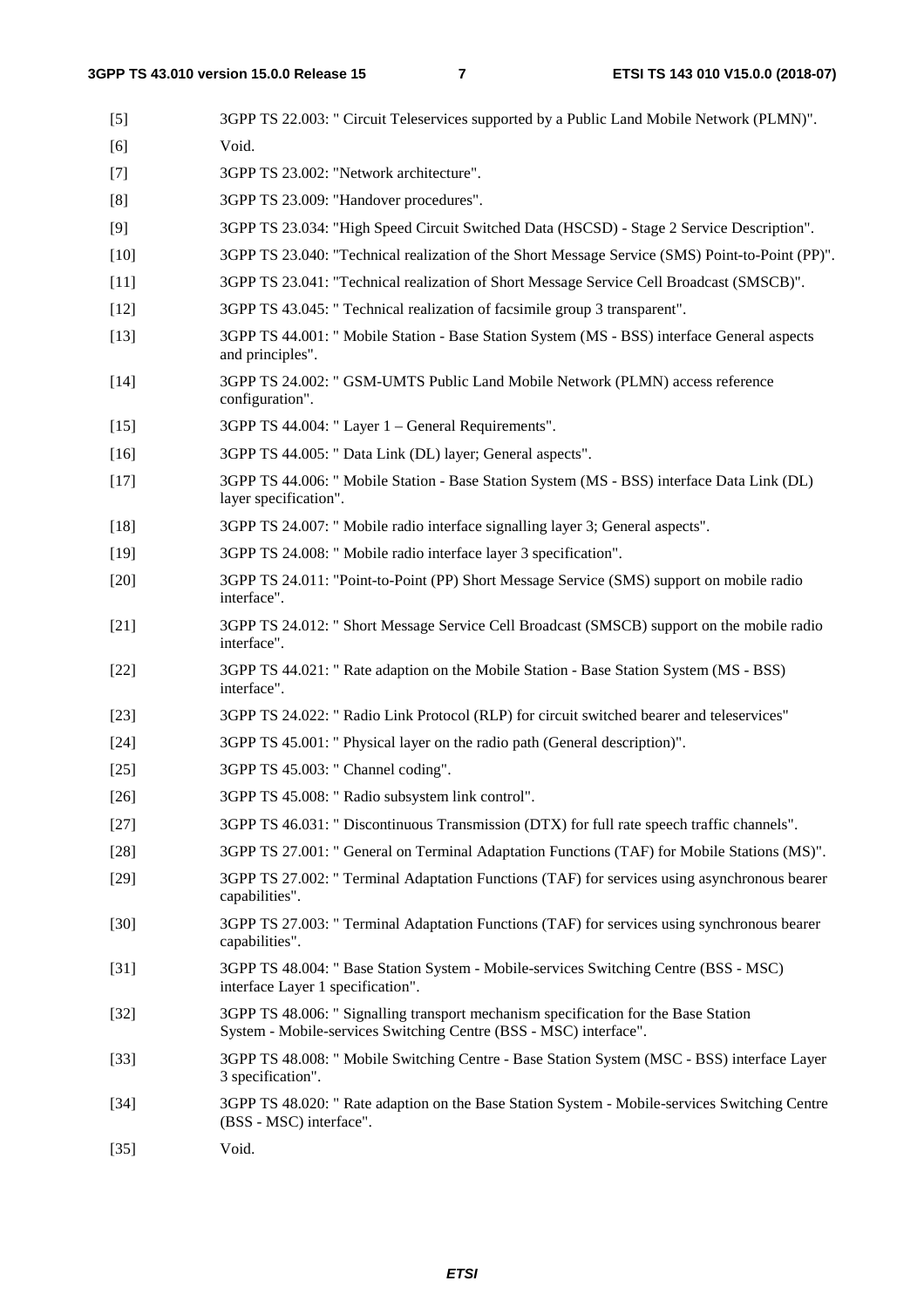- [36] 3GPP TS 29.007: "General requirements on interworking between the Public Land Mobile Network (PLMN) and the Integrated Services Digital Network (ISDN) or Public Switched Telephone Network (PSTN)". [37] ITU-T Recommendation I.460: "Multiplexing, rate adaption and support of existing interfaces". [38] ITU-T Recommendation V.110: "Support of Data Terminal Equipments (DTEs) with V-Series interfaces by an integrated services digital network". [39] ITU-T Recommendation V.21: "300 bits per second duplex modem standardised for use in the general switched telephone network". [40] ITU-T Recommendation V.22: "1 200 bits per second duplex modem standardised for use in the general switched telephone network and on point-to-point 2-wire leased telephone-type circuits". [41] ITU-T Recommendation V.22bis: "2 400 bits per second duplex modem using the frequency division technique standardised for use on the general switched telephone network and on point-topoint 2-wire leased telephone-type circuits". [42] ITU-T Recommendation V.24: "List of definitions for interchange circuits between Data Terminal Equipment (DTE) and Data Circuit-terminating Equipment (DCE)". [43] ITU-T Recommendation V.26ter: "2 400 bits per second duplex modem using the echo cancellation technique standardised for use on the general switched telephone network and on point-to-point 2-wire leased telephone-type circuits". [44] ITU-T Recommendation V.32: "A family of 2-wire, duplex modems operating at data signalling rates of up to 9 600 bit/s for use on the general switched telephone network and on leased telephone-type circuits". [45] ITU-T Recommendation V.42bis: "Data Compression for Data Circuit terminating Equipment (DCE) using Error Correction Procedures". [46] ITU-T Recommendation V.120: "Support by an ISDN of data terminal equipment with V-Series type interfaces with provision for statistical multiplexing". [47] ITU-T Recommendation X.21: "Interface between Data Terminal Equipment (DTE) and Data Circuit-terminating Equipment (DCE) for synchronous operation on public data networks". [48] ITU-T Recommendation X.21bis: "Use on public data networks of Data Terminal Equipment (DTE) which is designed for interfacing to synchronous V-series modems". [49] ITU-T Recommendation X.25: "Interface between Data Terminal Equipment (DTE) and Data Circuit-terminating Equipment (DCE) for terminals operating in the packet mode and connected to public data networks by dedicated circuit". [50] ITU-T Recommendation X.28: "DTE/DCE interface for a start-stop mode data terminal equipment accessing the Packet Assembly/Disassembly facility (PAD) in a public data network situated in the same country". [51] ITU-T Recommendation X.30: "Support of X.21, X.21bis and X.20bis based Data Terminal Equipments (DTEs) by an Integrated Services Digital Network (ISDN)". [52] ITU-T Recommendation X.31: "Support of packet mode terminal equipment by an ISDN". [53] ITU-T Recommendation X.32: "Interface between Data Terminal Equipment (DTE) and Data Circuit-terminating Equipment (DCE) for terminals operating in the packet mode and accessing a packet switched public data network through a public switched telephone network or an integrated services digital network or a circuit switched public data network". [54] ITU-T Recommendation V.34 (1994): "A modem operating at data signalling rates of up to 28 800 bits for use on the general switched telephone network and on leased point-to-point 2-wire telephone-type circuits". [55] ITU-T Recommendation I.440 (1989): "ISDN user-network interface data link layer - General aspects". [56] ITU-T Recommendation I.450 (1989): "ISDN user-network interface layer 3 General aspects". [57] ISO/IEC 6429 (1992): "Information technology - Control functions for coded character sets".
- [58] 3GPP TS 23.060: " General Packet Radio Service (GPRS) Service Description; Stage 2".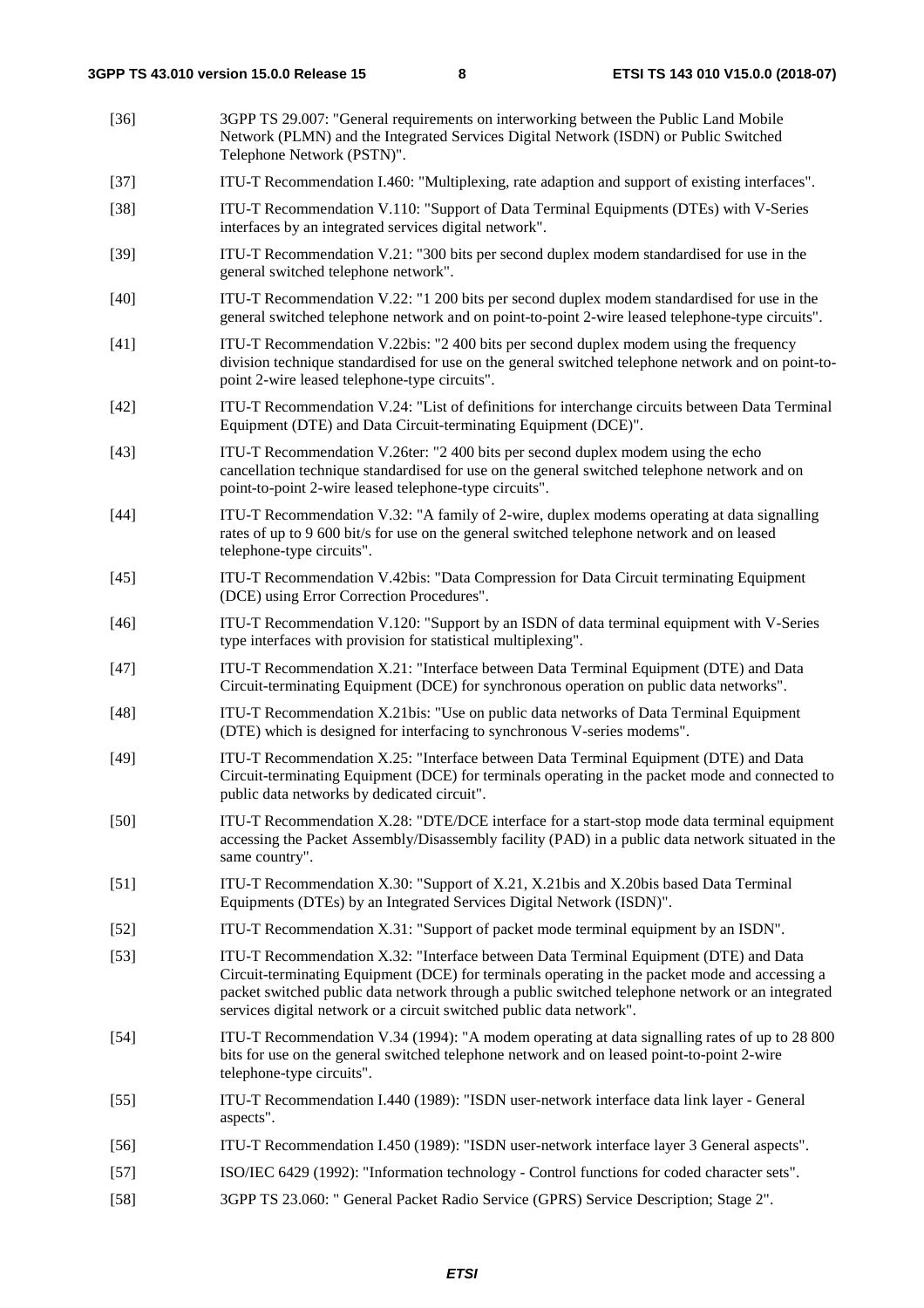- [59] ITU-T Recommendation V.90 A digital modem and analogue modem pair for use on the public switched telephone network (PSTN) at data signalling rates of up to 56 000 bit/s downstream and up to 33 600 bit/s upstream.
- [60] 3GPP TS 21.905: " Vocabulary for 3GPP Specifications "

## 3 Definitions, symbols and abbreviations

### 3.1 Definitions

For the purposes of the present document, the following definitions apply.

**(DIGITAL) connection:** A concatenation of (digital) transmission channels or (digital) telecommunication circuits, switching and other functional units set up to provide for the transfer of (digital) signals between two or more points in a telecommunication network to support a single communication.

**PLMN connection:** A connection that is established through PLMN between specified PLMN reference points.

**PLMN connection type:** A description of a set of PLMN connections which have the same characteristics.

**EDGE channels:** A general term referring to channels based on 8PSK modulation; i.e. TCH/F28.8, TCH/F32.0, and TCH/F43.2.

### 3.2 Abbreviations

Abbreviations used in this specification are listed in 3GPP TS 21.905.

## 4 General considerations

Low layer capabilities are defined in 3GPP TS 22.001 and characterized in 3GPP TS 22.002 for Bearer Services and 3GPP TS 22.003 for Teleservices. Apart from the short message service and GPRS, all Bearer Services and Teleservices are provided using low layer capabilities in the connection mode.

Network capabilities to support the short message services are defined in 3GPP TS 23.040 and 3GPP TS 24.011 for the point-to-point service, and in 3GPP TS 23.041 and 3GPP TS 24.012 for the cell broadcast service. Network capabilities to support GPRS are described in 3GPP TS 23.060.

### 4.1 Relationship between lower layer capabilities and radio traffic channels

The realization of low layer capabilities for the provision of telecommunication services will make use of a physical medium consisting of a traffic channel TCH (refer to 3GPP TS 44.004) or a combination of several full rate traffic channels (Multislot configuration for data) except for the short message point-to-point which uses a dedicated control channel DCCH (see 3GPP TS 24.011) or the cell broadcast service which uses the CBCH (see 3GPP TS 24.012). No multiplexing of data connections on one TCH is allowed.

Either a full rate or a half rate channel may be used depending on the requirements of the individual service. User data rates below or equal to 4 800 bit/s may be supported either on a full rate channel or on a half rate channel. Single slot configurations of 9.6Kbit/s and above are always supported on a full rate channel. Multislot configurations for data use combinations of 4.8 kbit/s or 9.6 kbit/s or 14.4 kbit/s full rate traffic channels only.

Technically every MS, regardless of whether it uses a half or a full rate TCH for speech transmission, should be able to use both half and full rate TCHs for data transmission and telematic services. However, particular designs of MS may only provide access to a limited set of services and therefore only use limited options.

For the alternate speech and group 3 facsimile teleservice, when a full rate traffic channel is required for the speech or data portion of the service, a full rate traffic channel will be used for the duration of the call, see 3GPP TS 22.002.

Within a PLMN, the transport of user data and access interface status information (if present) will use a rate adaptation method based on ITU-T Recommendation V.110 except on TCH/F14.4 or EDGE channels for which PLMN specific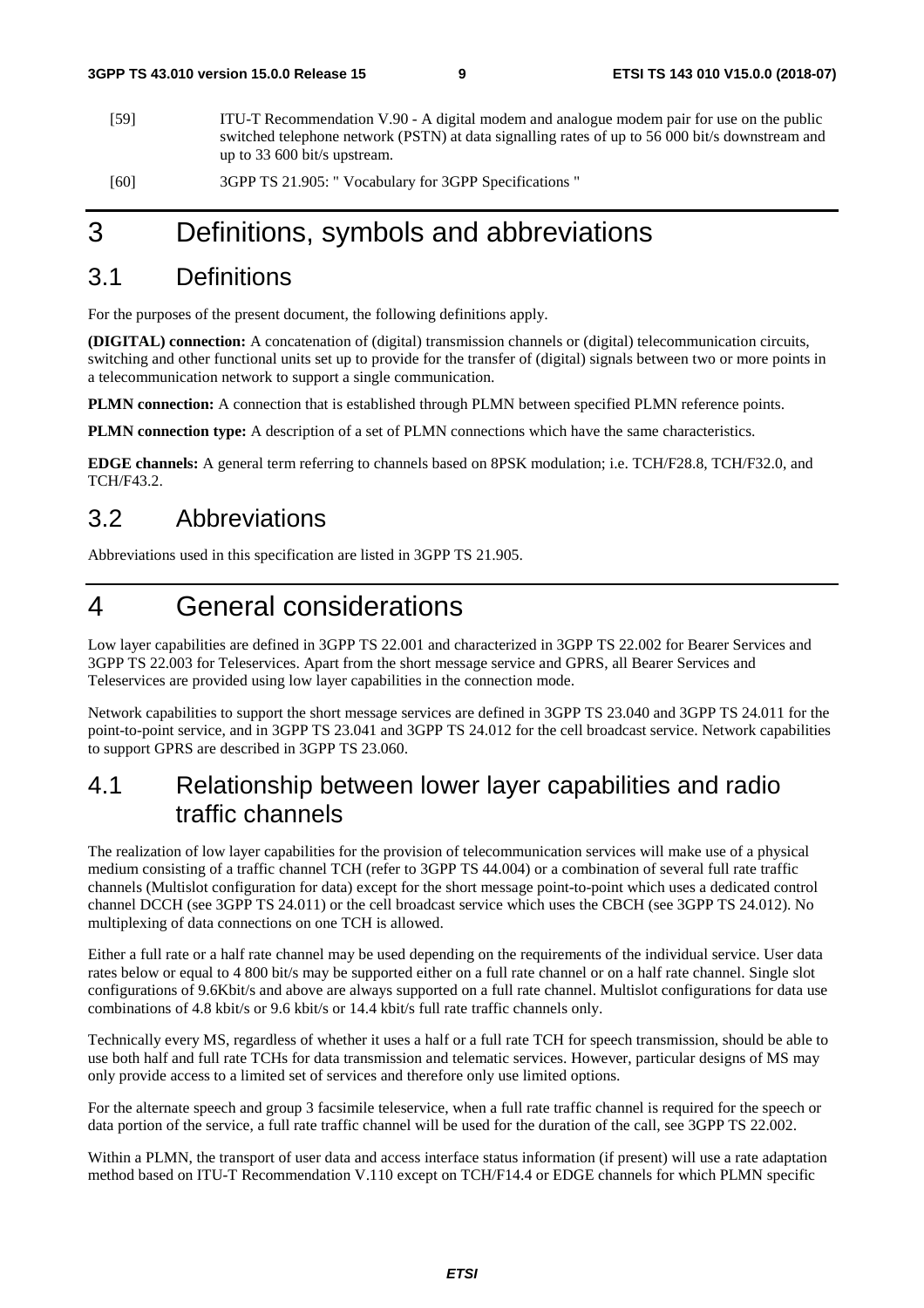rate adaption is used between the mobile station and the interworking function. For the access interface, the rate adaptation schemes used are referenced in the 3GPP TS 27-series.

On the radio path, rate adaptation leads to rates of 43.5, 32.0, 29.0, 14.5, 12.0, 6.0 and 3.6 kbit/s per TCH (see 3GPP TS 44.021). However, in multislot configurations for data the 3.6 kbit/s per TCH/F rate is excluded. At the BSS to MSC interface, the rate adaptation scheme used is described in 3GPP TS 48.020.

Protection of information from errors on the radio path (i.e. between MS and BSS) will be implemented by use of FEC techniques (see 3GPP TS 45.003).

### 4.2 Transparent and non-transparent lower layer capabilities

Two classes of low layer capabilities have been identified (see 3GPP TS 22.002 and 3GPP TS 22.003):

- a transparent class which is characterized by constant throughput, constant transit delay and variable error rate;
- a non-transparent class for which an ARQ technique is used (see 3GPP TS 24.022) on the radio path and extended to an appropriate interworking function. This class is characterized by improved error rate with variable transit delay and throughput. Data compression can optionally be used in combination of nontransparent lower layer capability, to increase the data rate on the DTE/DCE interface (or the equivalent interface depending on the TE type).

The considerations described above provide the basis for the definition of a limited set of connection types to be implemented by a GERAN PLMN.

### 4.3 The PLMN environment

### 4.3.1 The hand-over procedure

The PLMN connection is heterogeneous and merges PCM links and radio path as a unit for the user.

One of the most specific characteristics of the mobile networks is the hand-over procedure (see 3GPP TS 23.009, 24.008, 45.008, 48.008) which result in a temporary break of the TCH, and consequently in a loss of information.

The PLMN makes it possible to use one TCH slot for signalling (frame stealing for FACCH) in one TDMA frame resulting in a loss of information.

For the transparent data calls, this will result in a period of highly errored stream. For the non-transparent services, the use of the ARQ procedure (3GPP TS 24.022) will overcome this problem.

After a hand-over, in case of loss of synchronization, the process to recover synchronization, as described in 3GPP TS 29.007 and 44.021 should apply. If data compression is used, V.42bis procedure should apply.

### 4.3.2 DTX procedure

For the full rate speech traffic channel, DTX function goes along with other procedures such as voice activity detection, generation of comfort noise, and is described in 3GPP TS 46.031.

For the non-transparent traffic channels, DTX apply according to 3GPP TS 48.020.

## 5 Framework for the description of connection types

### 5.1 Introduction

A PLMN provides a set of network capabilities, which enable telecommunication services to be offered to a user.

A PLMN connection is a connection established between PLMN reference points. A PLMN connection type is a way of referring to and describing PLMN connection. Thus a PLMN connection is a physical or a logical realization of a PLMN connection type. Each PLMN connection can be characterized as belonging to a PLMN connection type.

Figure 1 illustrates the concepts (see also figure 1 of 3GPP TS 22.001).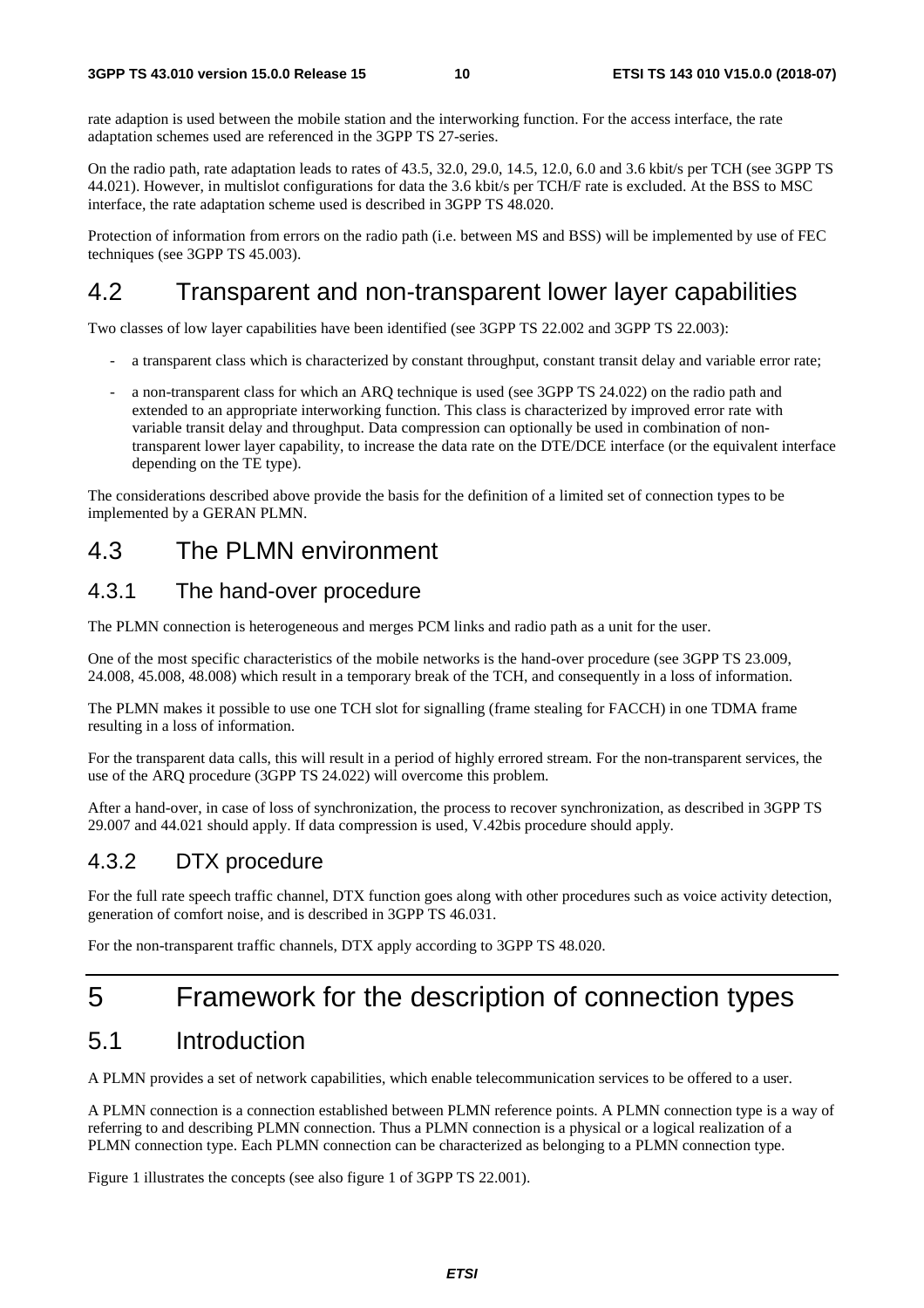

**Figure 1: Framework for the description of GSM PLMN connections** 

### 5.2 Purpose of PLMN connection types

The definition of a set of PLMN connection types provides the necessary input to identify the network capabilities of a PLMN. Other key requirements of a PLMN are contained in other GSM specifications, in particular 3GPP TS 44.001 and 24.002. In addition to describing network capabilities of a PLMN, the identification of connection types facilitates the specification of network-to-network interfaces. It may also assist in the allocation of network performance parameters.

NOTE 1: The user specifies only the telecommunication service required while the GSM PLMN allocates the resources to set up a connection of the specific type as necessary to support the requested service. It is further noted that, for certain service offerings, additional network functions, e.g. additional lower layer functions and/or higher layer functions, may be required (see figure 2).



**Figure 2: The role of network capabilities in supporting service offerings** 

### 5.3 Functions associated with a PLMN connection

Any GSM PLMN connection involves an association of functions to support telecommunication services as shown in figure 3. Three sets of functions are required.

- i) Connection means including transmission and switching.
- ii) Control functions and protocols including signalling, flow/congestion control and routing functions.
- iii) Operations and management functions including network management and maintenance functions.



**Figure 3: Functional description**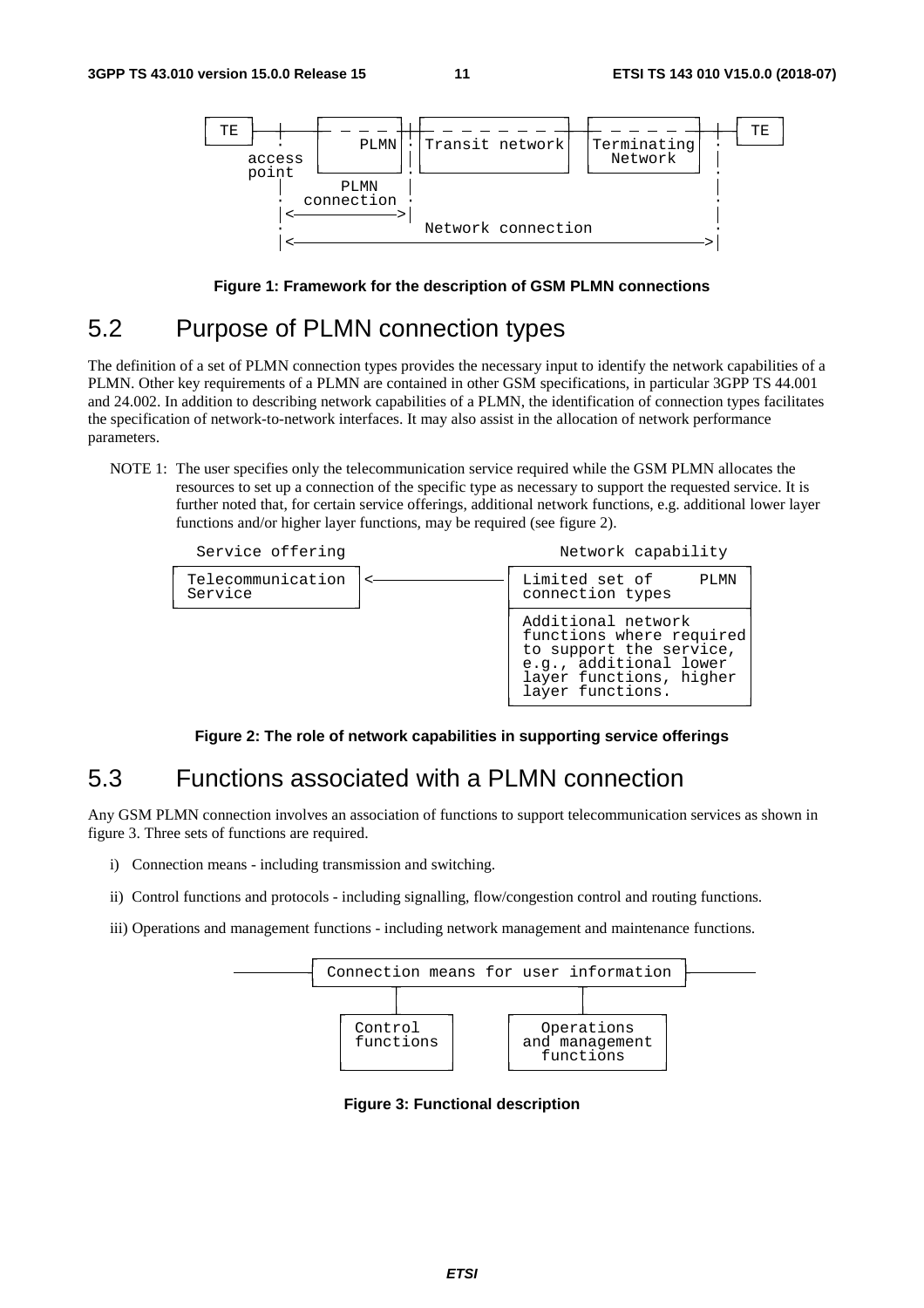## 5.4 Applications of GSM PLMN connection types

The following situations to which GSM PLMN connection types apply (see figure 4) may arise:

- Between two GSM PLMN user access points (refer to 3GPP TS 22.001 and 24.002): see figure 4a.
- Between a PLMN user access point and a network-to-network interface: see figure 4b.
- Between a PLMN user access point and an interface to a specialized resource within the GSM PLMN: see figure 4c.
- Between a PLMN user access point and an interface to a specialized resource outside the GSM PLMN: see figure 4d.

a)

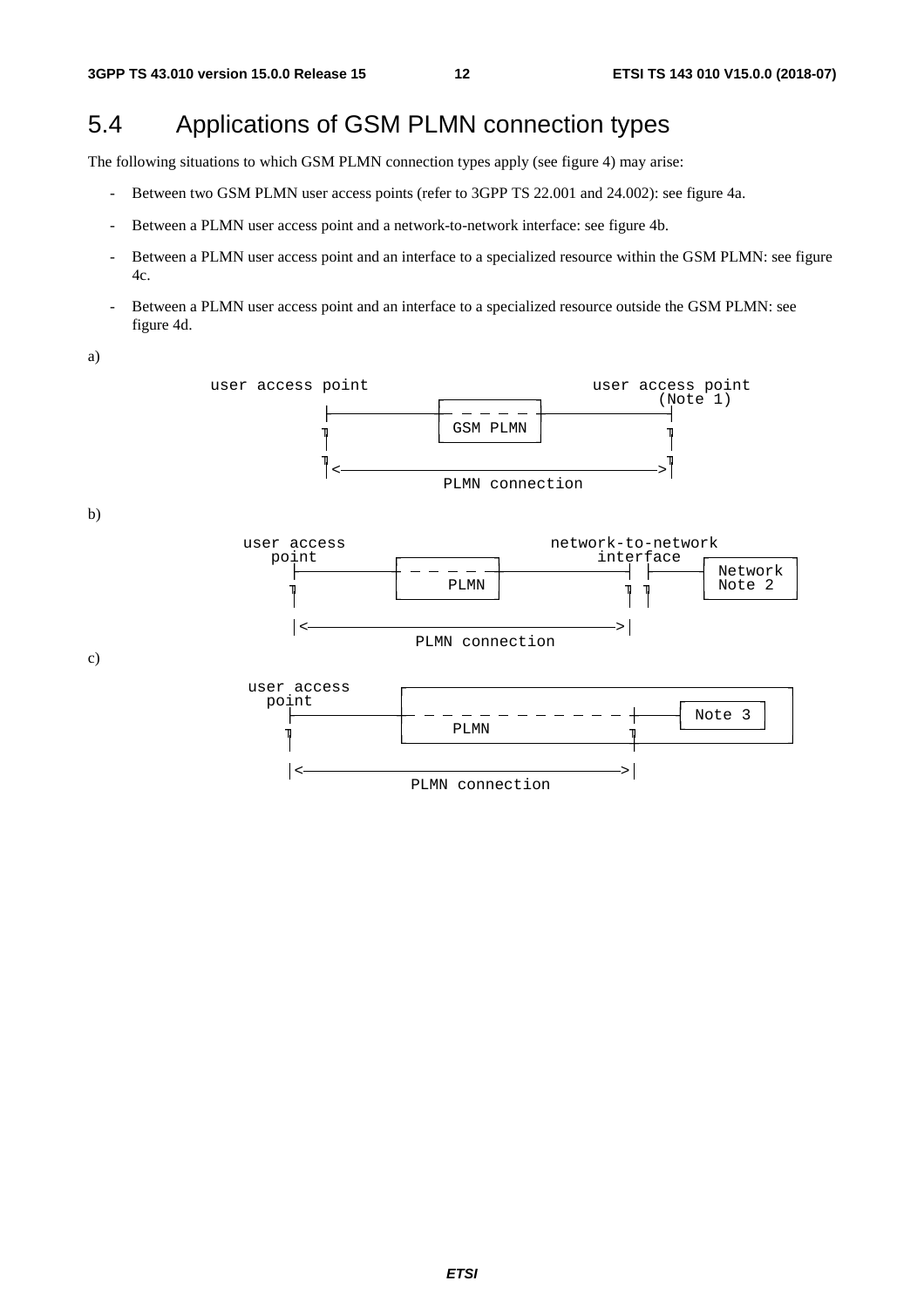d)



NOTE 1: See 3GPP TS 22.001.

NOTE 2: Network means here any fixed network as described in 3GPP TS 22.001.

NOTE 3: The box represents a specialized resource. Its use originates from a service request. Further study is required to give some examples.

### **Figure 4: Applications of PLMN connection types**

### 5.5 PLMN connection involving several networks

A PLMN connection may comprise a number of tandem network connections. Figure 5 shows an example in which each end network is a PLMN. The intermediate network(s) must offer the appropriate network capabilities for the service provided by the (overall) PLMN connection. In (overall) PLMN connections involving several networks, each network provides a part of the connection and may be categorized by different attribute values.

The IWF/MSC can interwork with different type of networks, e.g.:

- analogue  $(A)$ ;
- digital circuit (D) with V.110/X.31 in band protocol;

Examples of such networks are:

- $GSM$   $(D);$
- $ISDN(A, D, P);$
- PSTN (A).



**Figure 5: Example of a PLMN connection involving several networks**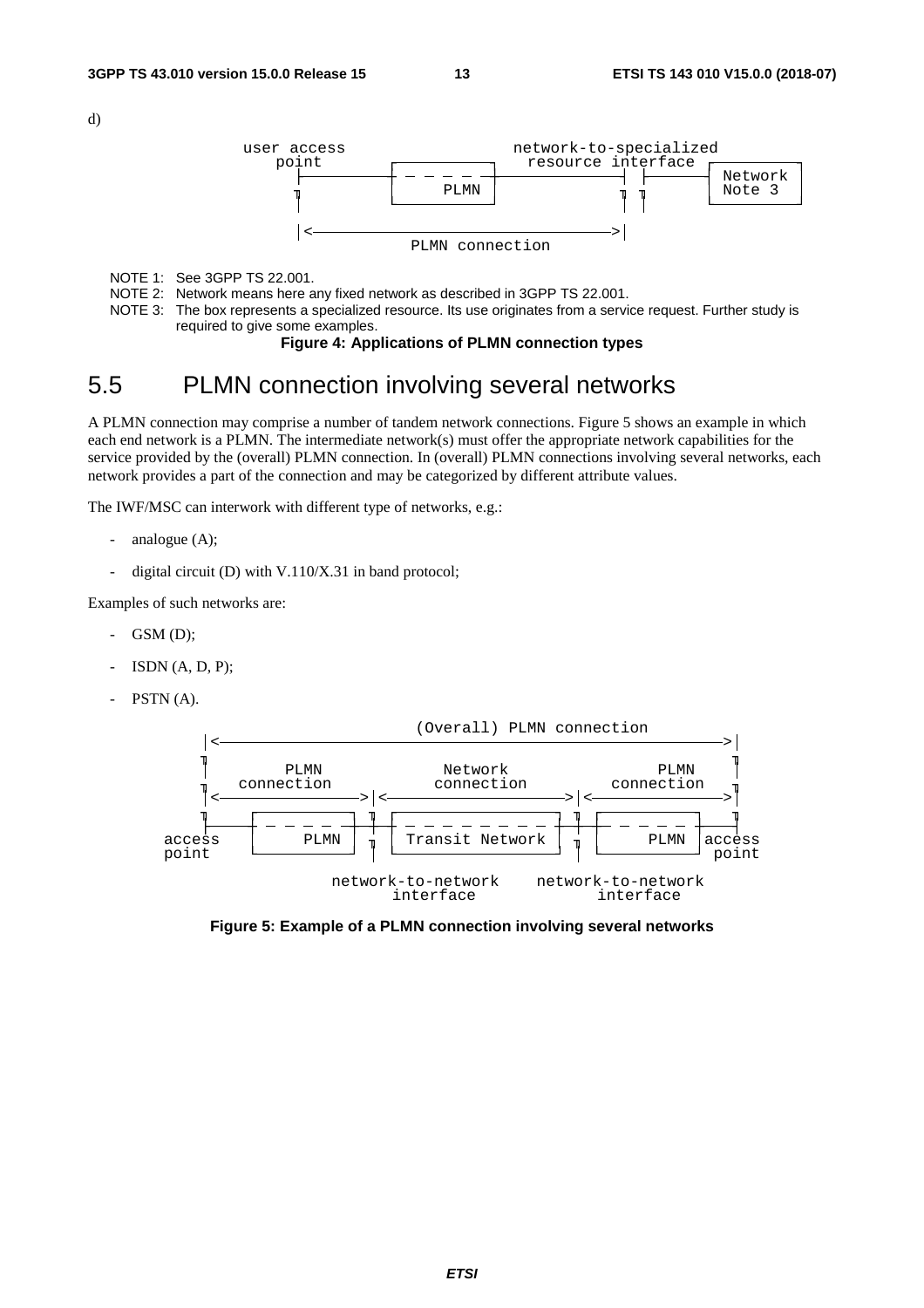## 6 PLMN connection types

## 6.1 Description of PLMN connection types

The characterization of PLMN connection types is done by using a set of attributes. A PLMN connection type attribute is a specific characteristic of a PLMN connection type whose values distinguish it from another PLMN connection type. Particular values are assigned to each attribute when a given PLMN connection type is described and specified.

A list of definitions of attributes and values is contained in the annex A to this specification.

A PLMN connection type is partitioned into connection elements. This partitioning is based on the two most critical transitions of a connection, firstly, the change of signalling system, secondly, the type of transmission system. In a PLMN, the change in signalling and transmission between the radio interface and the A interface leads to two connection elements, the radio interface connection element and the A interface connection element. Subclause 6.3 describes the relationship between the attribute values of connection elements and connection types.

To complete the description of PLMN connection types, the definition of functions within the different entities of a PLMN which are involved in the realization of a PLMN Connection is needed. These functions will be used in subclauses 6.4 and 6.5 to describe the limited set of PLMN connection types.

The following functions have been identified:

- rate adaptation functions;
- the radio link protocol function;
- the forward error correction function;
- the Layer 2 relay function.

### 6.1.1 Rate adaptation

The RA0 rate adaptation is only used with asynchronous interfaces. Incoming asynchronous data is padded by the addition of stop elements to fit the same or nearest higher synchronous rate defined by 2 to the power n (where  $n \le 6$ ) times 600 bit/s, 14.4 kbit/s or 28.8 kbit/s. Thus 300 bit/s user data signalling rate shall be adapted to a synchronous 600 bit/s stream. This function is described in 3GPP TS 44.021. The RA0 used in the PLMN is not identical to that described in ITU-T Recommendation V.110 which converts the 14,4 and 28,8 kbit/s user rates to 19,2 and 38,4 kbit/s, respectively.

The intermediate rate adaptation function (RA1) is a rate adaptation function which turns either the output of the RA0 function or a synchronous user data stream into a data stream at 8, 16, or 32 kbit/s by bit repetition and frame addition. This function is described in 3GPP TS 48.020.

The adaptation of intermediate rates to 64 kbit/s (RA2) performs the final conversion from the intermediate rates generated by the RA1 function to 64 kbit/s.

The radio interface intermediate rate adaptation function (RA1') is in the case of transparent data transmission a variant of the RA1 function and it adapts synchronous user data stream or the output of the RA0 function to one of the following data rates: 3.6, 6.0 or 12.0 or 14.5 kbit/s over the radio path. In case of a TCH/F28.8 channel two 14.5 kbit/s substreams produced by the RA1' function are multiplexed into a 29.0 kbit/s air interface channel by an EDGE multiplexing function. For the non-transparent case, the RA1' function provides direct access to the 12.0 or 6.0 kbit/s data rates. This is achieved by allowing the V.110 frame status bits to be used as additional data bits. This function is described in 3GPP TS 44.021 and 3GPP TS 48.020. RA1' is not applied in TCH/F14.4 or EDGE non-transparent operation.

For TCH/F14.4 channel coding five PLMN-specific adaptation functions are used: namely, RA1'/RAA', RAA', RA1'/RAA", RAE and RAA'' (3GPP TS 48.020). On the network side of the air interface, the 14.5 kbit/s substreams multiplexed into a 29.0 or 43.5 kbit/s air interface channel are transferred just as in a multislot connection of TCH/F14.4 substreams. RA1'/RAA' adapts between the 14.5 kbit/s air-interface rate and the 16 kbit/s rate used across the Abisinterface. RAA' adapts between the 16 kbit/s Abis Interface-rate and 16.0 kbit/s A-interface substream. (Up to four such A-interface substreams may be multiplexed into the 64kbit/s A-interface stream). RAA'' converts between the Ainterface data substream(s) and the overall synchronous stream. In non-transparent operation the RAA'' converts between the A-interface stream and the 290-bit blocks containing bits M1, M2, and 288 data bits as described in 3GPP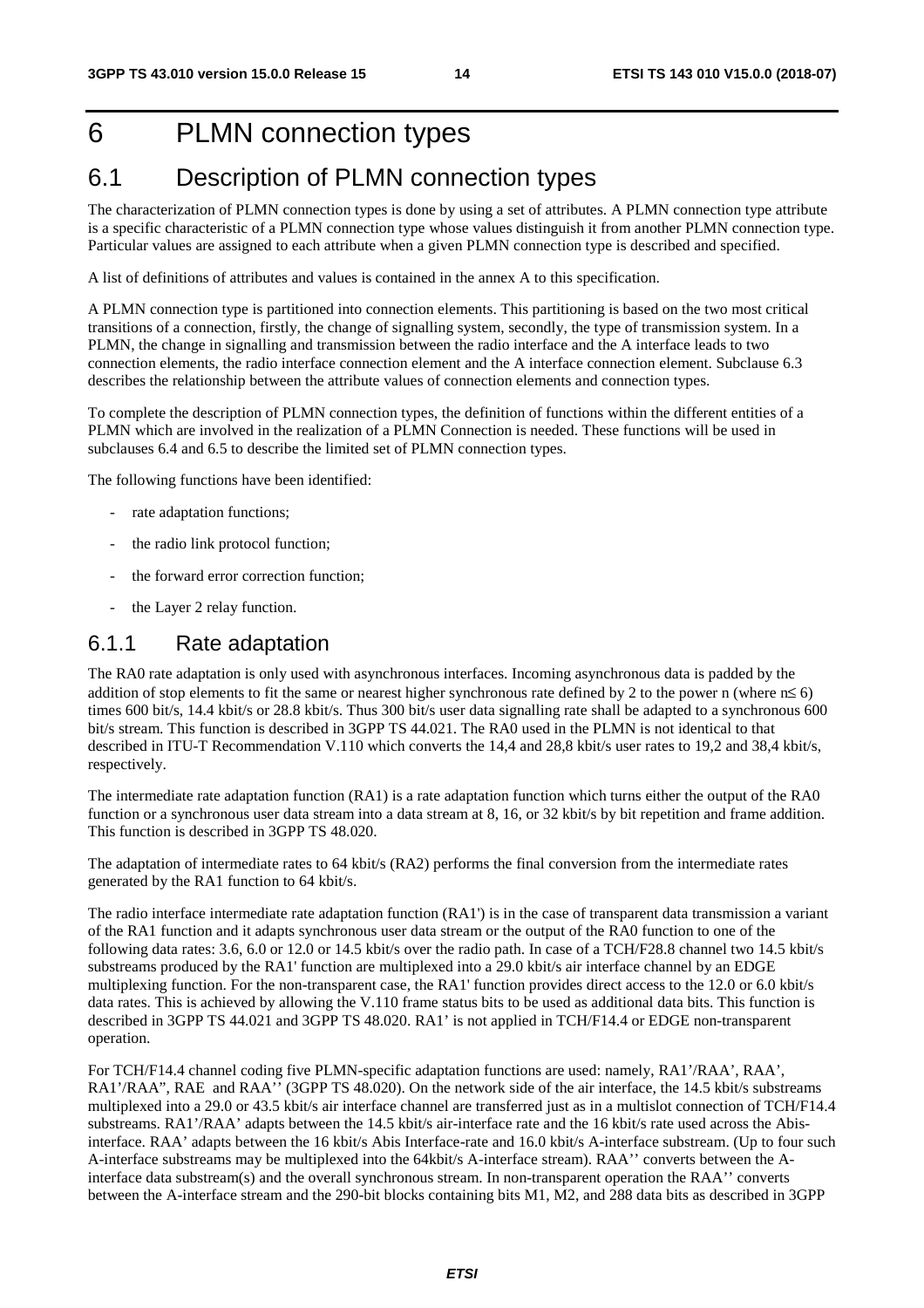TS 44.021. The RA1'/RAA" function shall be used for channel codings TCH/F14.4 if the AIUR is equal to 64 kbit/s. It adapts between the 64 kbit/s data stream and the 14.5 kbit/s air-interface rate. For GERAN Iu mode exists another PLMN specific rate adaptation function, namely RAE. This function is the subsequent execution of RAA' and RAA", i.e., it adapts between the 16 kbit/s Abis Interface rate and the overall synchronous stream.

In multislot data configurations the intermediate rates 16, 32, and 64 kbit/s are supported on those sections of the network where the overall data stream is not split into multiple channels (3GPP TS 44.021 and 48.020). RA1-adaptation is not applied to rates higher than 38.4 kbit/s. Instead, a PLMN-specific rate adaptation function RA1'' to user rates 48 and 56 kbit/s is applied; this function adapts between these rates and the 64 kbit/s "intermediate" rate. The RA2 function passes rate 64 kbit/s on as such.

In multislot data connections, the rate adaptation functions are performed per TCH/F between the Split/Combinefunctions. On the A-interface up to four TCH/Fs are multiplexed into one 64 kbit/s channel according to the procedures defined in 3GPP TS 48.020. However, multiplexing is not applied to those user rates which make use of more than four TCH/Fs; for such rates the Split/Combine-function is located at the BSS.

The splitting and recombining of the data flow into/from TCH/Fs takes place at the RA1-function or RAA" function (transparent service) at the MSC/IWF and at the MS's RA1'-function, or between the RLP and RA1' (RA1' not applied to TCH/F14.4) (non-transparent service) at the MS and between RA1 or RAA" and RLP at MSC/IWF (figures 6 and 7). The TCH/Fs are treated as independent channels between the Split/Combine-functions.

For user rates requiring more than four TCH/Fs (transparent only) the Split/Combine-function is located at the RA1' function at the MS and at the RA1'/RA1'' or RA1'/RAA"-function at the BSS (figures 6 and 7). The rate adaptation functions for the various user data rates are summarized in tables 1 to 3. It should be noted that in the case of synchronous data transmission, the RA0 is not present.

For 56 and 64 kbit/s connections using a 2×TCH/F32.0 channel configuration across the radio interface, no rate adaptation is applied as the PLMN offers a '64 kbit/s pipe' between TE and an external network.

For 32 kbit/s connections using a 1×TCH/F32.0 channel configuration across the radio interface, the ITU-T I.460 rate adaptation is applied as described in 3GPP TS 44.021.

| R I/F      | RA <sub>0</sub><br><------> |            | RA <sub>1</sub> ' | Radio I/F                          |
|------------|-----------------------------|------------|-------------------|------------------------------------|
| async      |                             | sync       |                   |                                    |
| $\leq 2.4$ | <------>                    | $\leq 2.4$ |                   | 3.6                                |
| 4.8        | <------>                    | 4.8        |                   | 6.0                                |
| 9.6        | <------>                    | 9.6        |                   | or $2 \times 6.0$<br>12.0          |
| 14.4       | <------>                    | 14.4       |                   | 14.5 or $2 \times 12.0$ or         |
|            |                             |            |                   | $3\times 6.0$                      |
| 19.2       | <------>                    | 19.2       |                   | $2 \times 12.0$ or $4 \times 6.0$  |
| 28.8       | <------>                    | 28.8       |                   | 1 x 29.0 or 2 x 14.5               |
|            |                             |            |                   | or $3 \times 12.0$                 |
|            |                             | 32         |                   | $1 \times 32$                      |
| 38.4       | <------>                    | 38.4       |                   | $3 \times 14.5$ or $4 \times 12.0$ |
|            |                             | 48.0       |                   | 4 x 14.5 or $5 \times 12.0$        |
|            |                             | 56.0       |                   | $2 \times 32.0$ or $4 \times 14.5$ |
|            |                             |            |                   | or $5 \times 12.0$ note 1          |
|            |                             | 64.0       |                   | 2 x 32.0 or 5 x 14.5               |
|            |                             |            |                   | or $6 \times 12.0$ note 1          |

### **Table 1: Rate adaptation functions for the support of TE2 in the transparent case**

NOTE 1: AIUR of 11.2 kbit/s per 12.0 kbit/s air interface channel (3GPP TS 44.021).

#### **Table 2: Void.**

**Void**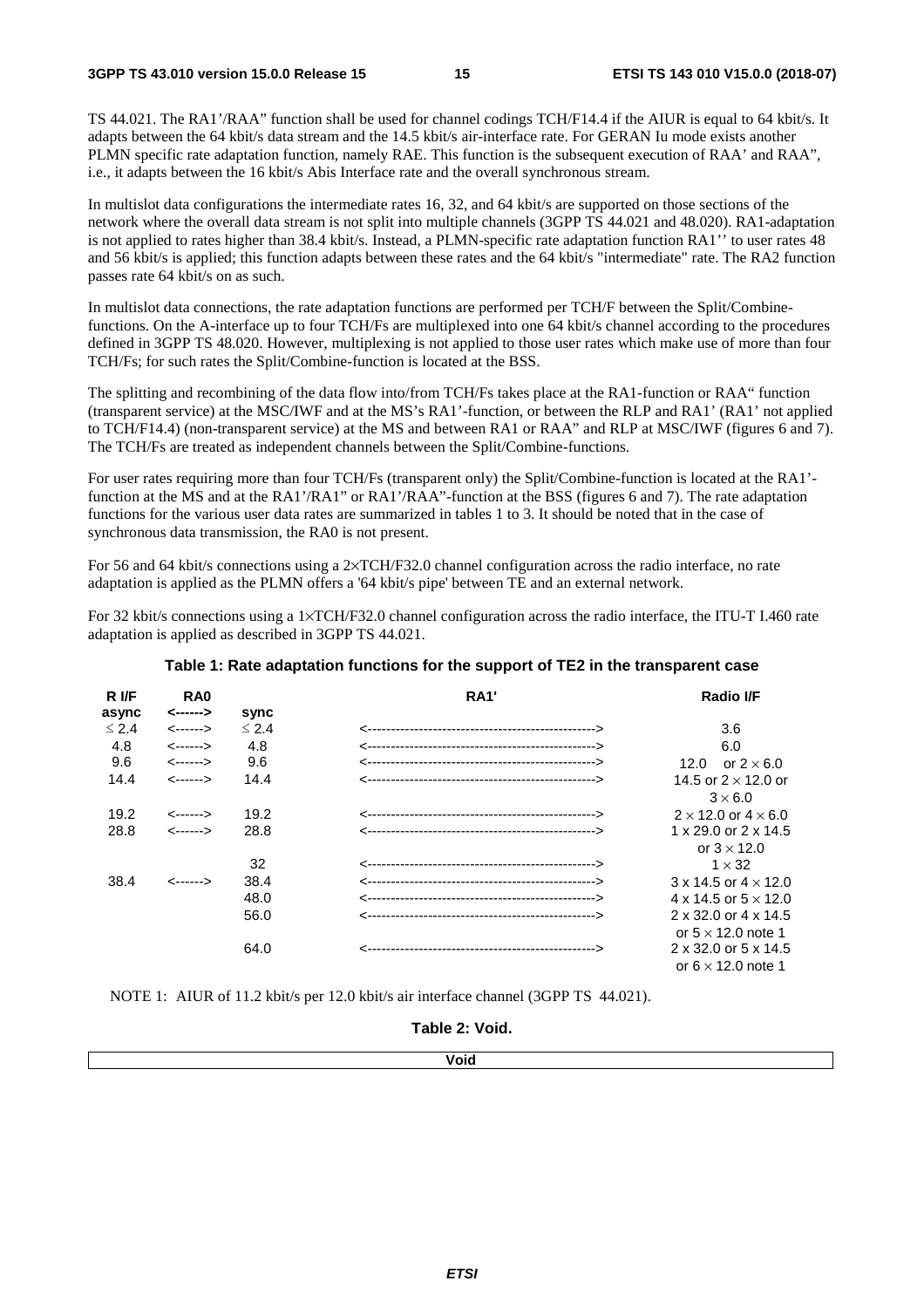### **Table 3: RA1' function in the non-transparent case**

| <b>RA1'</b> |          |      |  |  |
|-------------|----------|------|--|--|
| 6.0         | <------> | 6.0  |  |  |
| 12.0        | <------> | 12.0 |  |  |

NOTE: RA1' not applicable to TCH/F14.4, TCH/F28.8, or TCH/F43.2

### 6.1.2 Radio Link Protocol

The Radio Link Protocol (RLP) is a layer 2 LAPB based protocol which performs grouping of user data for the purpose of implementing error control and retransmission mechanisms in the case of non-transparent low layer capabilities. The RLP layer is in charge of the transmission of the data compression parameters to the peer RLP entity and to the L2R layer, when those parameters have to be negotiated. The function that realizes the implementation of the protocol (described in 3GPP TS 24.022) takes place at both ends of the PLMN connection in the MT and the IWF/MSC.

### 6.1.3 Layer 2 Relay function

The Layer 2 Relay function (L2R) performs protocol conversion between the user data structure (e.g. characters or X.25 Layer 2 frames) and a structure more adapted to the radio link protocol. This function is described in the relevant 3GPP TS 27-series specifications.

The L2R function includes the data compression function.

### 6.1.4 Resources allocated by the PLMN network

Part of the PLMN connection concerns the resources allocated by the PLMN network on the basis of the attribute values of the connection elements.

For the speech calls, the PLMN codec is allocated.

For data calls, resources are provided at the IWF/MSC such as:

- V.110 based rate adaptation for such channel codings as TCH/F 4.8 and TCH/F9.6 and PLMN specific rate adaption for channel codings TCH/F14.4, TCH/F28.8, TCH/F43.2 (3GPP TS 44.021, 48.020);
- filtering of status bits (TS 27.001);
- RLP for non-transparent services (TS 24.022);
- Data compression (TS 24.022, 27.002).

These are sufficient for data services such as:

- asynchronous circuit (bearer service series 20), used with unrestricted digital information transfer capability;
- synchronous circuit (bearer service series 30), used with unrestricted digital information transfer capability when interworking with circuit switched digital networks.

In addition to the above listed resources, further resources are allocated in the other cases:

- modems for asynchronous circuit (bearer service series 20) or synchronous circuit (bearer service series 30) used with 3.1 kHz information transfer capability;
- fax adaptor for the fax group  $3$  (teleservice series 60);

### 6.2 PLMN connection elements

The radio interface connection element is the portion of the connection spanning from the Mobile Termination to an appropriate internal reference point within the Base Station System.

The A interface connection element is the portion of the connection from the above internal reference point within the base station to an appropriate internal reference point within the interworking function (IWF) of the MSC.

By using connection elements and attributes which have a layered nature the construction of a connection type is more easily viewed. The use of different values for the same attribute allows a greater degree of description and flexibility.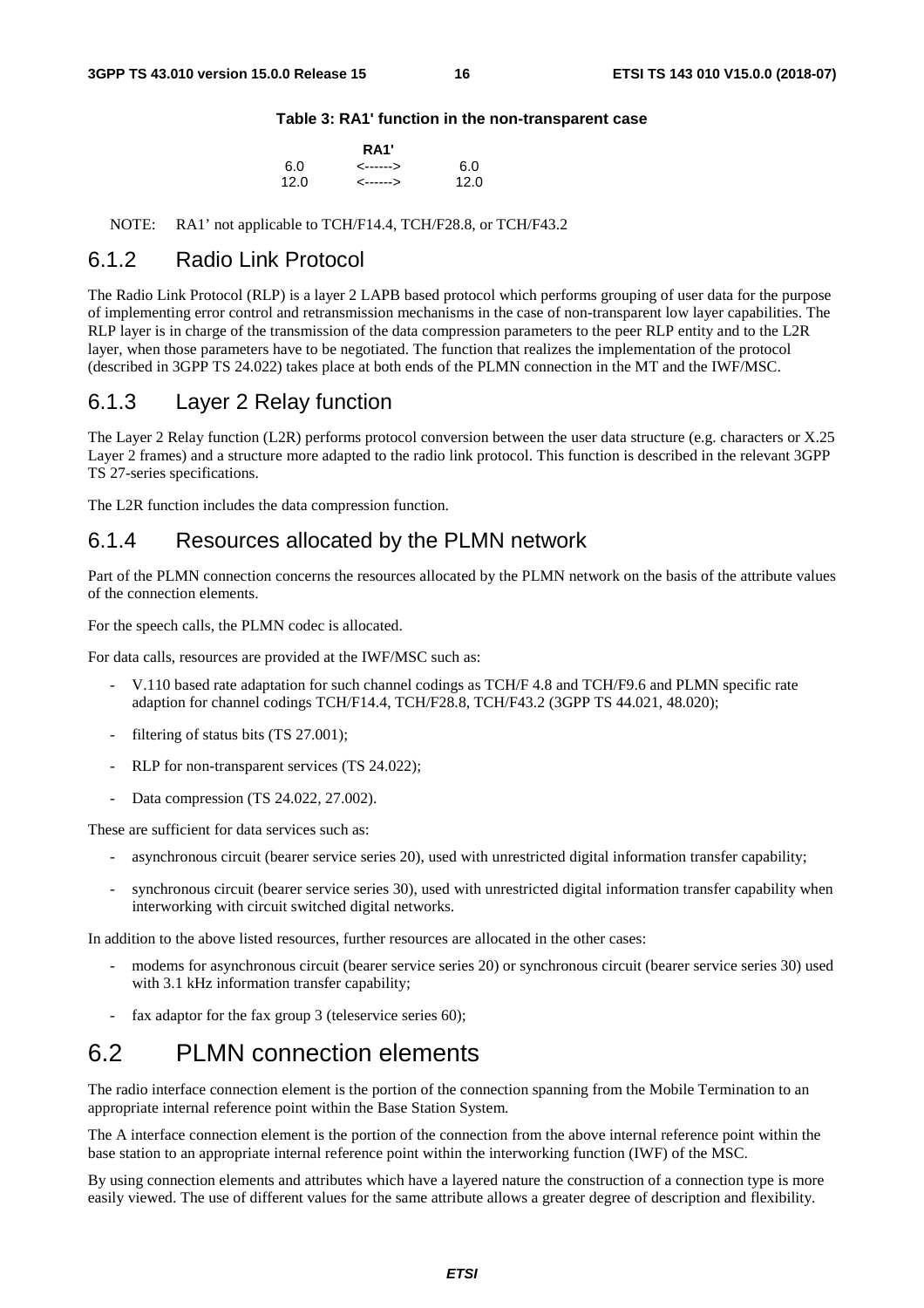## 6.3 Rules of association for the attribute values of connection elements and connection types

This subclause describes the relationship between the attribute values of connection elements and connection types. For each attribute the various possible values recommended are listed. The definitions of the attributes and attribute values are contained in the annex A. In addition to the (possible) attribute values applicable to the connection elements, an association law is given (where appropriate) for each attribute to show how the value of the attribute for the overall connection type is obtained from the values of the attribute applicable to the connection elements.

### 6.3.1 Information transfer mode

Attribute values for connection elements:

Circuit.

Attribute values for overall connection type:

Circuit.

Association Law:

Circuit.

### 6.3.2 Information transfer rate (kbit/s)

Attribute values for connection elements:

3.6 or 6.0 or 12.0 or 13.0 or 14.5 or 29.0 or 32.0 or 43.5 or 64.0

or  $n \times 6.0$  (  $1 \le n \le 4$  ) or  $n \times 12.0$  (  $1 \le n \le 6$  ) or  $n \times 14.5$  (  $1 \le n \le 5$  ) or  $2 \times 29.0$  or  $2 \times 32.0$ 

Attribute values for overall connection type:

3.6 or 6.0 or 12.0 or 13.0 or 14.5 29.0 or 32.0 or 43.5 or 64.0;

or  $n \times 6.0$  (  $1 \le n \le 4$  ) or  $n \times 12.0$  (  $1 \le n \le 6$  ) or  $n \times 14.5$  (  $1 \le n \le 5$  ) or  $2 \times 29.0$  or  $2 \times 32.0$ ..

Association Law:

The value for the overall connection type will be equal to the lowest value of any of its connection elements.

### 6.3.3 Information transfer susceptance

Attribute values for connection elements:

 Speech processing functions (e.g. PLMN Speech Coding/A Law conversion, Discontinuous Transmission) and/or Echo suppression functions and/or Multiple satellite hops or null.

Attribute values for overall connection types:

Unrestricted Digital Information or Speech.

Association Law:

 For an overall connection type to have the value Unrestricted digital no connection element may contain speech processing functions or echo suppression functions. Connection elements containing speech processing devices having the flexibility to change operation between speech and unrestricted digital would on the other hand be allowed to be part of a number of different connection types.

 For an overall connection type to have the value speech it must contain PLMN Speech Coding/A Law conversion equipment and echo suppression functions when appropriate.

### 6.3.4 Establishment of connection

Attribute values for connection elements: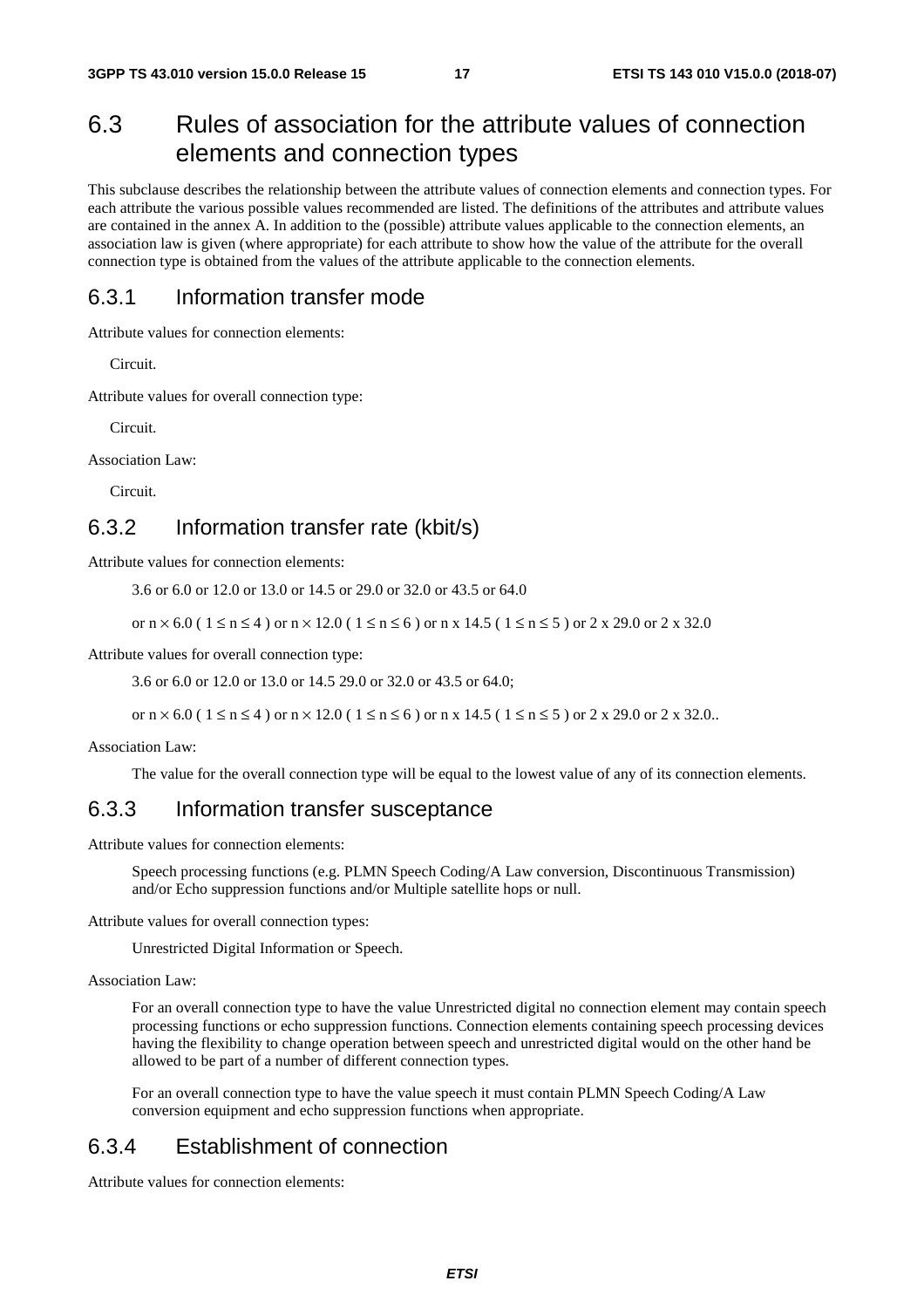Demand.

Attribute values for overall connection type:

Demand.

Association Law:

If any of the connection elements are Demand, then the overall connection type is Demand.

### 6.3.5 Symmetry

Attribute values for connection elements:

Bidirectional Symmetric.

Bidirectional Asymmetric (Multislot connections for data).

Attribute values for overall connection type:

Bidirectional Symmetric.

Bidirectional Asymmetric (Multislot connections for data).

Association Law:

 The overall symmetry can only be generated from the connection elements by analysis of the connection element values in the context of the architecture of the connection.

### 6.3.6 Connection configuration Topology

Attribute values for connection elements:

Point-to-point.

Attribute values for the overall connection type:

Not applicable.

Association Law:

Not applicable.

### 6.3.7 Structure

Attribute values for connection elements:

Unstructured or Service Data Unit Integrity.

Attribute values for the overall connection type:

As per values for connection elements.

Association Law:

Unspecified.

### 6.3.8 Channels

### 6.3.8.1 Information channel (rate)

Attribute values for connection elements:

Radio interface connection element: Full rate TCH or Full rate TCHs or Half rate TCH.

A interface connection element: 64.0 kbit/s.

Attribute values for the overall connection type: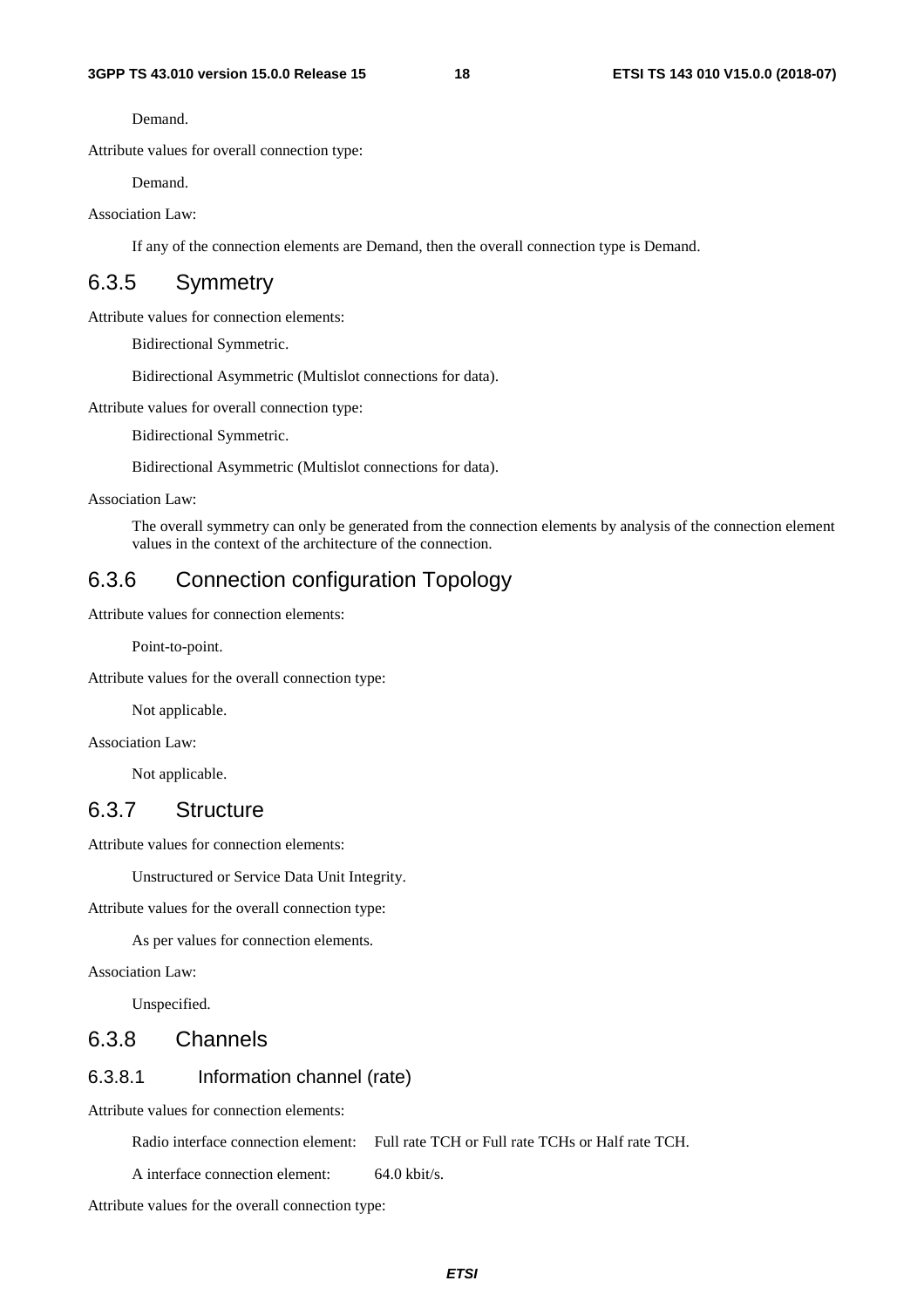Not applicable.

### 6.3.8.2 Signalling channel (rate)

Attribute values for connection elements:

Radio interface connection element: Dm.

A interface connection element: Common channel signalling system (64.0 kbit/s).

Attribute values for the overall connection type:

Not applicable.

### 6.3.9 Connection control protocol

Attribute values for connection elements:

Radio interface connection element:

Layer 1: 3GPP TS 44.004 and 3GPP TS 45-series.

Layer 2: 3GPP TS 44.005 and 44.006.

Layer 3: 3GPP TS 24.007 and 24.008, 24.011.

A interface connection element:

Layer 1: 3GPP TS 48.004.

Layer 2: 3GPP TS 48.006.

Layer 3: TS 24.007, 24.008 and 48.008.

Attribute values for the overall connection type:

Not applicable.

### 6.3.10 Information transfer coding/protocol

Attribute values for connection elements:

Radio interface connection elements:

Layer 1: 3GPP TS 44.021, 3GPP TS 45-series and 46-series.

 Layer 2: 3GPP TS 44.006, 24.022 and 3GPP TS 27.002 or 3GPP TS 24.022 and 3GPP TS 27.003 or transparent.

Layer 3: Transparent, 3GPP TS 24.011.

A interface connection element:

Layer 1: 3GPP TS 48.004 and 3GPP TS 48.020.

Layer 2: 3GPP TS 24.022 and 3GPP TS 27.002 or 3GPP TS 24.022 and 3GPP TS 27.003 or transparent.

Layer 3: Transparent.

Attribute values for the overall connection type:

Not applicable.

### 6.3.11 Further attributes and attribute values

This subclause has outlined the relationships between those attributes values presently existing, the possibility for new values being added remains.

Table 4 summarizes the attributes values for PLMN connection elements.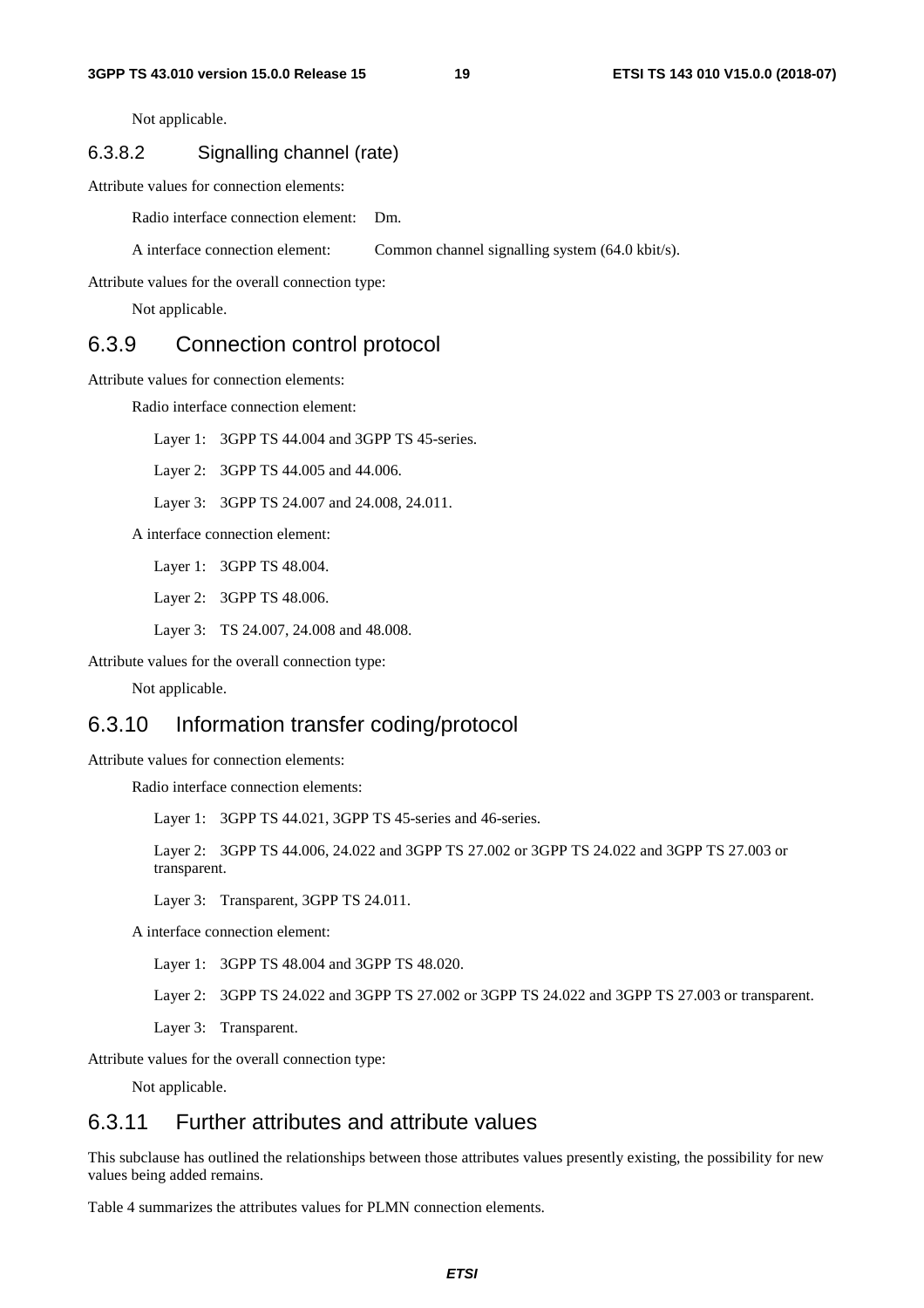|                | <b>Attributes</b>                           | <b>Values for attributes</b>                            |                                 |  |
|----------------|---------------------------------------------|---------------------------------------------------------|---------------------------------|--|
|                |                                             | Radio interface                                         | A interface                     |  |
|                |                                             | connection element                                      | connection element              |  |
|                | <b>Information Transfer Mode</b>            | Circuit                                                 | Circuit                         |  |
| $\overline{2}$ | <b>Information Transfer Rate</b>            |                                                         |                                 |  |
|                |                                             |                                                         |                                 |  |
|                | Layer 1                                     | 3.6 or 6.0 or 12.0 or 13.0 or 14.5                      | 64.0 kbit/s                     |  |
|                |                                             | or 29.0 or 32.0 or 43.5 or $n \times 6.0$               |                                 |  |
|                |                                             | $(1 \le n \le 4)$ or $n \times 12.0$ (1 $\le n \le 6$ ) |                                 |  |
|                |                                             | or n x 14.5 ( $1 \le n \le 5$ ) or 2 x 29.0             |                                 |  |
|                |                                             | or 2 x 32.0 kbit/s                                      |                                 |  |
| 3              | Information Transfer Susceptance            | Speech processing                                       | Speech processing               |  |
|                |                                             | equipment,                                              | equipment,                      |  |
|                |                                             | Echo suppression                                        | Echo suppression                |  |
|                |                                             | equipment,                                              | equipment,                      |  |
|                |                                             | Null                                                    | Null                            |  |
| 4              | <b>Establishment of Connection</b>          | Demand                                                  | Demand                          |  |
| 5              | Symmetry                                    | <b>Bidirectional symmetric</b>                          | <b>Bidirectional symmetric</b>  |  |
|                |                                             | <b>Bidirectional asymmetric</b>                         | <b>Bidirectional asymmetric</b> |  |
| 6              | <b>Connection Configuration</b><br>Topology |                                                         |                                 |  |
|                |                                             | Point-to-point                                          | Point-to-point                  |  |
| 7              | Structure                                   | Unstructured                                            | <b>Unstructured</b>             |  |
|                |                                             | SDU integrity                                           | SDU integrity                   |  |
| 8              | <b>Channel Rate</b>                         |                                                         |                                 |  |
|                | <b>Information Channel</b>                  | TCH/F(s) or TCH/H                                       | 64.0 kbit/s                     |  |
|                | Signalling Channel                          | Dm                                                      |                                 |  |
|                |                                             |                                                         | Common channel                  |  |
|                |                                             |                                                         | signalling system               |  |
| 9              | <b>Connection Control Protocol</b>          |                                                         |                                 |  |
|                |                                             |                                                         |                                 |  |
|                | Layer 1                                     | 3GPP TS 44,004 and 45 series                            | 3GPP TS 48,004                  |  |
|                | Layer <sub>2</sub>                          | 3GPP TS 44.005 and 44.006                               | 3GPP TS 48.006                  |  |
|                | Layer 3                                     | 3GPP TS 24.007, 24.008, 24.011                          | 3GPP TS 24.007, 24.008, 48.008  |  |
|                | 10 Information Transfer Coding/Protocol     |                                                         |                                 |  |
|                |                                             |                                                         |                                 |  |
|                | Layer 1                                     | 3GPP TS 44.021 45 and 46 series                         | 3GPP TS 48.004 and 48.020       |  |
|                | Layer <sub>2</sub>                          | 3GPP TS 24.022 and 27.002<br>or                         | 3GPP TS 24.022 and 27.002<br>or |  |
|                |                                             | 24.022 and 27.003                                       | 24.022 and 27.003               |  |
|                | Layer 3                                     | 44.006 or transparent                                   | or transparent                  |  |
|                |                                             | Transparent, 24.011                                     | Transparent                     |  |

**Table 4: Values for attributes for PLMN connection elements** 

### 6.4 PLMN connection types for GERAN A/Gb mode

### 6.4.1 Limited set of PLMN connection types (for TCH/F4.8 and TCH/F9.6 channel codings)

From the two connection elements defined in subclause 6.2, the list of attributes and their possible values given in subclause 6.3, and from the service requirements defined in 3GPP TS 22.002 and 22.003, a limited set of PLMN connection types have been identified (see also table 5 and table 6 for the relationship between connection elements and telecommunication services).

Figure 6 gives the information transfer protocol models for the identified set of PLMN connection types. The S bits correspond to status bits and the D bits to data bits (3GPP TS  $44.021$ ); S<sup>\*</sup> indicates that S bits are used only when 3.1 kHz audio ex PLMN. D' bits corresponds to user bits passed in the place of status bits in the non transparent case Moreover, it should be noted that the RLP rate of 6 and 12 kbit/s correspond to the 8 and 16 kbit/s intermediate rate in the transparent case.

Protocol Models 1 b and e are the models for asynchronous data transmission in the transparent mode.

Protocol Models 2 b and e are the models for synchronous data transmission in the transparent mode.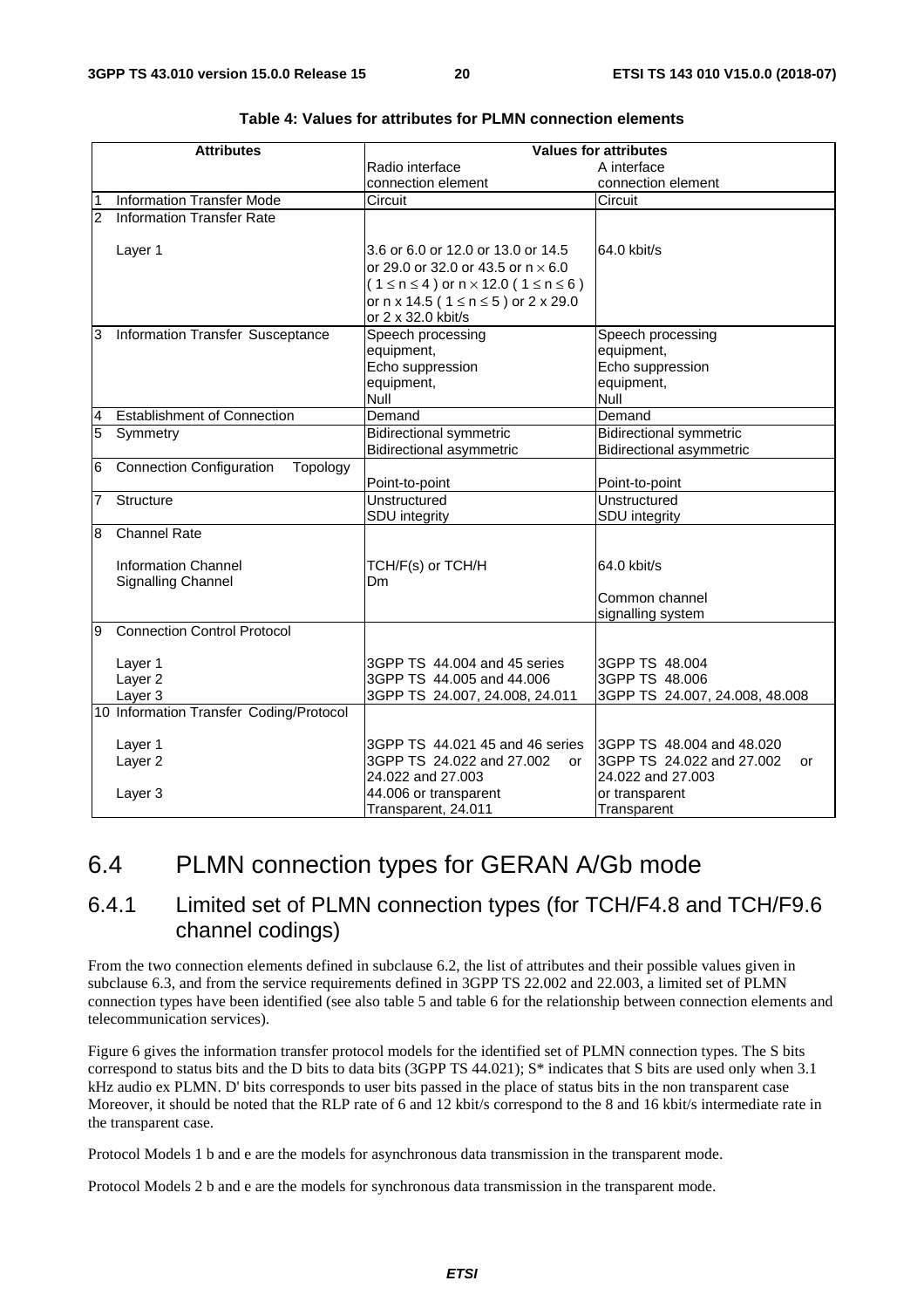Protocol Models 3 b and e are the models for character "asynchronous" mode data transmission in the non-transparent mode. In this case, L2RCOP represents the protocol used between the Layer 2 Relay functions (L2R) to convey characters between the MS and the IWF (see 3GPP TS 27.002). The data compression function is located in the L2R COP function.

In all of the above models, the b variants are for singleslot, the e variants are for multislot data configurations.

Protocol Model 5a is the model for the transparent support of group 3 facsimile transmission. Model 5b is for transparent support of group 3 facsimile transmission in multislot data configurations.

Protocol Model 6 is the model for speech transmission.

In the multislot-data models the data is split into parallel substreams between the Split/Combine-functions (S/C). These substreams are transmitted through parallel TCH/Fs which are treated as independent channels. Between the S/Cfunctions parallel RA- and FEC-functions are used.

For all the models, only the minimum functionality of the IWF is shown. Additional functions will be required for various interworking situations. These additional functions are described in specification 3GPP TS 29.007.

It should be noted that, in Figure 6, the representation of the transcoding and rate adaptation from the intermediate rate on the radio interface to the 64 kbit/s rate required by the MSC is not intended to indicate a particular implementation. The annex B to 3GPP TS 43.010 identifies alternative arrangements.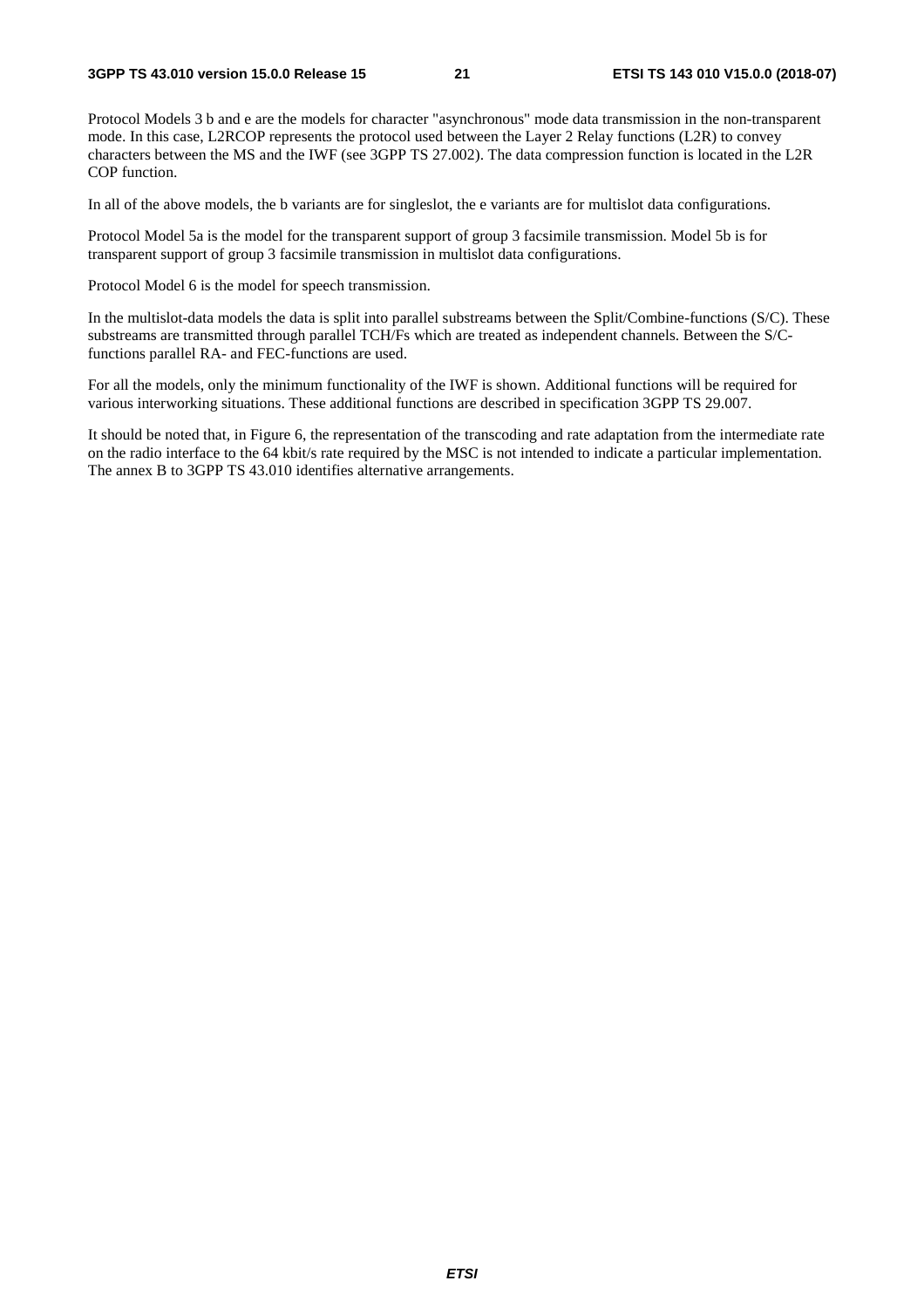

**Figure 6: Information transfer protocol models for PLMN connections** 

*ETSI*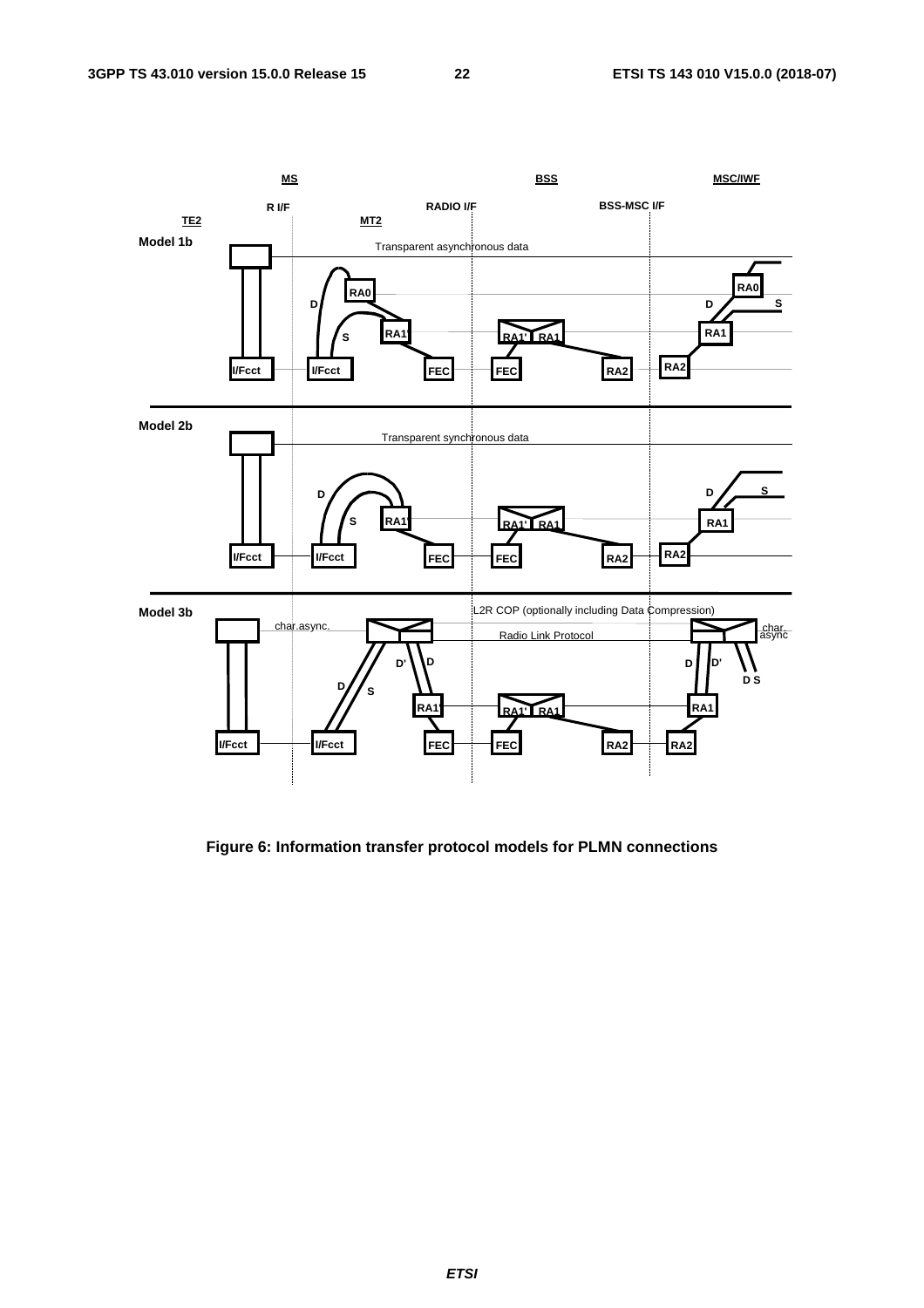

**Figure 6 (continued): Information transfer protocol models for PLMN connections**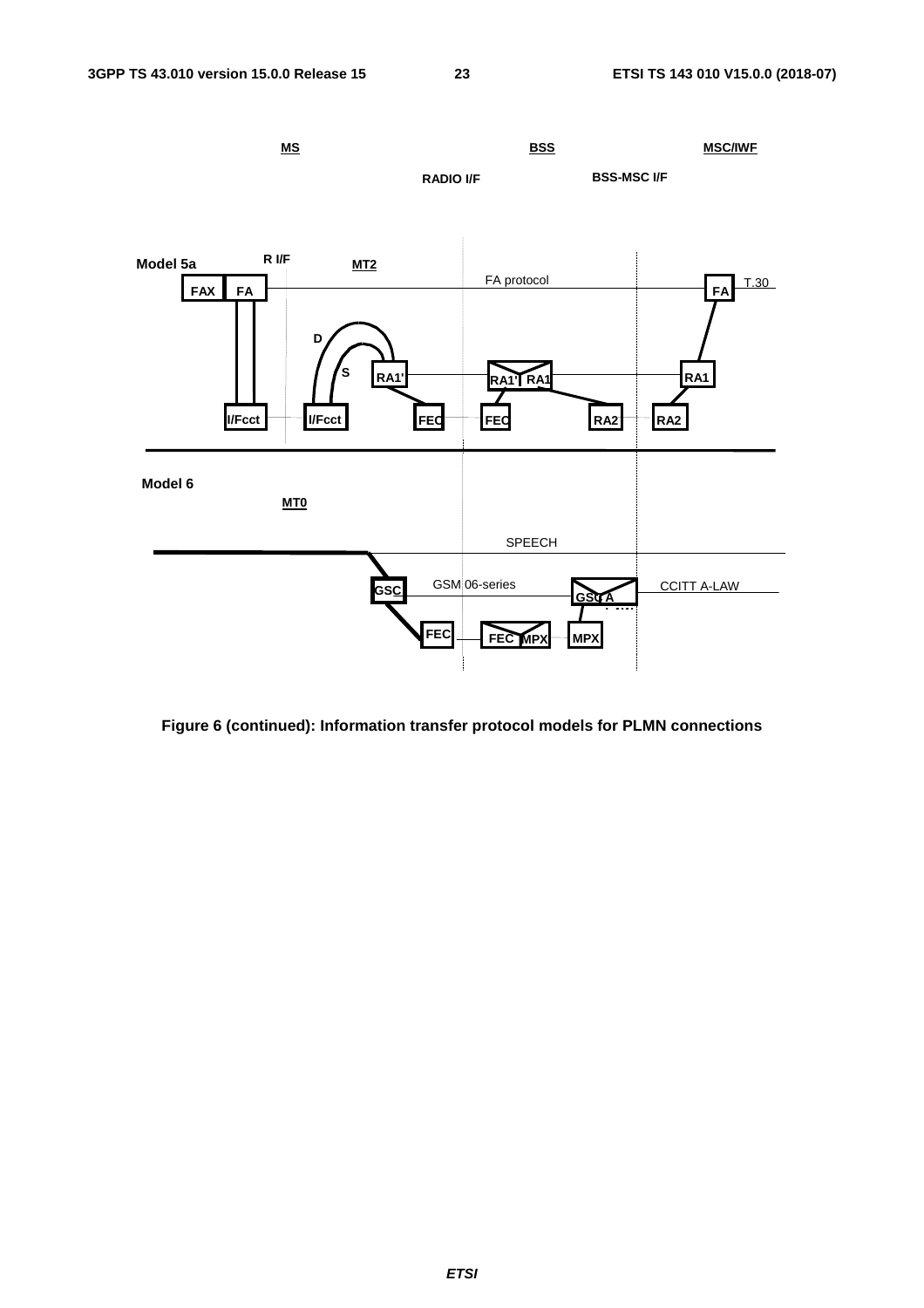

**Figure 6 (continued): Information transfer protocol models for PLMN connections**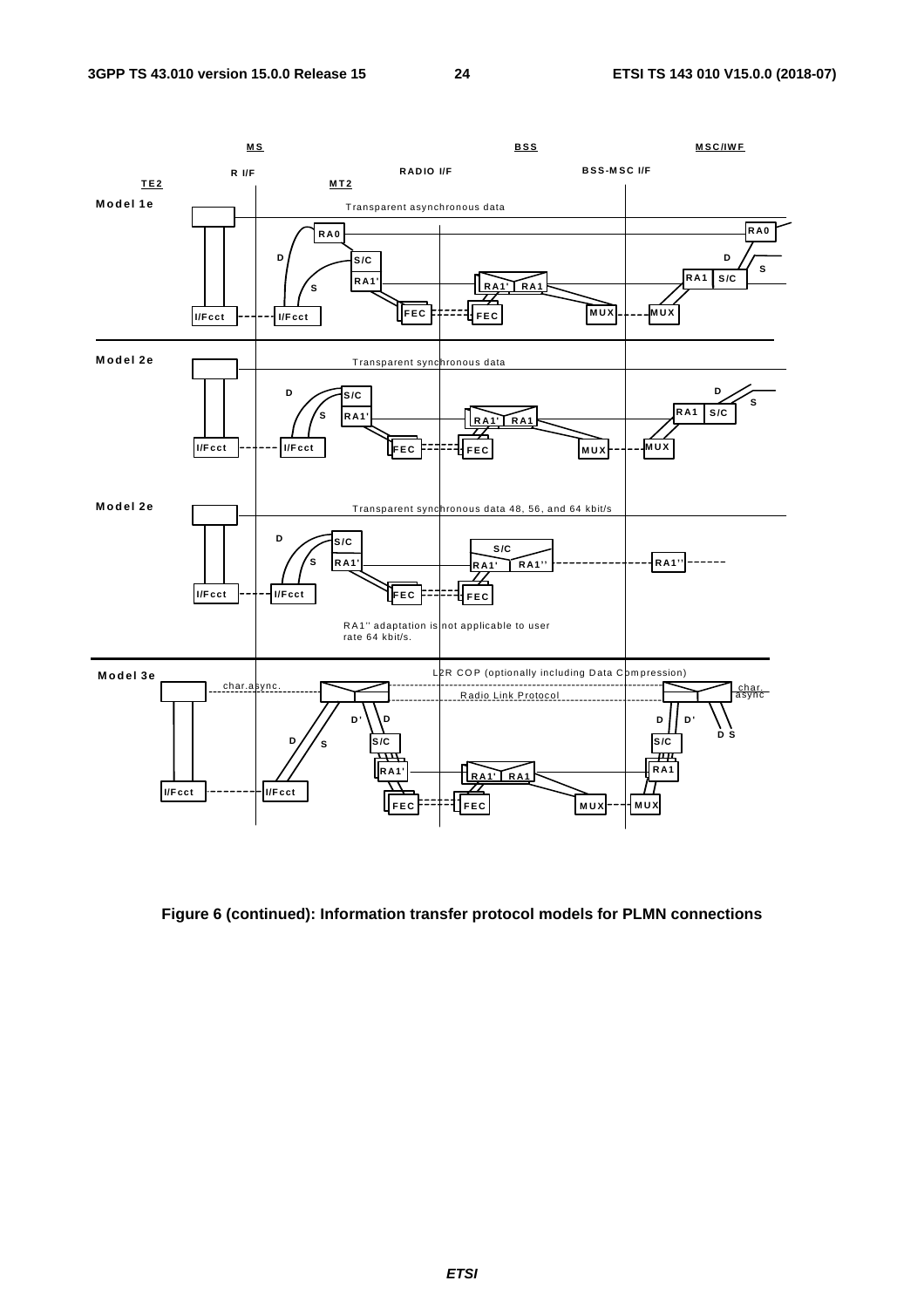



| Legend     | to Figure 6:                 |
|------------|------------------------------|
| FA         | $=$ Fax Adaptor              |
| <b>GSC</b> | = GSM Speech Codec           |
| <b>FEC</b> | $=$ Forward Error Correction |
| <b>MPX</b> | = Multiplex/Demultiplex      |
| MUX        | $=$ Multiplex/Demultiplex    |
| S/C        | = Split/ Combine             |
|            |                              |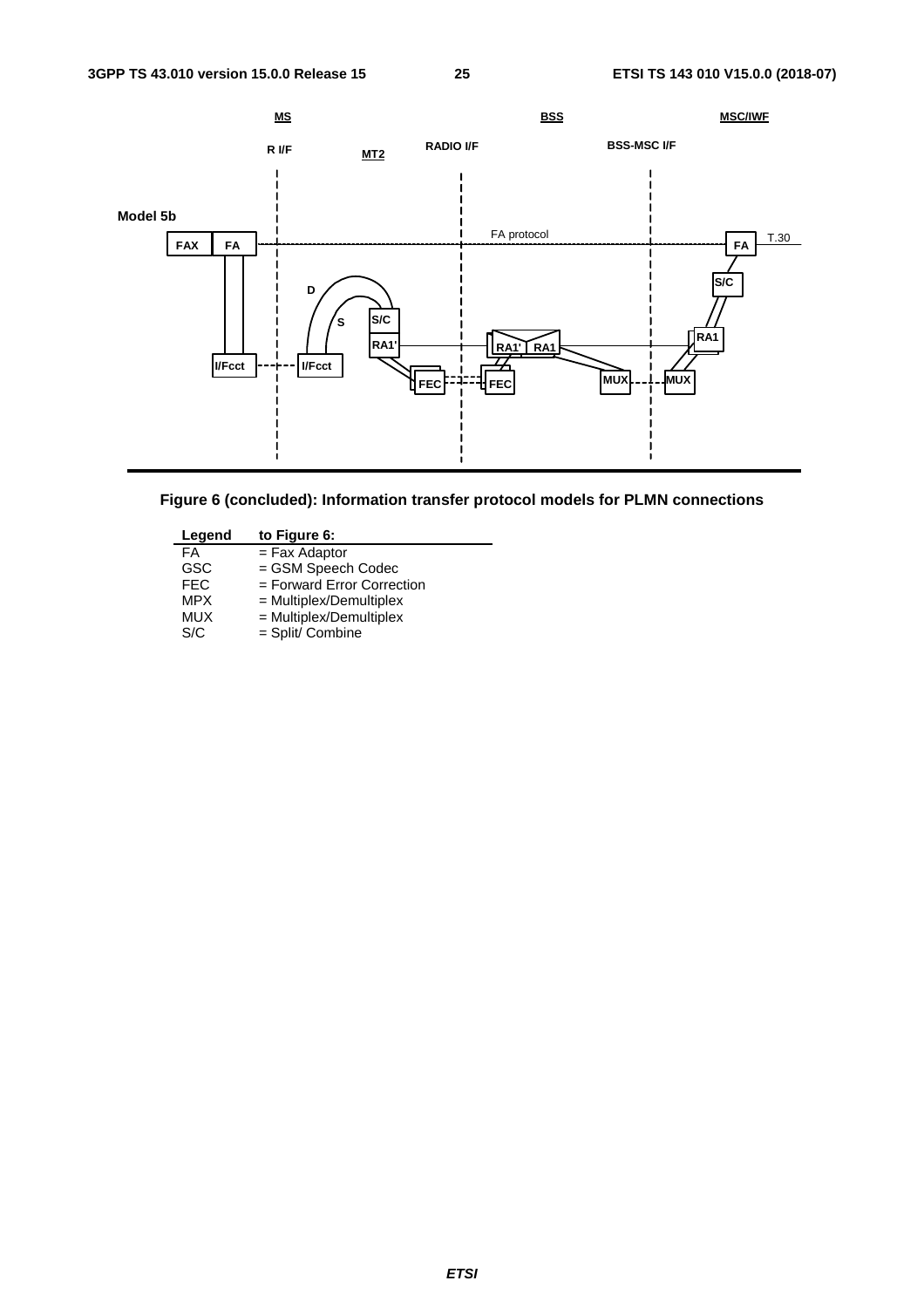### 6.4.2 Limited set of PLMN connection types (for TCH/F14.4 channel coding)

Figure 7 provides the information transfer protocol models for the identified set of PLMN connection types for support of TCH/F14.4. The description of models given in subclause 6.4.1 applies also to figure 7.



**Figure 7 : Information transfer protocol models for PLMN connections using 14.4 channels** 

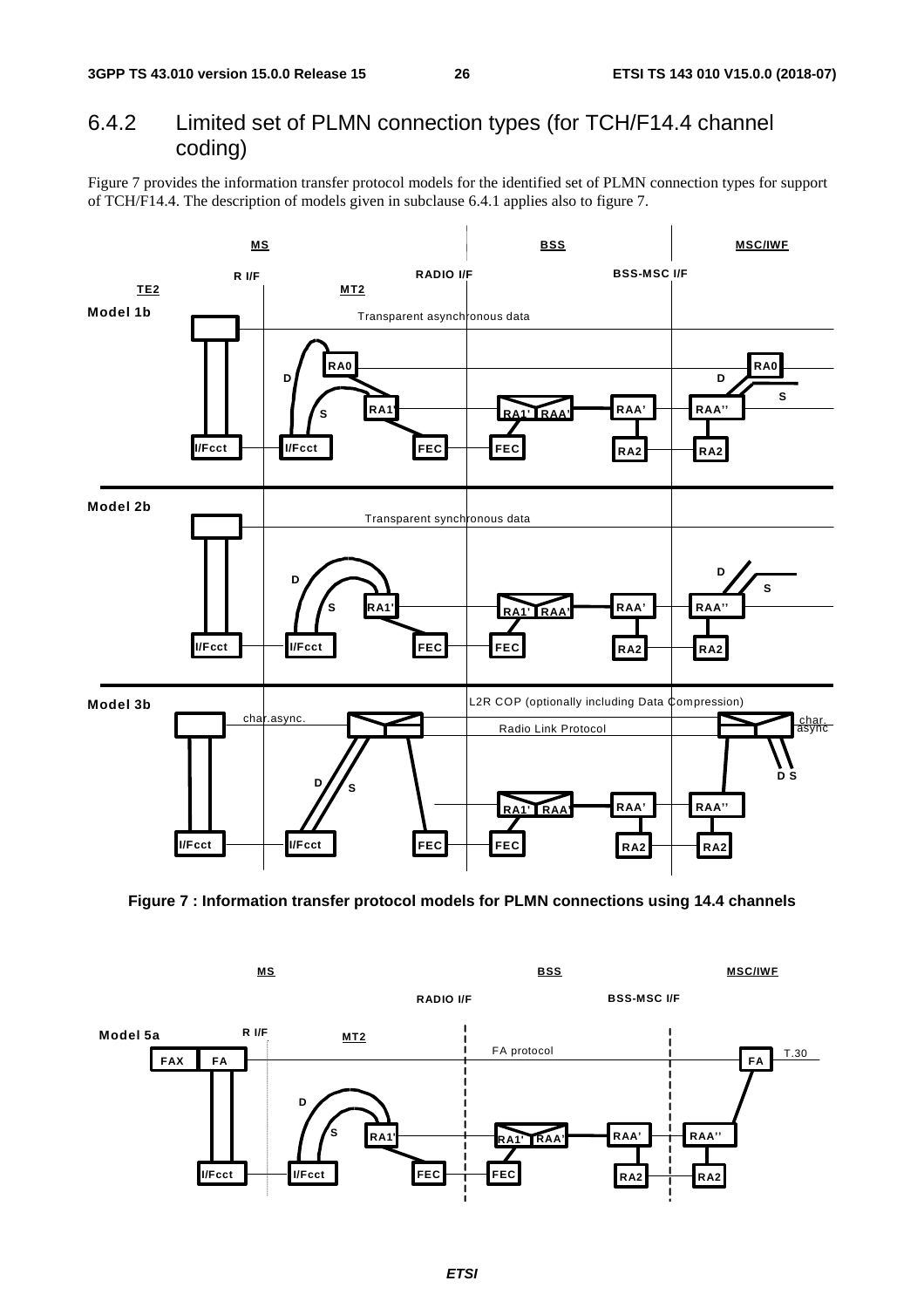### **Figure 7 (continued) : Information transfer protocol models for PLMN connections using 14.4 channels**



**Figure 7 (continued) : Information transfer protocol models for PLMN connections using 14.4 channels**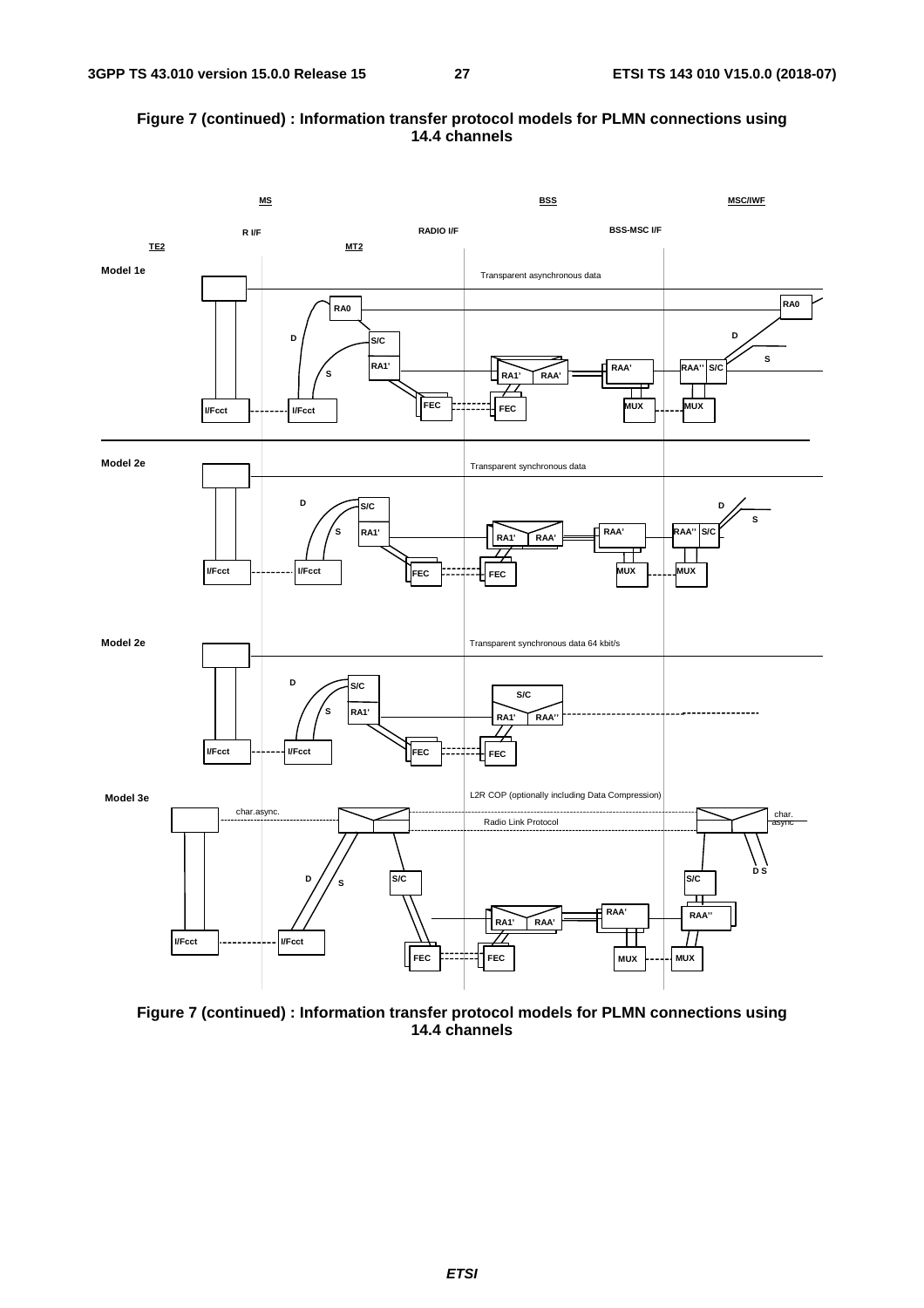

**Figure 7 (concluded) : Information transfer protocol models for PLMN connections using 14.4 channels** 

| Legend     | to Figure 7:                 |
|------------|------------------------------|
| FA         | $=$ Fax Adaptor              |
| <b>GSC</b> | = GSM Speech Codec           |
| <b>FEC</b> | $=$ Forward Error Correction |
| <b>MPX</b> | = Multiplex/Demultiplex      |
| MUX        | $=$ Multiplex/Demultiplex    |
| S/C        | = Split/ Combine             |
|            |                              |

### 6.4.3 Limited set of PLMN connection types (for EDGE channels)

Figure 8 provides the information transfer protocol models for the identified set of PLMN connection types for support of TCH/F28.8 or TCH/F43.2 and figure 9 the models for the support of TCH/F32.0. The description of models given in subclause 6.4.1 applies also to figures 8 and 9.

When a TCH/F28.8 channel is used in multislot configurations, multiple EDGE multiplexing functions are applied on both sides of the air-interface; i.e. one multiplexing function — on each side of the air interface — is associated with each air-interface channel.

When TCH/F32.0 channels are used in double slot configurations, no rate adaptation is applied as the PLMN offers a '64 kbit/s pipe' between TE and an external network. When TCH/F32.0 channels are used in single slot configurations, the ITU-T I.460 rate adaptation is applied. (For details refer to 3GPP TS 44.021).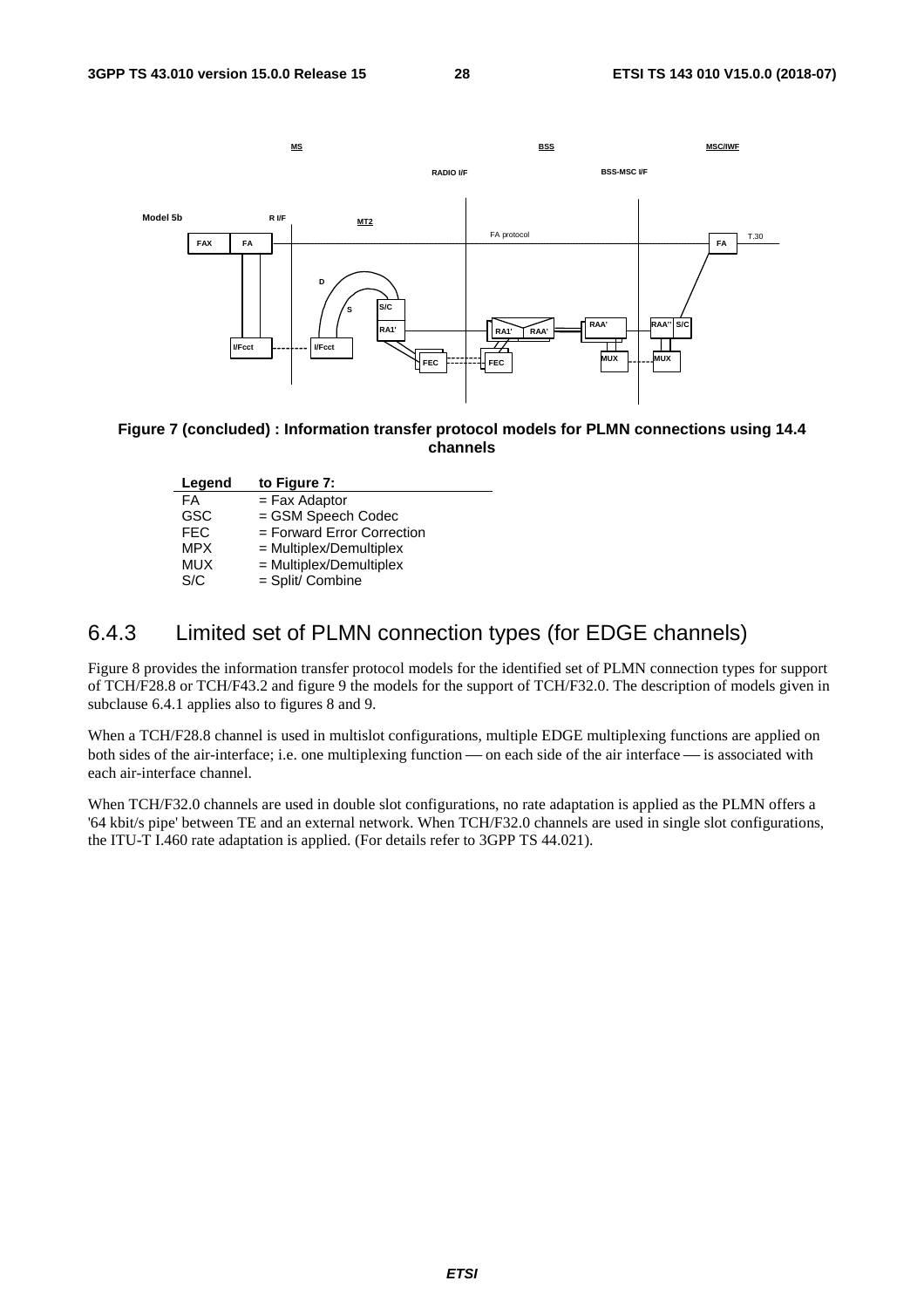

**Figure 8: Information transfer protocol models for PLMN connections using EDGE channels**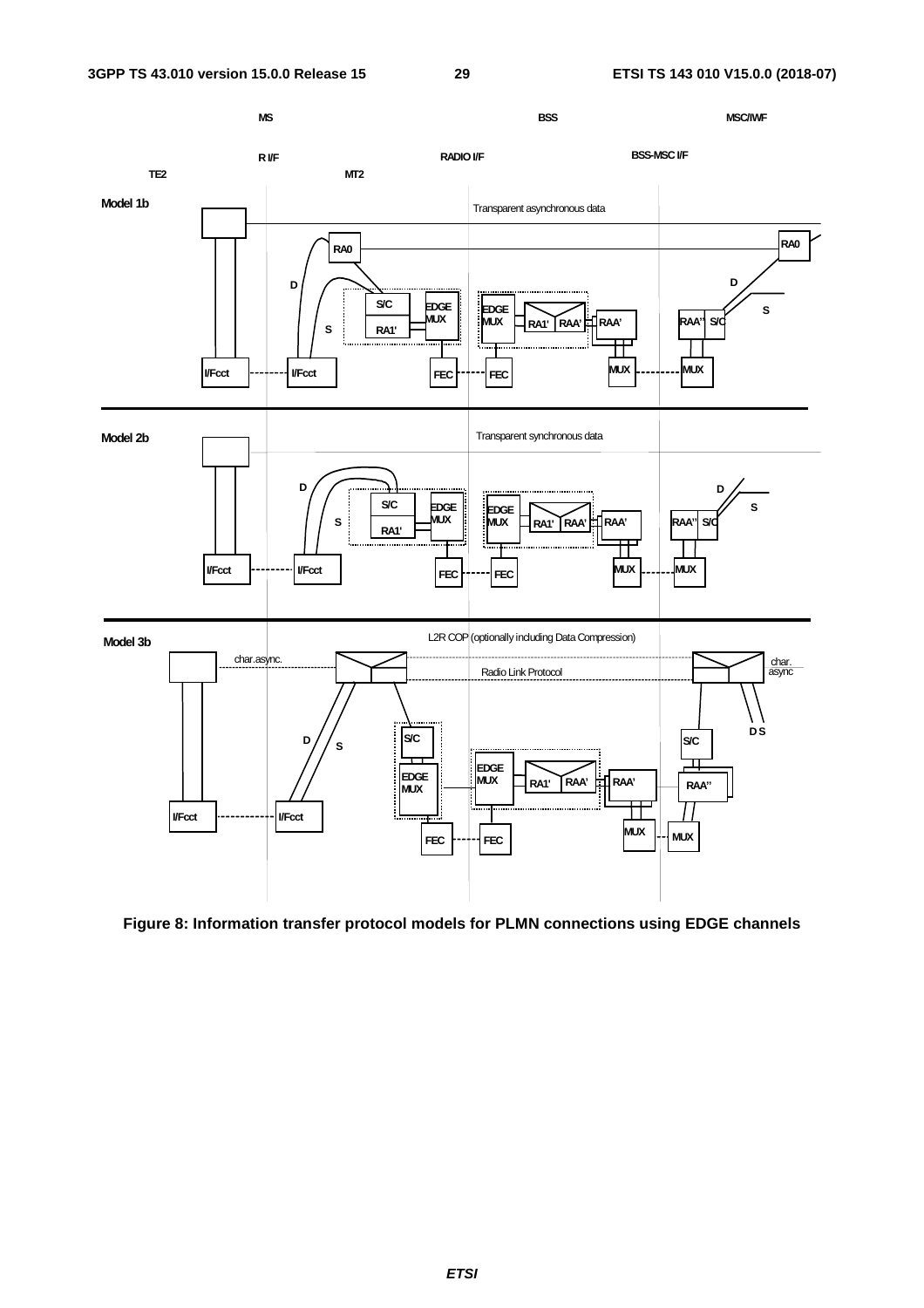

**Figure 9: Information transfer protocol models for PLMN connections using TCH/F32.0 EDGE channels** 

- 6.5 PLMN connection types for GERAN Iu mode
- 6.5.1 Limited set of PLMN connection types (for TCH/F9.6 channel coding)

Figure 10 provides the information transfer protocol models for the identified set of PLMN connection types for TCH/F9.6 channel coding. The description of models given in subclause 6.4.1 applies also to figure 10.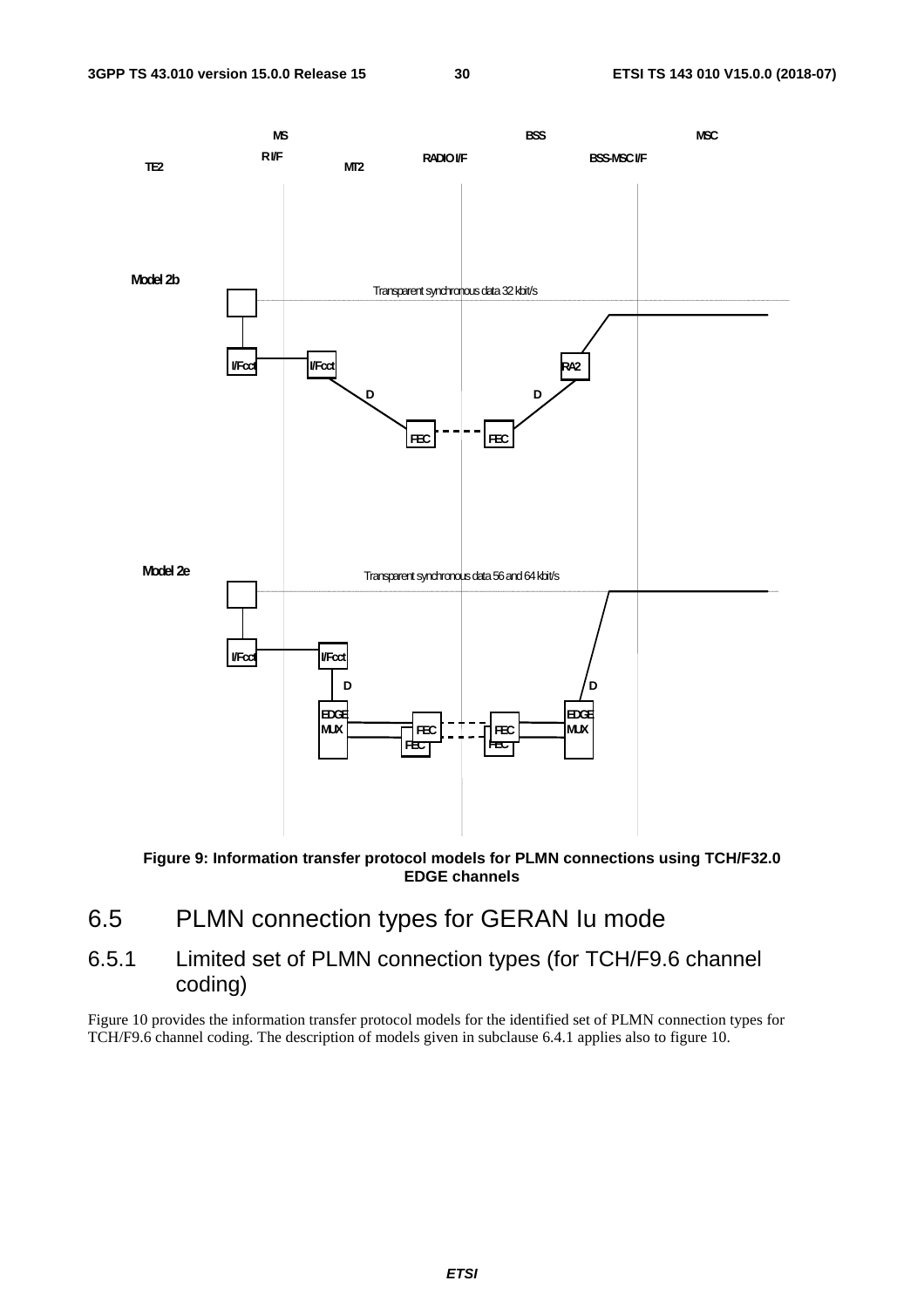

**Figure 10: Information transfer protocol models for PLMN connections**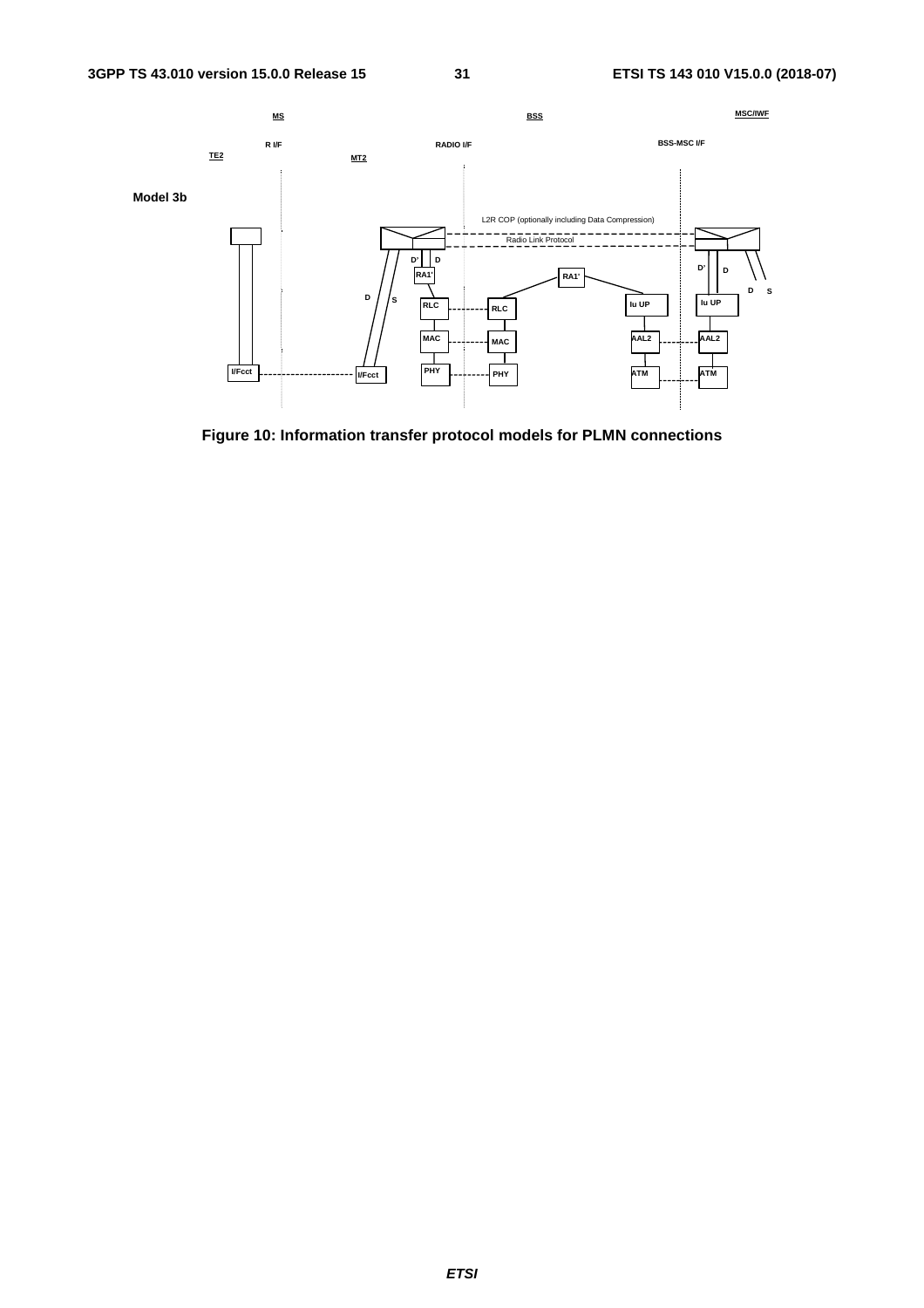

**Figure 10 (concluded): Information transfer protocol models for PLMN connections**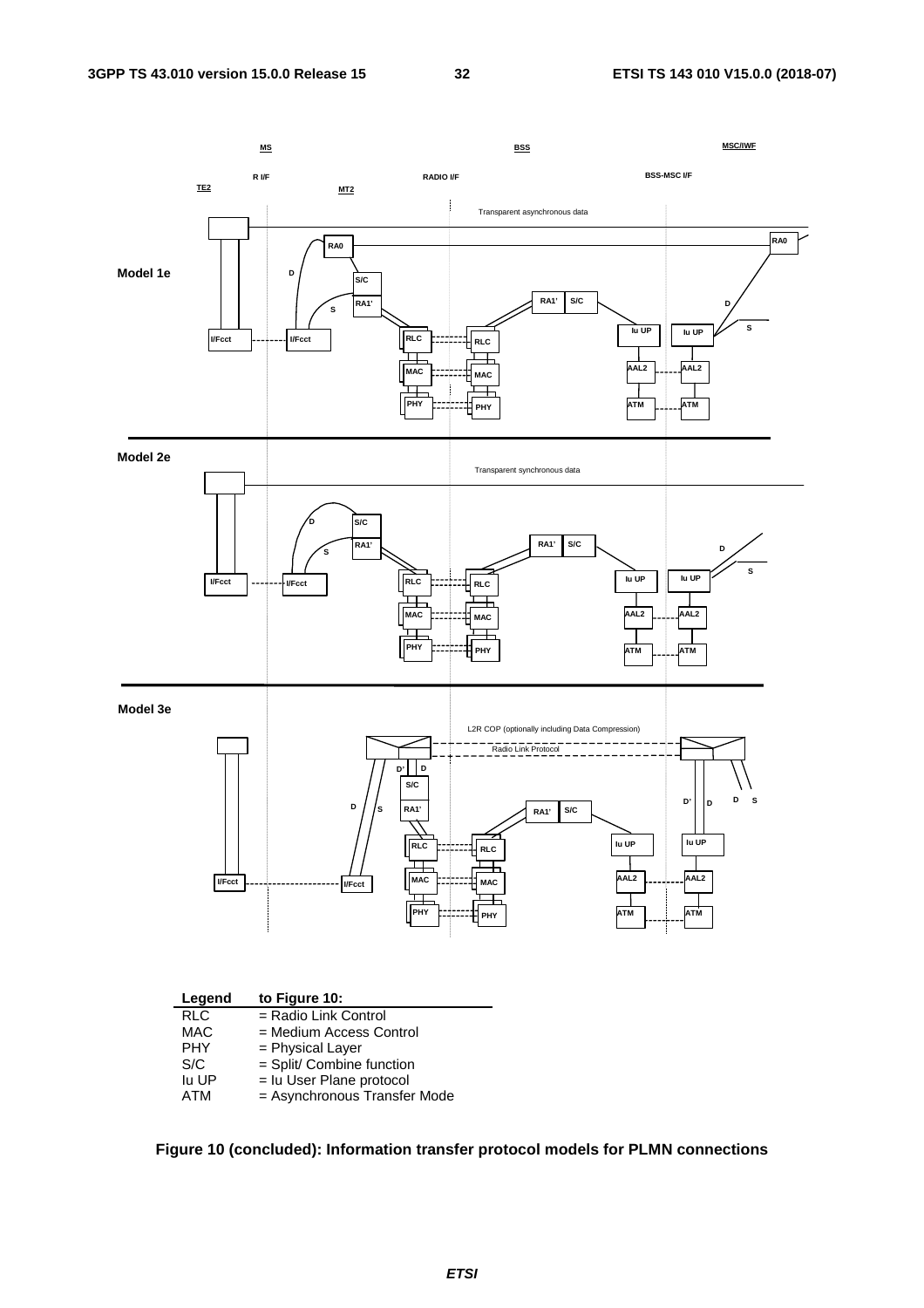### 6.5.2 Limited set of PLMN connection types (for TCH/F14.4 channel coding)

Figure 11 provides the information transfer protocol models for the identified set of PLMN connection types for support of TCH/F14.4. The description of models given in subclause 6.4.1 applies also to figure 11.



**Figure 11: Information transfer protocol models for PLMN connections using 14.4 channels**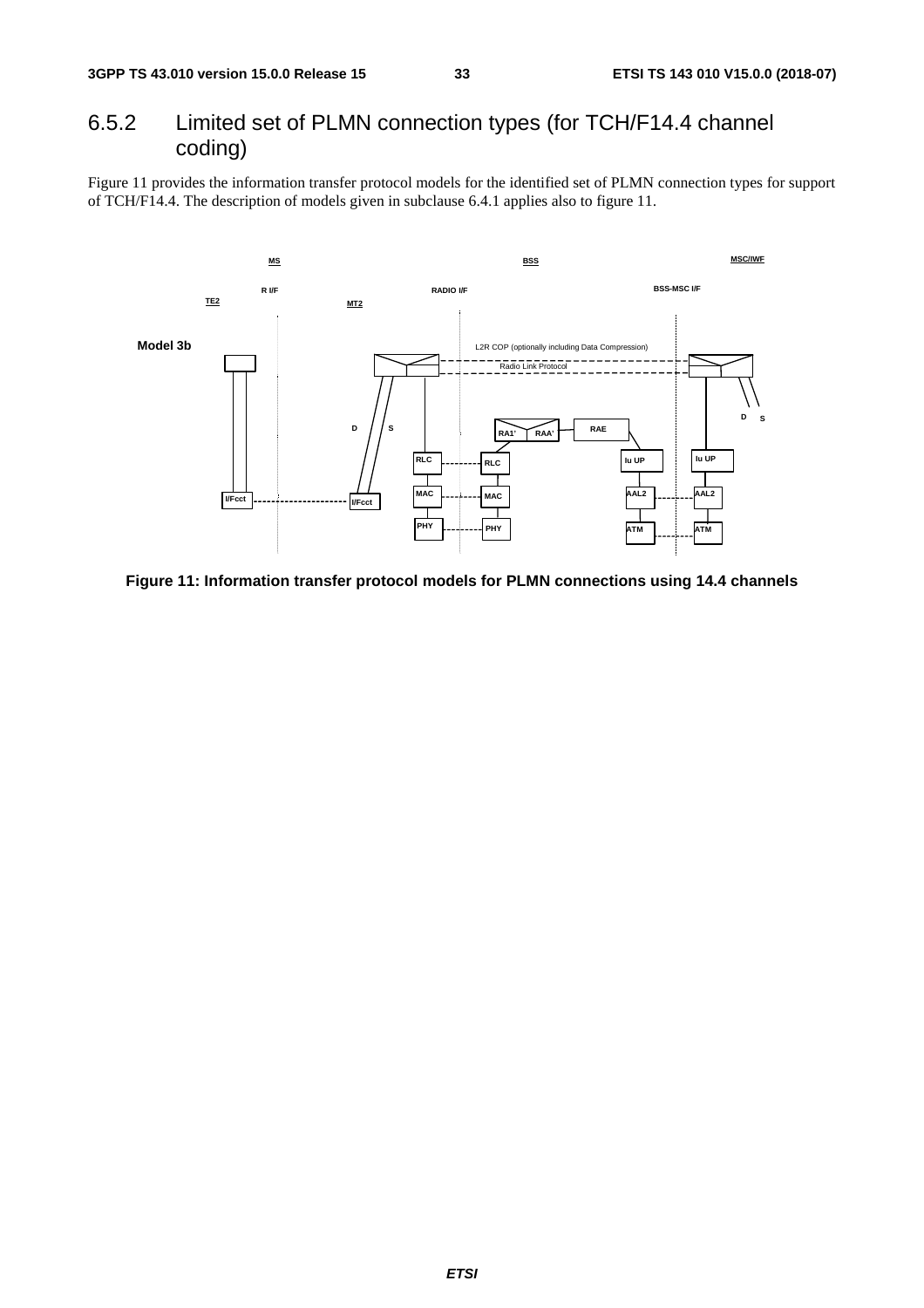

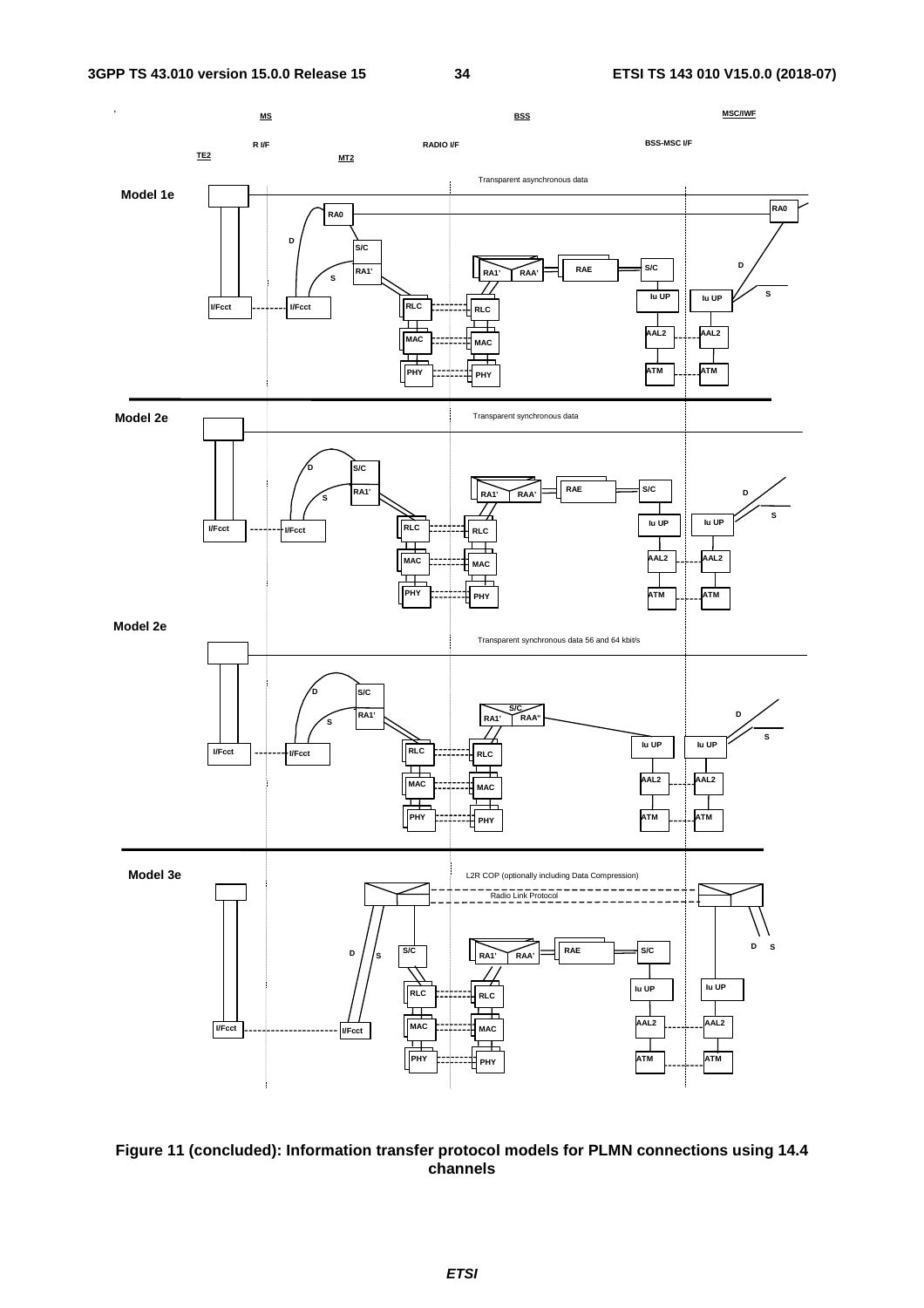### 6.5.3 Limited set of PLMN connection types (for EDGE channels)

Figure 12 provides the information transfer protocol models for the identified set of PLMN connection types for support of TCH/F28.8 or TCH/F43.2 and figure 13 the models for the support of TCH/F32.0. The description of models given in subclause 6.4.1 applies also to figures 12 and 13.

When a TCH/F28.8 channel is used in multislot configurations, multiple EDGE multiplexing functions are applied on both sides of the air-interface; i.e. one multiplexing function — on each side of the air interface — is associated with each air-interface channel.

When TCH/F32.0 channels are used in double slot configurations, no rate adaptation is applied as the PLMN offers a '64 kbit/s pipe' between TE and an external network. When TCH/F32.0 channels are used in single slot configurations, the ITU-T I.460 rate adaptation is applied. (For details refer to 3GPP TS 44.021).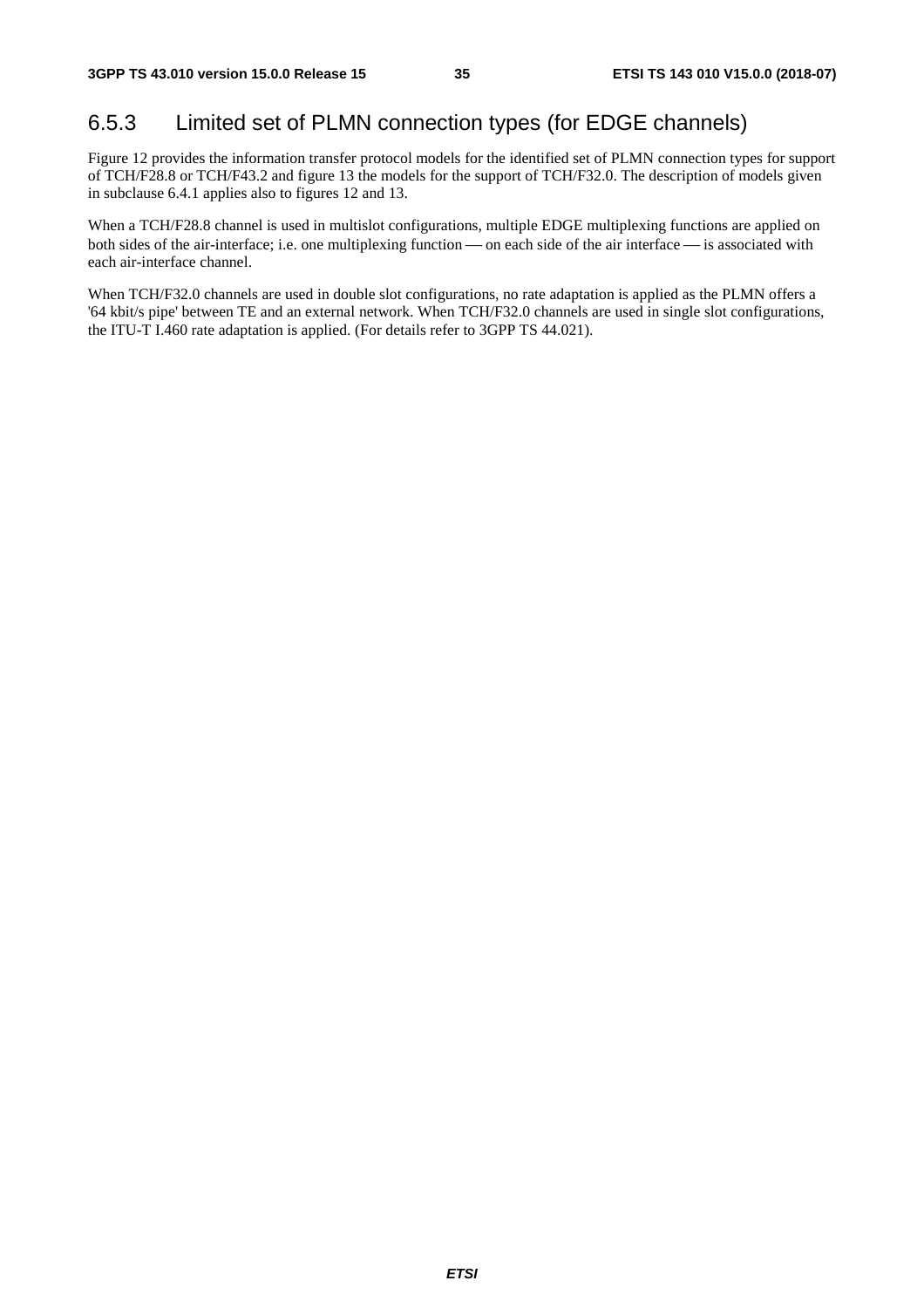

**Figure 12: Information transfer protocol models for PLMN connections using EDGE channels**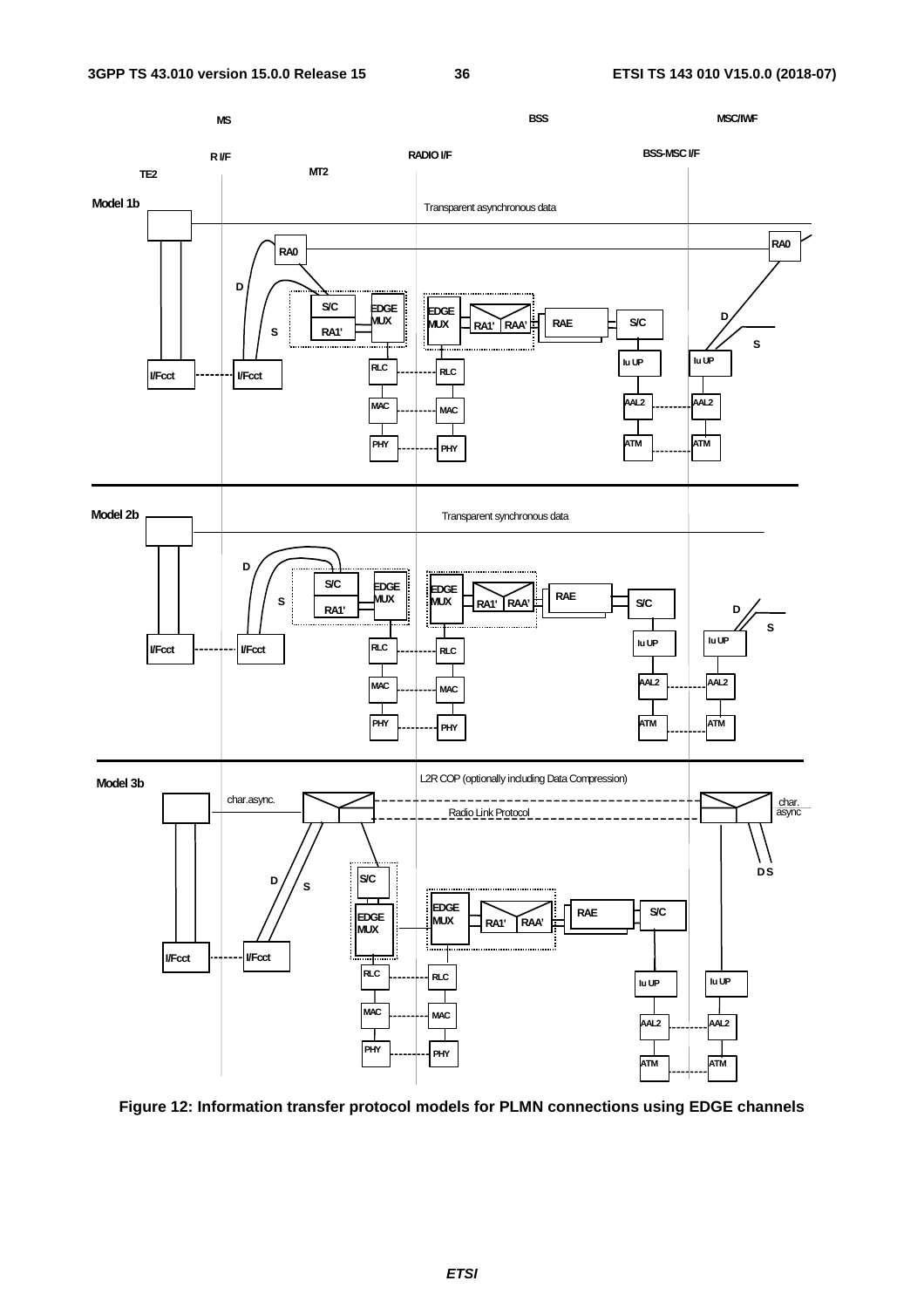

**Figure 13: Information transfer protocol models for PLMN connections using TCH/F32.0 EDGE channels** 

## 7 Relationship between Telecommunication services and connection types

### 7.1 General

Given a request for a telecommunication service at the initiation of a call, the PLMN must establish a connection of a connection type that supports the attributes of the service requested. This establishment of a connection is effected at the time of call set up.

It should be noted that PLMN connection types represent the technical capabilities of a PLMN and provide a basis for the definition of performance and interworking with other networks. Telecommunication services supported by PLMN are the packages offered to customers and the definition of their attributes is the means to standardize the service offerings in all PLMNs.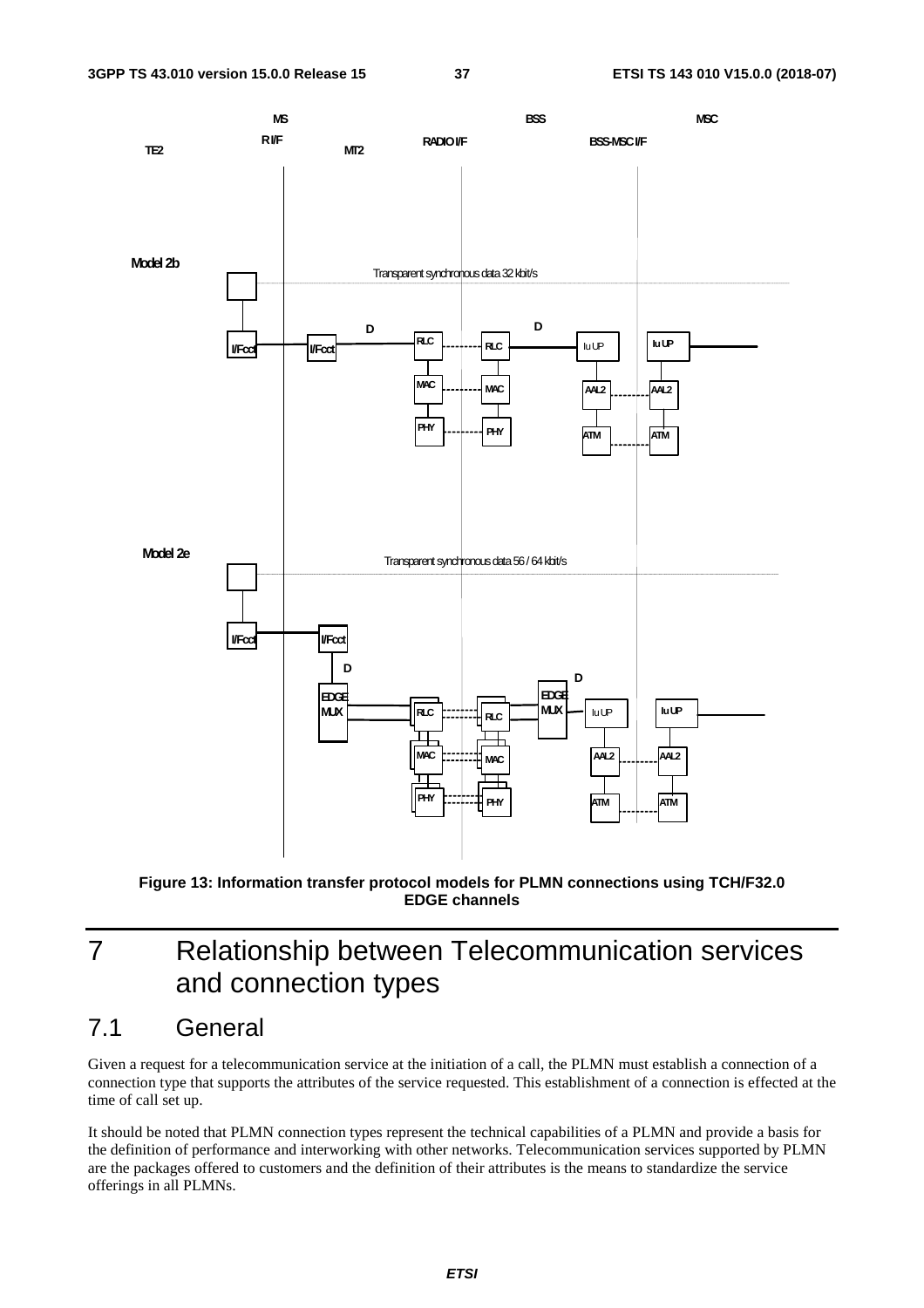Quality of service and commercial attributes are relevant to telecommunication services whereas connection types are characterized by network performance, network operations and maintenance attributes.

## 7.2 Relationship between Bearer services and connection types

Table 5 shows the relationship between Bearer services and PLMN connection types. In table 5, the connection elements for each connection type related to a Bearer service are shown.

Dominant attributes of the connection elements, such as information transfer mode, information transfer rate, information transfer capability and structure are indicated. The type of radio traffic channel used is also shown (half rate and full rate). In the multislot cases the minimum number of timeslots per connection (n) is 1.

## 7.3 Relationship between Teleservices and connection types

Table 6 shows the relationship between teleservices and connection type elements, for those teleservices having PLMN connection type which does not correspond to the PLMN connection type of a bearer service. As in table 5/3GPP TS 43.010, dominant attributes of the connection elements and the type of radio traffic channel are shown. In the multislot cases the minimum number of timeslots per connection (n) is 1.

## 7.4 Network capability to support in-call modification

Specifications 3GPP TS 22.002 and 22.003 identify a particular need for a PLMN to support the Alternate speech and group 3 facsimile.

This service allows the use of in-call modification to change the mode of service. The network capability to support incall modification is described in 3GPP TS 24.008. An in-call modification of the service mode is not possible for other services.

## 7.5 Network capability to support channel mode modification

Specification 3GPP TS 43.045 (Technical Realization of the Group 3 Facsimile Teleservice) identifies a need for a PLMN to support channel mode modification within the facsimile phase of the alternate speech and facsimile group 3 service. The network capability to support channel modification is described in 3GPP TS 24.008. Channel mode modification is not possible for other services. A channel mode modification results in a change of connection element over the radio interface with resultant change in access at the mobile station.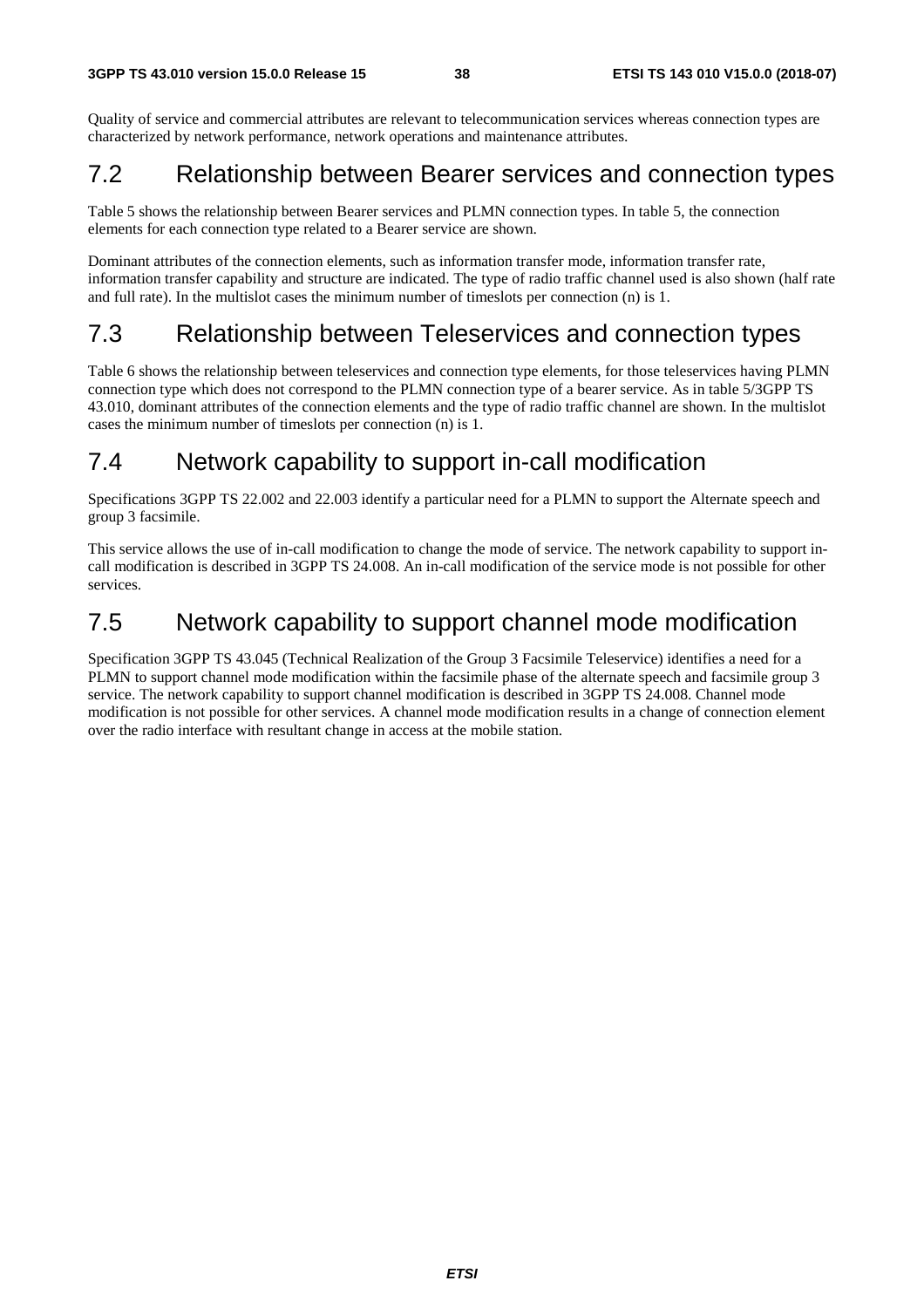| <b>Connection</b><br>description                                                        | <b>Bearer service user</b><br>data rate                                                                                                                                                                                                                                            | Radio interface connection<br>element                                                                                                        | <b>Intermediate</b><br>rate at the BSS-                                                                                 | <b>BSS-MSC</b> connection<br>element              | <b>Protocol</b><br>model in                                      |
|-----------------------------------------------------------------------------------------|------------------------------------------------------------------------------------------------------------------------------------------------------------------------------------------------------------------------------------------------------------------------------------|----------------------------------------------------------------------------------------------------------------------------------------------|-------------------------------------------------------------------------------------------------------------------------|---------------------------------------------------|------------------------------------------------------------------|
|                                                                                         |                                                                                                                                                                                                                                                                                    |                                                                                                                                              | <b>MSC</b> interface                                                                                                    |                                                   | figure $6, 7$ ,<br>8, 9, 10, 11,<br>12 or 13                     |
| Circuit mode<br>unstructured with<br>unrestricted<br>digital capability<br>transparent. | Data circuit duplex<br>async $n \times 4800$ ( $n \le 4$ )<br><b>or</b><br>$n \times 9$ 600 bit/s ( $n \leq 4$ ).<br>Data circuit duplex<br>sync<br>$n \times 4800$ ( $n \le 4$ ) or n<br>$\times$ 9 600 bit/s (n $\leq$ 5) or<br>$n \times 1$ 1200 bit/s ( $n = 5$ )<br>or $6$ ). | cct mode unstructured<br>unrestricted $n \times 6$ kbit/s ( $n \le 4$ )<br>or $n \times 12$ kbit/s ( $n \le 6$ ) on n full<br>rate channels. | 8 or 16 kbit/s per<br>TCH/F.<br>For data<br>connections<br>using $5$ or $6$<br>TCH/Fs no<br>intermediate<br>$rate(s)$ . | cct mode unstructured<br>unrestricted 64 kbit/s.  | Fig $6:1e$ ,<br>2e<br>Fig 10 : 1 e,<br>2e                        |
|                                                                                         | Data circuit duplex<br>async<br>$n \times 14400$ bit/s (<br>$n \leq 3$ ).<br>Data circuit duplex<br>sync<br>$n \times 14400$ bit/s ( $n \le 5$ )                                                                                                                                   | cct mode unstructured<br>unrestricted n x 14.5 kbit/s<br>$(n \leq 5)$ on n full rate channels                                                | 16 kbit/s per<br>TCH/F.                                                                                                 | cct mode unstructured<br>unrestricted 64 kbit/s.  | Fig 7 : 1 e,<br>2e<br>Fig 11 : 1 e,<br>2e                        |
|                                                                                         | Data circuit duplex<br>async<br>28 800 bit/s.<br>Data circuit duplex<br>sync<br>28 800 bit/s                                                                                                                                                                                       | cct mode unstructured<br>unrestricted 29.0 kbit/s on full<br>rate channel                                                                    | 16 kbit/s per<br>TCH/F.                                                                                                 | cct mode unstructured<br>unrestricted 64 kbit/s.  | Fig $8:1 b$ ,<br>2 <sub>b</sub><br>Fig 12:1 b,<br>2 <sub>b</sub> |
|                                                                                         | Data circuit duplex<br>Sync<br>32 000 bit/s                                                                                                                                                                                                                                        | cct mode unstructured<br>unrestricted 32 kbit/s on full<br>rate channel                                                                      | 32 kbit/s                                                                                                               |                                                   | Fig 9:2 b<br>Fig 13:2b                                           |
|                                                                                         | Data circuit duplex<br>sync<br>64 000 bit/s                                                                                                                                                                                                                                        | cct mode unstructured<br>unrestricted $2 \times 32.0$ kbit/s on<br>full rate channels                                                        | No intermediate<br>rate for the<br>$64000$ bit/s rate                                                                   |                                                   | Fig 9:2e<br>Fig 13:2 e                                           |
|                                                                                         | Data circuit duplex<br>async 14 400 bit/s<br>Data circuit duplex<br>sync $14\,400\,\text{bit/s}$                                                                                                                                                                                   | cct mode unstructured<br>unrestricted 14.5 kbit/s on full<br>rate Channel                                                                    | 16 kbit/s                                                                                                               | cct mode unstructured<br>unrestricted 64 kbit/s.  | Fig $7:1 b$ ,<br>2 <sub>b</sub><br>Fig 11:1b,<br>2 <sub>b</sub>  |
|                                                                                         | Data circuit duplex<br>async 9 600 bit/s.<br>Data circuit duplex<br>sync 9 600 bit/s.                                                                                                                                                                                              | cct mode unstructured<br>unrestricted 12 kbit/s on full<br>rate channel.                                                                     | 16 kbit/s.                                                                                                              | cct mode unstructured<br>unrestricted 64 kbits/s. | Fig 6:1b<br>2 <sub>b</sub>                                       |
|                                                                                         | Data circuit duplex<br>async 4 800 bit/s.<br>Data circuit duplex<br>sync $4800$ bit/s.                                                                                                                                                                                             | cct mode unstructured<br>unrestricted 6 kbit/s on full rate<br>channel and half rate channel.                                                | 8 kbit/s.                                                                                                               | cct mode unstructured<br>unrestricted 64 kbits/s. | Fig $61b$<br>2 <sub>b</sub>                                      |
|                                                                                         | Data circuit duplex<br>async 300.<br>Data circuit duplex<br>async 1 200.<br>Data circuit duplex<br>async 2 400.<br>Data circuit duplex<br>sync 1 200.<br>Data circuit duplex<br>sync 2 400.                                                                                        | cct mode unstructured<br>unrestricted 3.6 kbit/s on full<br>rate channel and half rate<br>channel.                                           | 8 kbit/s.                                                                                                               | cct mode unstructured<br>unrestricted 64 kbits/s. | Fig 6:1b                                                         |

### **Table 5: Relationship between Bearer services and PLMN Connection elements**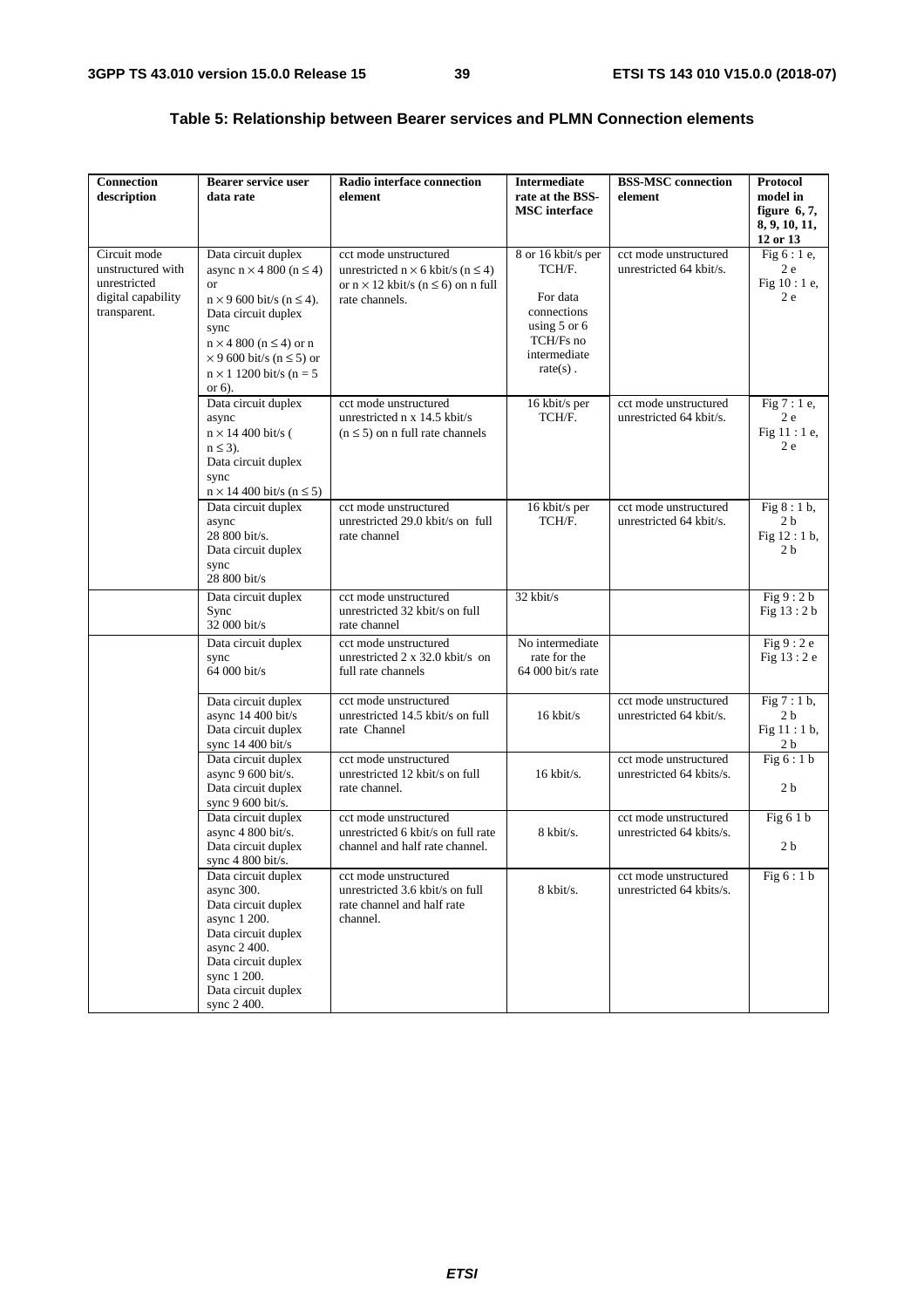### **3GPP TS 43.010 version 15.0.0 Release 15 40 ETSI TS 143 010 V15.0.0 (2018-07)**

| <b>Connection</b><br>description                                                            | <b>Bearer service user</b><br>data rate                                                                            | Radio interface connection<br>element                                                                                                                              | <b>Intermediate</b><br>rate at the BSS-<br><b>MSC</b> interface | <b>BSS-MSC</b> connection<br>element                                                                  | <b>Protocol</b><br>model in<br>figure $6, 7$ ,<br>8, 9, 10, 11,<br>12 or 13 |
|---------------------------------------------------------------------------------------------|--------------------------------------------------------------------------------------------------------------------|--------------------------------------------------------------------------------------------------------------------------------------------------------------------|-----------------------------------------------------------------|-------------------------------------------------------------------------------------------------------|-----------------------------------------------------------------------------|
| Circuit mode<br>unstructured with<br>unrestricted<br>digital capability<br>non transparent. | Data circuit duplex<br>async $n \times 4800$ ( $n \le 4$ )<br><b>or</b><br>$n \times 9$ 600 bit/s ( $n \le 4$ ).   | cct mode SDU unrestricted<br>$n \times 6$ kbit/s ( $n \leq 4$ ) or<br>$n \times 12$ kbit/s ( $n \leq 4$ ) on full rate<br>channels.                                | 8 or 16 kbit/s per<br>TCH/F.                                    | cct mode unstructured<br>unrestricted 64 kbit/s.                                                      | Fig $6:3e$<br>Fig $10:3e$                                                   |
|                                                                                             | Data circuit duplex<br>async<br>$n \times 14400$ bit/s<br>$(n \leq 4)$ .                                           | cct mode SDU unrestricted<br>$n \times 14.5$ kbit/s ( $n \leq 4$ ) on full<br>rate channels.                                                                       | $16$ kbit/s                                                     | cct mode unstructured<br>unrestricted 64 kbit/s.                                                      | Fig $7:3e$<br>Fig 11:3 e                                                    |
|                                                                                             | Data circuit duplex<br>async<br>n x 28 800 bit/s<br>$(n \leq 2)$ .<br>Data circuit duplex<br>async<br>43 200 bit/s | cct mode SDU unrestricted<br>$n \times 29.0$ kbit/s ( $n \le 2$ ) on full<br>rate channels.<br>cct mode SDU unrestricted<br>43.5 kbit/s on a full rate<br>channel. | 16 kbit/s per<br>TCH/F.<br>16 kbit/s per<br>TCH/F.              | cct mode unstructured<br>unrestricted 64 kbit/s.                                                      | Fig $8:3b$<br>Fig $12:3b$                                                   |
|                                                                                             | Data circuit duplex<br>async 14 400 bit/s<br>Data circuit duplex<br>async 9 600 bit/s.                             | cct mode SDUunrestricted 14.5<br>kbit/s on full rate channel<br>cct mode SDU unrestricted 12<br>kbit/s on full rate channel.                                       | $16$ kbit/s<br>$16$ kbit/s.                                     | cct mode unstructured<br>unrestricted 64 kbit/s.<br>cct mode unstructured<br>unrestricted 64 kbits/s. | Fig 7:3 b<br>Fig $11:3e$<br>Fig $6:3b$<br>Fig 10:3 b                        |
|                                                                                             | Data circuit duplex<br>async 4 800 bit/s.                                                                          | cct mode SDU unrestricted full<br>rate channel, 12 kbit/s or half<br>rate channel, 6 kbit/s.                                                                       | 16 kbit/s FR<br>8 kbit/s HR.                                    | cct mode unstructured<br>unrestricted 64 kbits/s.                                                     | Fig $6:3 b$<br>Fig 10:3 b                                                   |
|                                                                                             | Data circuit duplex<br>async 300.<br>Data circuit duplex<br>async 1 200.<br>Data circuit duplex<br>async 2 400.    | cct mode SDU unrestricted full<br>rate channel, 12 kbit/s or half<br>rate channel, 6 kbit/s.                                                                       | 16 kbit/s FR<br>8 kbit/s HR.                                    | cct mode unstructured<br>unrestricted 64 kbits/s.                                                     | Fig $6:3b$<br>Fig 10:3 b                                                    |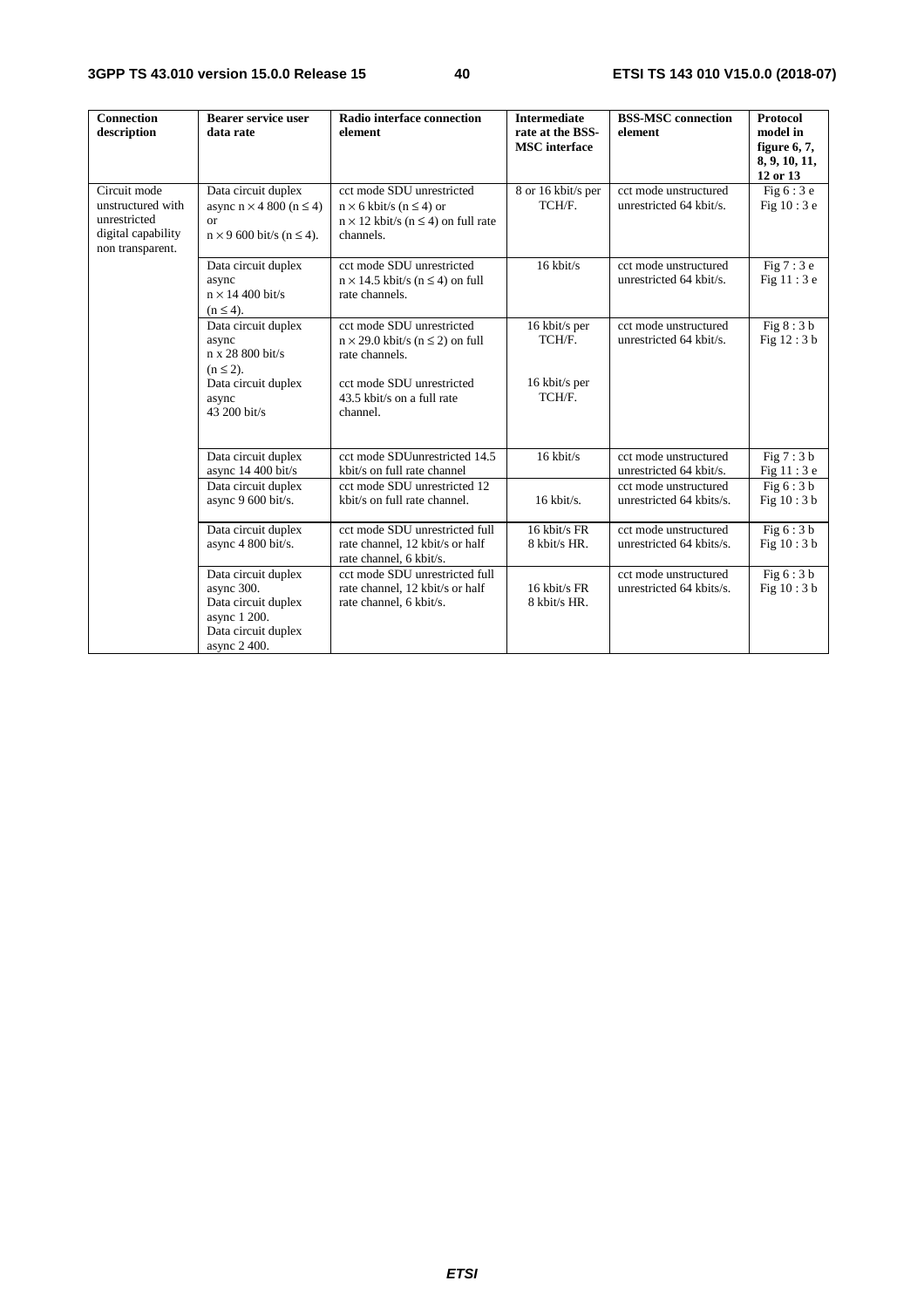| <b>Connection</b><br>description                                                     | <b>Bearer service user</b><br>data rate                                                                                                                                                                                          | Radio interface connection<br>element                                                                                                        | <b>Intermediate</b><br>rate at the BSS-<br><b>MSC</b> interface | <b>BSS-MSC</b> connection<br>element             | <b>Protocol</b><br>model in<br>figure $6, 7,$<br>8, 9, 10, 11,<br>12 or 13 |
|--------------------------------------------------------------------------------------|----------------------------------------------------------------------------------------------------------------------------------------------------------------------------------------------------------------------------------|----------------------------------------------------------------------------------------------------------------------------------------------|-----------------------------------------------------------------|--------------------------------------------------|----------------------------------------------------------------------------|
| Circuit mode<br>unstructured with<br>3.1 kHz audio ex<br><b>PLMN</b><br>transparent. | Data circuit duplex<br>async $n \times 4800$ bit/s<br>$(n \leq 4)$ or<br>$n \times 9$ 600 bit/s ( $n \le 3$ ).<br>Data circuit duplex<br>sync $n \times 4800$ bit/s<br>$(n \leq 4)$ or $n \times 9$ 600<br>bit/s ( $n \leq 3$ ). | cct mode unstructured<br>unrestricted $n \times 6$ kbit/s ( $n \le 4$ )<br>or $n \times 12$ kbit/s ( $n \le 3$ ) on n full<br>rate channels. | 8 or 16 kbit/s<br>TCH/F.                                        | cct mode unstructured<br>unrestricted 64 kbit/s. | Fig $6:1e$ ,<br>2e<br>Fig $10:1e$ ,<br>2e                                  |
|                                                                                      | Data circuit duplex<br>async<br>$n \times 14$ 400 bit/s<br>$(n \leq 2)$ .<br>Data circuit duplex<br>sync<br>$n \times 14$ 400 bit/s ( $n \le 2$ )                                                                                | cct mode unstructured<br>unrestricted x $14.5$ kbit/s<br>$(n \leq 2)$ on n full rate channels                                                | 16 kbit/s per<br>TCH/F                                          | cct mode unstructured<br>unrestricted 64 kbit/s. | Fig $7:1e$ ,<br>2e<br>Fig $11:1e$ ,<br>2e                                  |
|                                                                                      | Data circuit duplex<br>async<br>28 800 bit/s.<br>Data circuit duplex<br>sync<br>28 800 bit/s                                                                                                                                     | cct mode unstructured<br>unrestricted 29.0 kbit/s on a<br>full rate channel                                                                  | 16 kbit/s per<br>TCH/F.                                         | cct mode unstructured<br>unrestricted 64 kbit/s. | Fig $8:1 b$ ,<br>2 <sub>b</sub><br>Fig $12:1 b$ ,<br>2 <sub>h</sub>        |
|                                                                                      | Data circuit duplex<br>asynch 14 400 bit/s<br>synch 14 400 bit/s                                                                                                                                                                 | cct mode unstructured<br>unrestricted 14.5 kbit/s on full<br>rate channels                                                                   | 16 kbit/s                                                       | cct mode unstructured<br>unrestricted 64 kbit/s. | Fig $7:1 b$<br>for async<br>Fig 7:2 b<br>for synch                         |
|                                                                                      | Data circuit duplex<br>async 9.6 kbit/s<br>sync 9.6 kbit/s.                                                                                                                                                                      | cct mode unstructured<br>unrestricted 12 kbit/s full rate<br>channel.                                                                        | 16 kbit/s.                                                      |                                                  |                                                                            |
|                                                                                      | Data circuit duplex<br>async 4.8 kbit/s<br>sync 4.8 kbit/s.                                                                                                                                                                      | cct mode unstructured<br>unrestricted 6 kbit/s full and<br>half rate channel.                                                                | 8 kbit/s.                                                       | cct mode unstructured<br>unrestricted 64 kbit/s. | Fig $6:1 b$<br>for asynch.<br>Fig 6:2b<br>for synch.                       |
|                                                                                      | Data circuit duplex<br>async $\leq$ 2 400<br>sync $\leq$ 2 400.                                                                                                                                                                  | cct mode unstructured<br>unrestricted 3.6 kbit/s full and<br>half rate channel.                                                              | 8 kbit/s.                                                       |                                                  |                                                                            |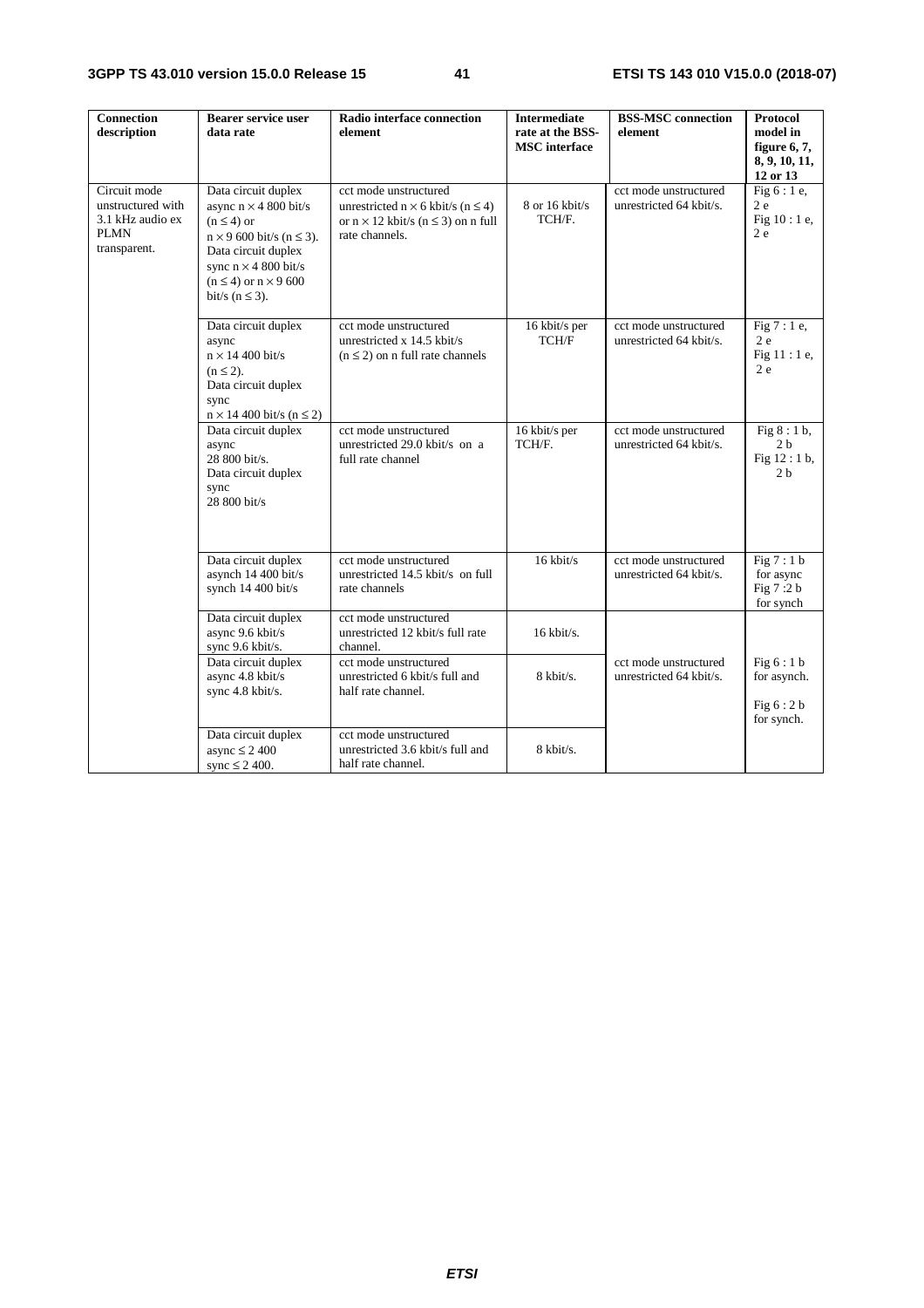| <b>Connection</b><br>description                                                  | <b>Bearer service user</b><br>data rate                                                                   | <b>Radio interface connection</b><br>element                                                                                               | <b>Intermediate rate</b><br>at the BSS-MSC<br>interface | <b>BSS-MSC</b> connection<br>element                 | Protocol<br>model in<br>figure $6, 7$ ,<br>8, 9, 10, 11,<br>12 or 13 |
|-----------------------------------------------------------------------------------|-----------------------------------------------------------------------------------------------------------|--------------------------------------------------------------------------------------------------------------------------------------------|---------------------------------------------------------|------------------------------------------------------|----------------------------------------------------------------------|
| Circuit mode<br>unstructured with<br>3.1 kHz audio ex<br>PLMN non<br>transparent. | Data circuit duplex<br>async $n \times 4800$ ( $n \le 4$ )<br>or $n \times 9$ 600 ( $n \le 4$ )<br>bit/s. | cct mode SDU unrestricted<br>$n \times 6$ kbit/s ( $n \leq 4$ ) or<br>$n \times 12$ kbit/s ( $n \leq 4$ ) on full<br>rate channels.        | 8 or 16 kbit/s per<br>TCH/F.                            | cct mode unstructured<br>unrestricted 64 kbits/s.    | Fig $6:3e$<br>Fig 10 : 3 e                                           |
|                                                                                   | Data circuit duplex<br>async<br>$n \times 14400$ bit/s<br>$(n \leq 4)$ .                                  | cct mode SDU unrestricted n x<br>14.5 kbit/s ( $n \leq 4$ ) on n full<br>rate channels                                                     | 16 kbit/s per<br>TCH/F                                  | cct mode unstructured<br>unrestricted 64<br>kbits/s. | Fig 7:3e<br>Fig 11:3 e                                               |
|                                                                                   | Data circuit duplex<br>async<br>28 800 bit/s.<br>Data circuit duplex<br>async<br>43 200 bit/s             | cct mode SDU unrestricted<br>29.0 kbit/s on a full rate<br>channel.<br>cct mode SDU unrestricted<br>43.5 kbit/s on a full rate<br>channel. | 16 kbit/s per<br>TCH/F.<br>16 kbit/s per<br>TCH/F.      | cct mode unstructured<br>unrestricted 64<br>kbits/s. | Fig $8:3b$<br>Fig 12:3 e                                             |
|                                                                                   | Data circuit duplex<br>asynch 14 400 bit/s                                                                | cct mode SDU unrestricted<br>14.5 kbit/s full rate channel                                                                                 | $16$ kbit/s                                             | cct mode unstructured<br>unrestricted 64<br>kbits/s. | Fig $7:3b$<br>Fig $11:3b$                                            |
|                                                                                   | Data circuit duplex<br>async 9.6 kbit/s                                                                   | cct mode SDU<br>unrestricted 12 kbit/s full rate<br>channel.                                                                               | $16$ kbit/s.                                            |                                                      |                                                                      |
|                                                                                   | Data circuit duplex<br>async 4.8 kbit/s                                                                   | cct mode SDU unrestricted<br>half rate channel, 6 kbit/s or<br>full rate channel, 12 kbit/s.                                               | $16$ kbit/s FR<br>8 kbit/s HR.                          | cct mode unstructured<br>unrestricted 64 kbit/s.     | Fig $6:3b$<br>Fig 10:3 b                                             |
|                                                                                   | Data circuit duplex<br>async $\leq 2400$                                                                  | cct mode SDU unrestricted<br>half rate channel, 6 kbit/s or<br>full rate channel, 12 kbit/s.                                               |                                                         |                                                      |                                                                      |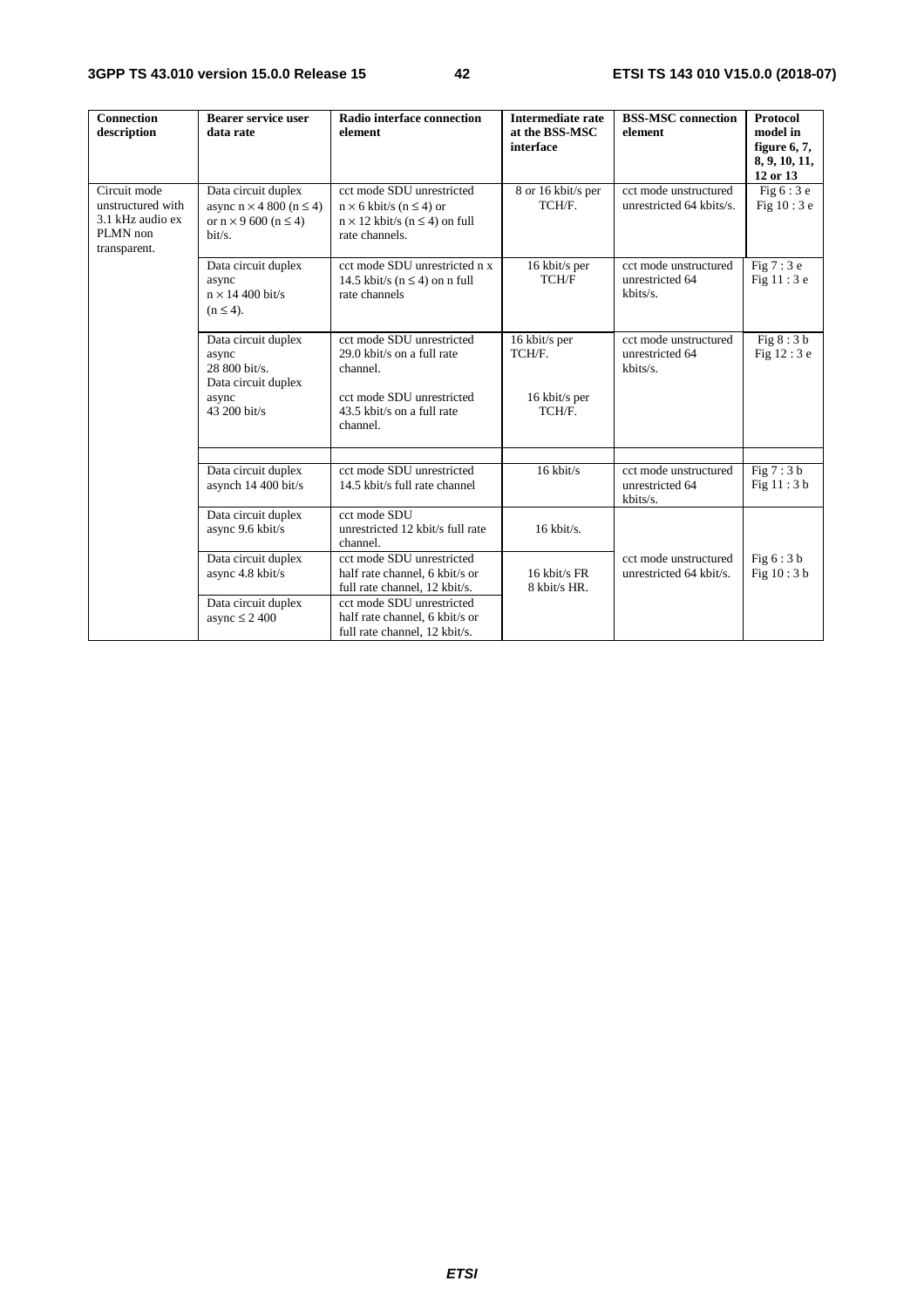| Teleservice in a<br><b>PLMN</b>               | Access at<br>mobile station                                                | <b>Radio interface</b><br>connection element                                                                                                                                                                                 | <b>Intermediate</b><br>rate at the<br><b>BSS-MSC</b><br>interface | <b>BSS-MSC</b><br>connection element                               | Protocol<br>model in<br>figure 6 or<br>7       |  |
|-----------------------------------------------|----------------------------------------------------------------------------|------------------------------------------------------------------------------------------------------------------------------------------------------------------------------------------------------------------------------|-------------------------------------------------------------------|--------------------------------------------------------------------|------------------------------------------------|--|
| Telephony.                                    |                                                                            | cct mode speech.                                                                                                                                                                                                             | NA.                                                               | cct mode structured<br>64 kbit/s speech.                           | Fig $6:6$                                      |  |
| Emergency calls.                              |                                                                            | cct mode speech.                                                                                                                                                                                                             | NA.                                                               | cct mode structured<br>64 kbit/s speech.                           | Fig $6:6$                                      |  |
| Alternate<br>Speech/<br>Facsimile<br>Group 3. | Data cct duplex<br>synchronous access<br>alternate speech/<br>group 3 fax. | cct mode speech alternating<br>with unstructured unrestricted<br>3.6 or 6 or 12 kbit/s or<br>$n \times 6$ kbit/s ( $n \le 3$ ) or<br>$n \times 12$ kbit/s ( $n \le 2$ ) on FR<br>transparent.<br>cct mode speech alternating | Speech NA<br>8 or 16 kbit/s<br>per TCH/F.<br>Speech NA            | cct mode structured<br>64 kbit/s alternate<br>speech/unrestricted. | Fig $6:5a$ or<br>$5b$ and $6$<br>Fig $7:5a$ or |  |
|                                               |                                                                            | with unstructured unrestricted<br>14.5 kbit/s or $n \times 14.5$ kbit/s<br>$(n \leq 2)$ on FR transparent                                                                                                                    | $16$ kbit/s<br>per TCH/F.                                         |                                                                    | $5b$ and $6$                                   |  |
| Automatic<br>Facsimile<br>Group 3.            | Data cct duplex<br>synchronous access<br>group 3 fax.                      | cct mode unstructured<br>unrestricted 3.6 or 6 or<br>12 kbit/s or $n \times 6$ kbit/s ( $n \le 3$ )<br>or $n \times 12$ kbit/s ( $n \le 2$ ) on FR<br>transparent.                                                           | $8$ or 16 kbit/s<br>per TCH/F.                                    | cct mode structured<br>64 kbit/s unrestricted.                     | Fig 6 : 5a,<br>5 <sub>b</sub>                  |  |
|                                               |                                                                            | cct mode unstructured<br>unrestricted 14.5 kbit/s or<br>$n \times 14.5$ kbit/s ( $n \le 2$ ) on FR<br>transparent                                                                                                            | $16$ kbit/s<br>per TCH/F.                                         |                                                                    |                                                |  |

**Table 6: Relationship between Teleservices and PLMN connection types** 

NA: Not Applicable

NOTE: The multislot data connections and the connections using TCH/F14.4 coding belong to the General Bearer Services (Classes 20 and 30 in 3GPP TS 22.002).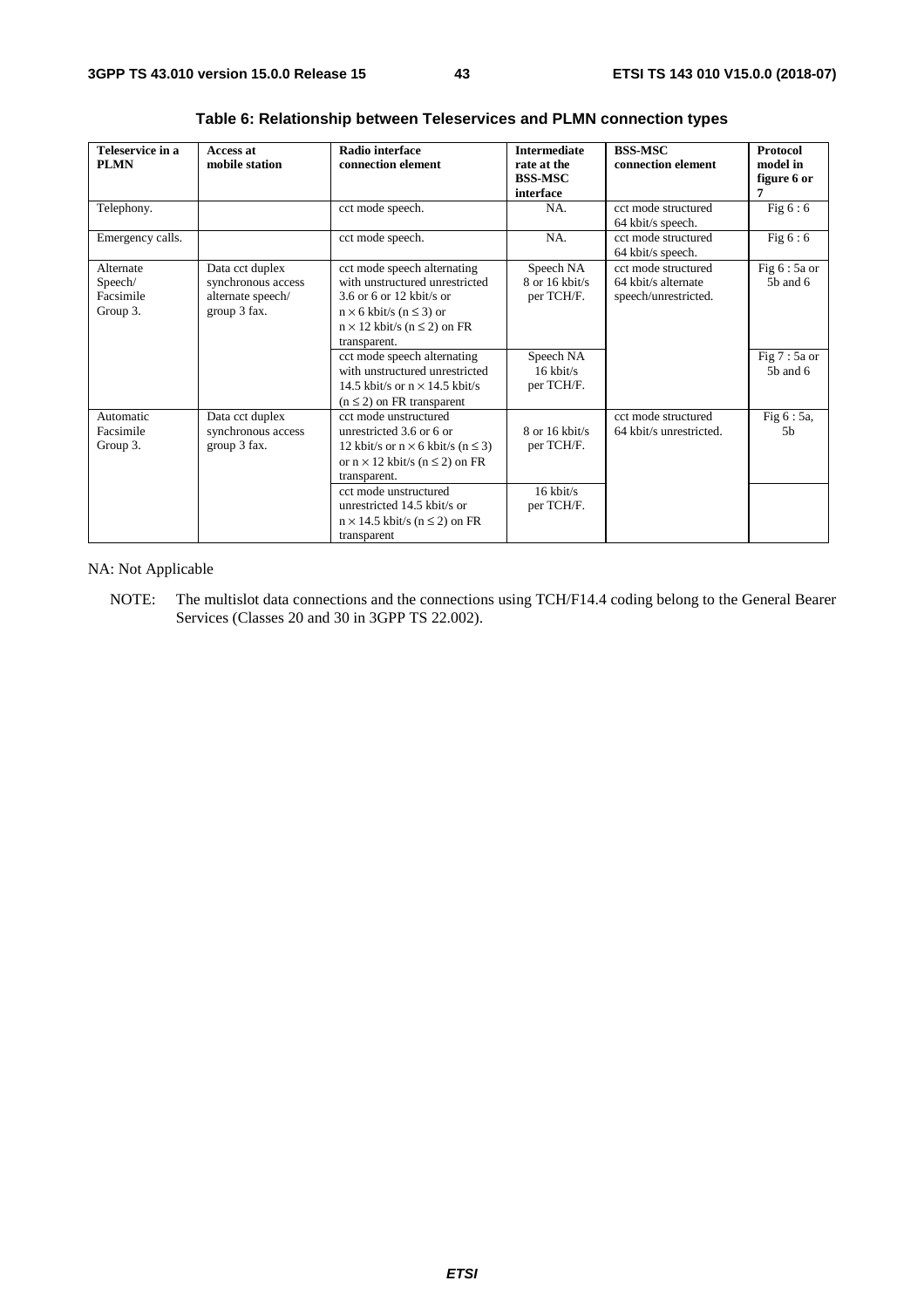## Annex A (informative): List of definitions of PLMN connection type attributes and values

## A.1 Attribute definition and their values

#### Information transfer mode:

This attribute describes the operational mode for transferring (transportation and switching) user information through a PLMN connection in the network.

Value: - Circuit

#### Information transfer capability:

This attribute describes the capability associated with the transfer of different types of information through a PLMN connection.

Values: - Unrestricted digital information

- Speech

- Group 3 facsimile

- 3.1 kHz audio ex PLMN

 - Restricted digital information (Note: this value is signalled in the "Other ITC" element, due to a lack of further code points in the "ITC" element.)

#### Information transfer rate:

This attribute describes either the bit rate (circuit mode) or the throughput (packet mode, for further study). It refers to the transfer of digital information on a PLMN connection.

Values: - Appropriate bit rate

- Throughput rate

#### Establishment of connection:

This attribute describes the mode of establishment used to establish and release PLMN connections.

Value: - Demand

#### Symmetry:

This attribute describes the relationship of information flow between two (or more) access points or reference points involved in a PLMN connection.

Values: - Bidirectional symmetric

- Bidirectional asymmetric (Multislot configurations for data)

#### Connection configuration:

This attribute describes the spatial arrangement for transferring information on a given PLMN connection.

Value: - Point-to-point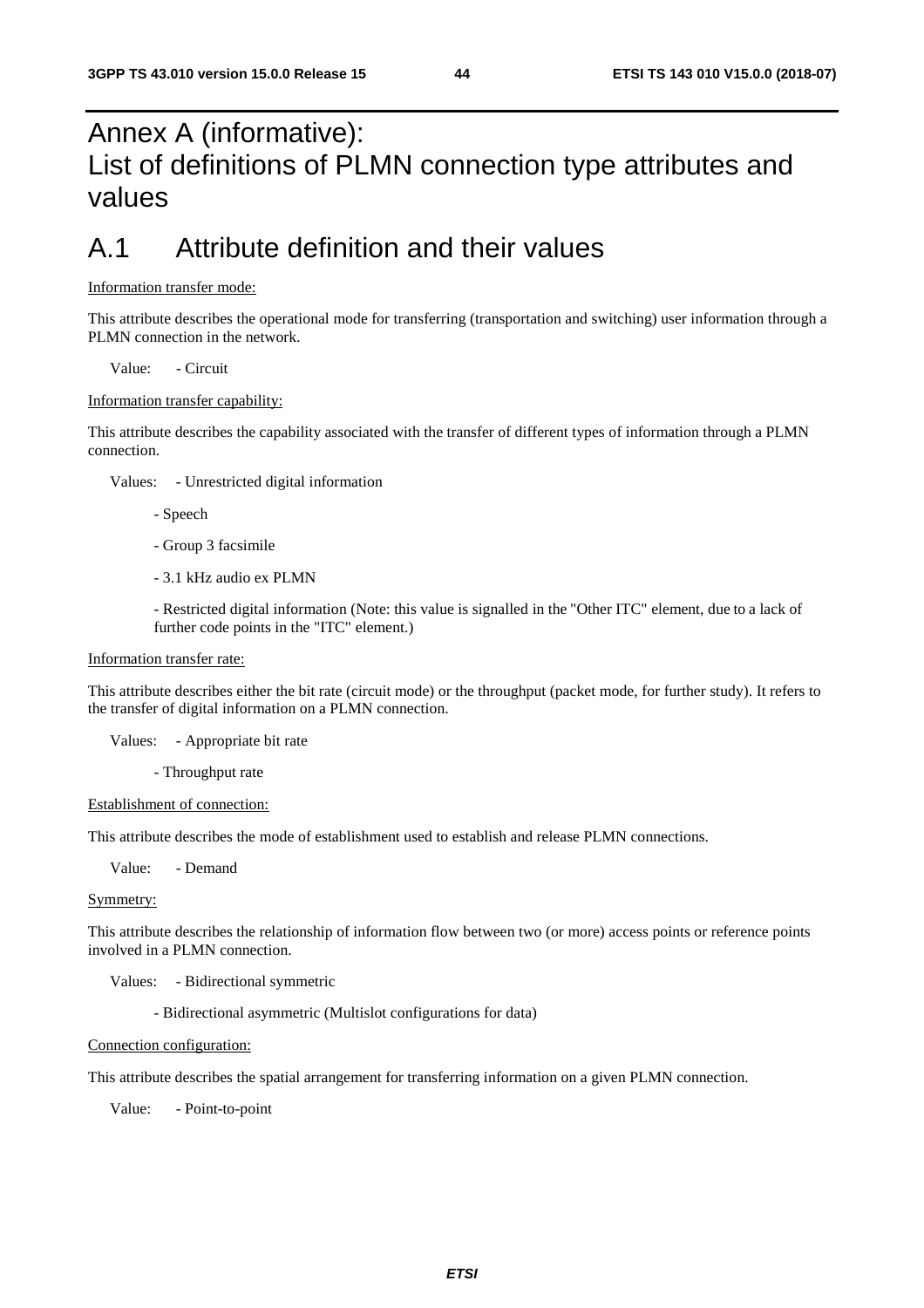#### Structure:

This attribute refers to the capability of a PLMN connection to deliver information to the destination access point or reference point in a structure that was presented in a corresponding signal structured at the origin (access point or reference point).

Values: - Service data unit integrity (see note 1)

- Unstructured (see note 2)

NOTE 1: Applicable for connection element "non transparent".

NOTE 2: Applicable for connection element "transparent".

#### Channel rate:

This attribute describes the channels and their bit rate used to transfer the user information and/or signalling information.

Value: - Name of channel (designation) and/or the corresponding bit rate

NOTE 3: This attribute can be used several times for connection characterization.

Connection control protocol, information transfer coding/protocol (layer 1 to 3):

These attributes characterize the protocols on the connection control and/or user information transfer channel.

Value: - Appropriate protocol for each layer

NOTE 4: This attribute can be used several times for connection characterization.

#### Synchronous/Asynchronous:

This attribute describes the type of transmission between the reference access points.

Values: - Synchronous

- Asynchronous

#### Negotiation:

This attribute describes the possibility of inband parameter exchange (according to V.110) between reference access points.

Value: - In band negotiation not possible

#### User Rate:

This element is relevant between the IWF and the fixed network.

Values: - 0.3 kbit/s

- 1.2 kbit/s

- 2.4 kbit/s

- 4.8 kbit/s
- 9.6 kbit/s

### Intermediate rate:

This attribute defines the intermediate rate (according to 3GPP TS 48.020 and ITU-T V.110) at the A interface connection element part.

Values: - 8 kbit/s

- 16 kbit/s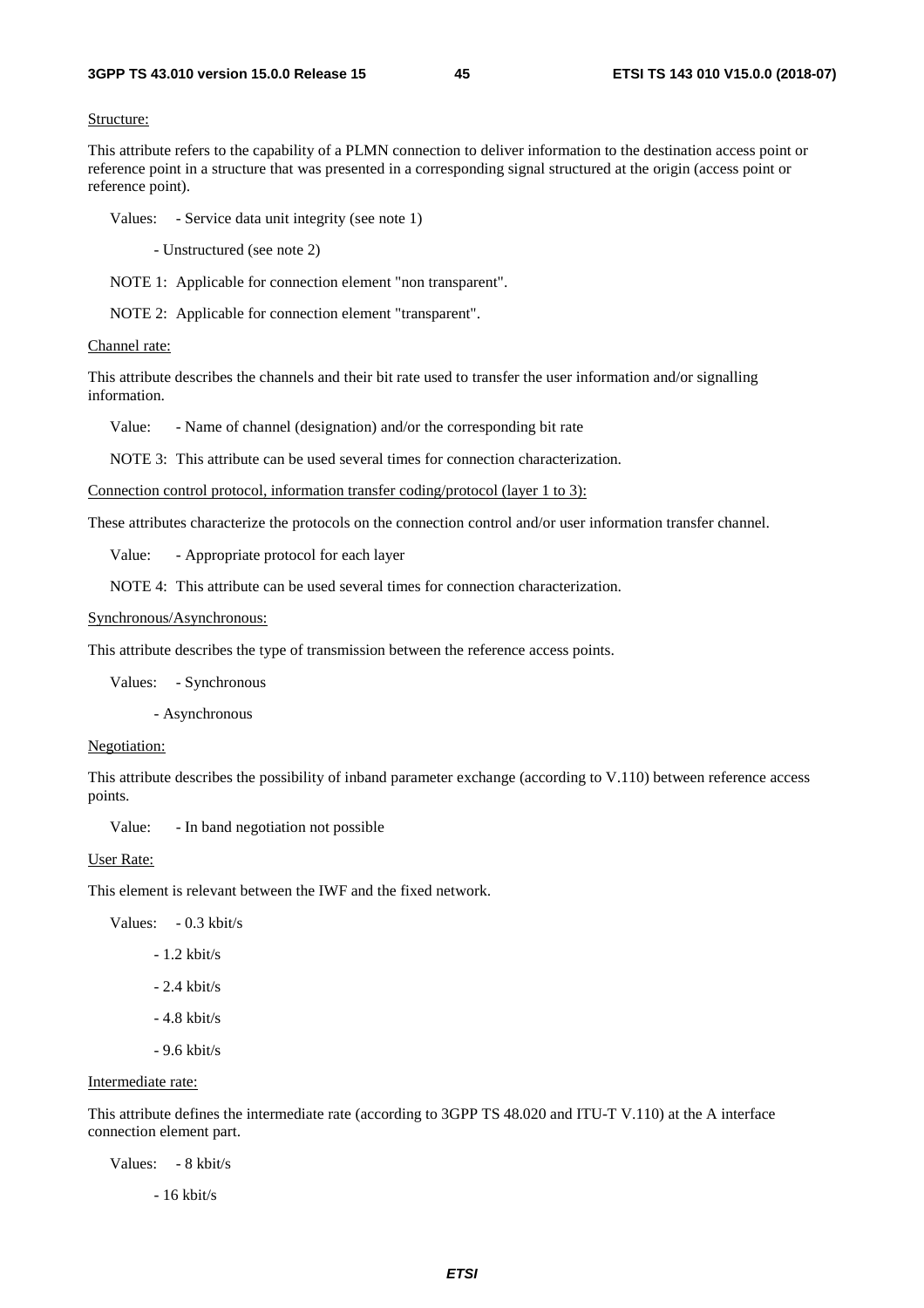#### Fixed network user rate FNUR:

This element is relevant between the MSC and the fixed network.

Values: - 9.6 kbit/s

- 14.4 kbit/s
- 19.2 kbit/s
- 28.8 kbit/s
- 32.0 kbit/s
- 38.4 kbit/s
- 48.0 kbit/s
- 56.0 kbit/s
- 64.0 kbit/s

#### Acceptable channel coding(s) ACC:

This attribute indicates the channel codings acceptable to the MS. This parameter is given at call set-up and it is non negotiable.

Values: 4.8 kbit/s and/or 9.6 kbit/s and/or 14.4 kbit/s and/or 28.8 kbit/s and/or 32.0 kbit/s and/or 43.2 kbit/s

#### Maximum number of TCH/Fs (Multislot configurations for data):

This attribute is given at call set-up and it enables the mobile user to limit the number of TCH/Fs used during the call.

NOTE 5: Not used by the currently specified services.

### Wanted air interface user rate (AIUR):

This attribute is applicable to non-transparent services only, and it gives the AIUR that the mobile user wants and which the network tries to achieve but which it is not allowed to exceed.

Values: Not applicable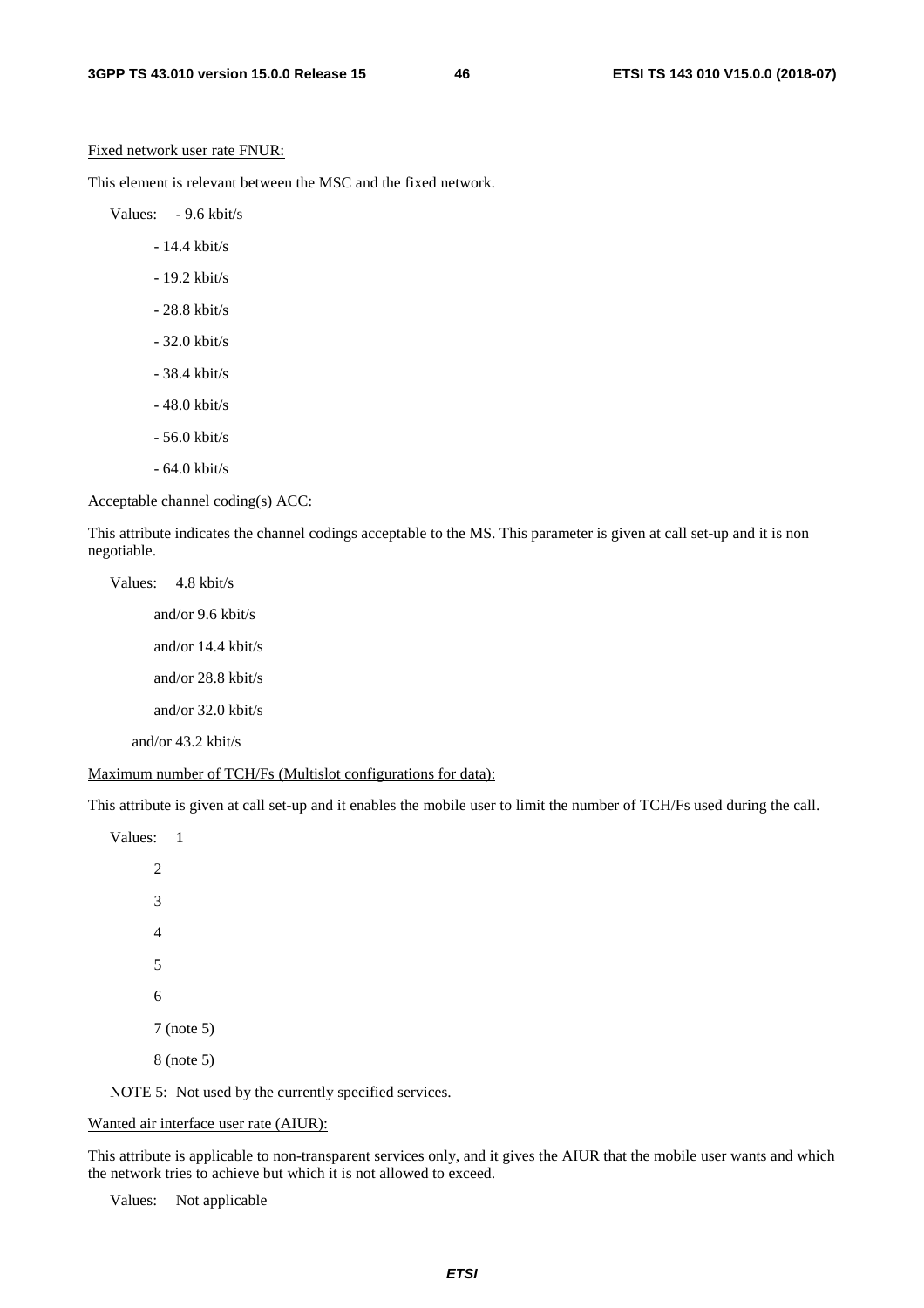9.6 kbit/s

14.4 kbit/s

19.2 kbit/s

28.8 kbit/s

38.4 kbit/s

43.2 kbit/s

57.6 kbit/s

User initiated modification indication (Multislot configurations for data):

This element is relevant between the MT and the IWF.

Values: - User initiated modification not requested

- User initiated modification up to 1 TCH/F requested

- User initiated modification up to 2 TCH/F requested
- User initiated modification up to 3 TCH/F requested
- User initiated modification up to 4 TCH/F requested

The parameters where it is indicated that they are related to Multislot configurations for data are optional.

For multislot configuration, the following applies to the parameters contained in the BC-IE:

- Half rate channels are not supported. The MS shall code the radio channel requirement as "Full rate support only MS" or "Dual rate support MS, full rate preferred". In the second case, the network shall assign full rate channel(s) only.
- The "fixed network user rate" and "other modem type" take precedence over the "user rate" and "modem type", except for modem types "autobauding", "modem for undefined interface" or "none".
- The "intermediate rate" parameter is overridden. The intermediate rate used per each TCH/F is derived from the chosen channel type:

| channel type | IR per TCH/F                                               |
|--------------|------------------------------------------------------------|
| TCH/F4.8     | 8 kbit/s                                                   |
| TCH/F9.6     | $16 \text{ kbit/s}$                                        |
| TCH/F14.4    | 16 kbit/s (on the A interface but 32 kbit/s inside the MS) |
|              |                                                            |

- The user rate per TCH is derived from the chosen channel type:

| channel type     | user rate per TCH     |
|------------------|-----------------------|
| TCH/F4.8         | 4.8 kbit/s            |
| <b>TCH/F9.6</b>  | $9.6 \text{ kbit/s}$  |
| <b>TCH/F14.4</b> | $14.4 \text{ kbit/s}$ |

For CE: T, the padding procedure described in 3GPP TS 44.021 can be applied.

Network independent clocking on Tx:

This attribute defines the usage of NIC at the reference access point in the transmit direction.

Values: - Not required

- Required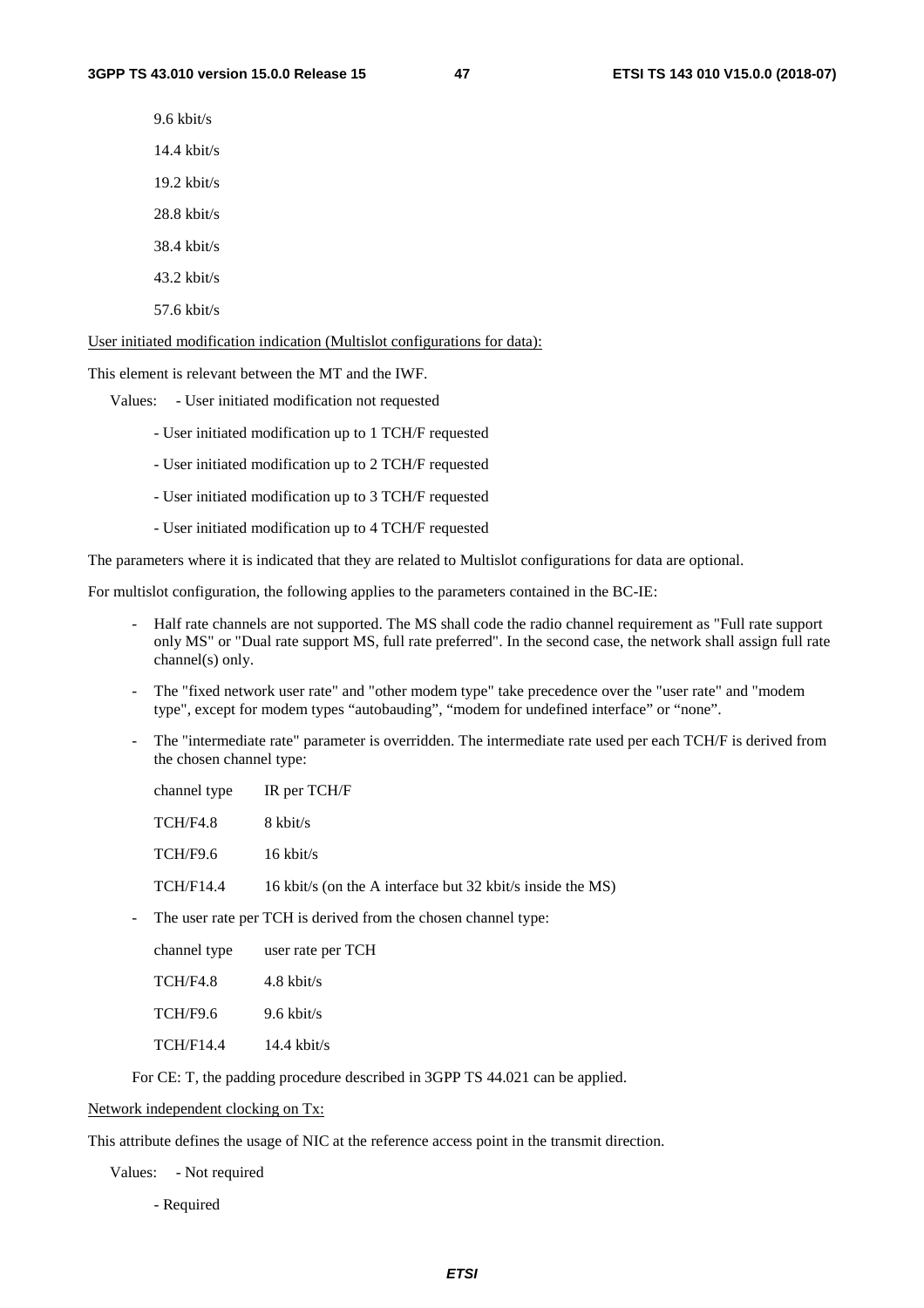### Network independent clocking on Rx:

This attribute defines the usage of NIC at the reference access point in the receive direction.

Values: - Not accepted

- Accepted

Number of stop bits:

This attribute describes the number of stop bits for the asynchronous type of transmission between reference access points.

Values: - 1 bit

 $-2$  bit

### Number of data bits excluding parity if present:

This attribute describes the number of data bits for a character oriented mode of transmission between reference access points.

Values: - 7 bit

- 8 bit

Parity information:

This attribute describes the type of parity information for a character oriented mode of transmission between the reference access points.

Values: - Odd

- Even

- None
- Forced to 0
- Forced to 1

### Duplex mode:

This attribute describes the kind of transmission of the PLMN between reference access points.

Value: - Full duplex

#### Modem type:

This attribute describes the modem allocated by the IWF/MSC in the case of a 3.1 kHz audio used outside the PLMN information transfer capability.

Values: - V.21

- V.22

- V.22bis

- V.26ter

- V.32

- Autobauding type 1

- None

-

Other Modem Type (OMT):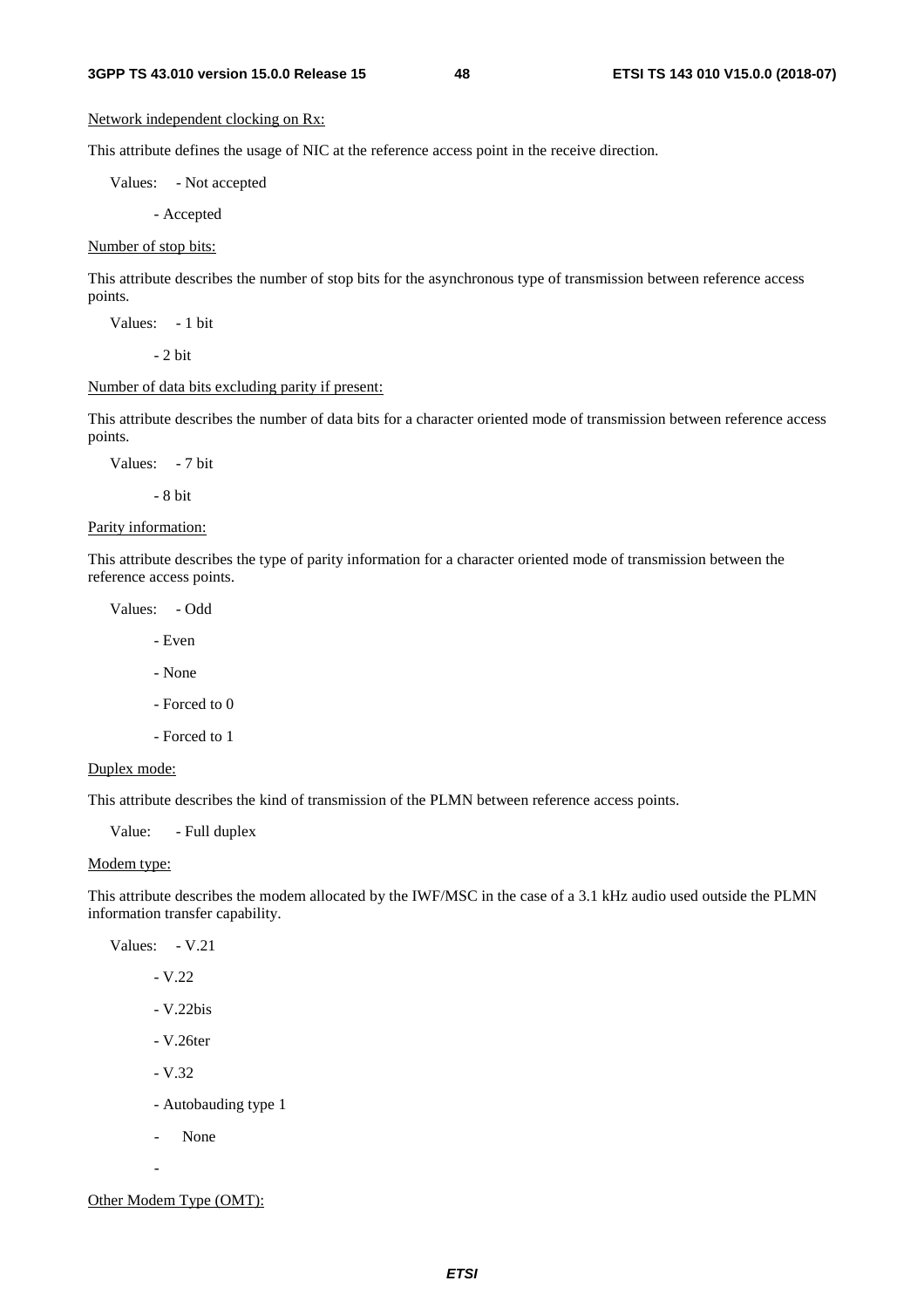#### **3GPP TS 43.010 version 15.0.0 Release 15 49 ETSI TS 143 010 V15.0.0 (2018-07)**

This element is relevant between the MS and IWF.

Values: - No other modem type

$$
-V.34
$$

### Compression

This attribute describes the possible usage of data compression between the reference access points. In the network to MS direction, it indicates the possibility of using data compression. In the MS to network direction, it indicates the allowance of data compression.

Values: - Data compression not possible/not allowed

- Data compression possible/allowed (see note 6)

NOTE 6: Only applicable for the asynchronous transmission between the reference access points, if connection element is "non transparent".

#### Radio channel requirement:

This attribute describes the available channels for the transfer of the user information between the reference access points.

Values: - Full rate channel (Bm)

- Half rate channel (Lm)
- dual rate/full rate preferred
- Dual rate/half rate preferred

#### Negotiation of Intermediate Rate Requested (NIRR)

This attribute indicates if 6 kbit/s radio interface rate is requested.

Values: - NIRR not requested/not accepted

- NIRR requested/accepted

#### Connection element:

This attribute describes the possible usage of layer 2 protocol between the reference access points.

Values: - Transparent

- Non-transparent (RLP)
- Both, transparent preferred
- Both, non transparent preferred

User information layer 2 protocol:

This attribute describes the layer 2 relay protocol used between the reference access points in non-transparent transmissions.

Values: - ISO 6429, code set 0

- X.25 (note 7)

- Character oriented protocol with no flow control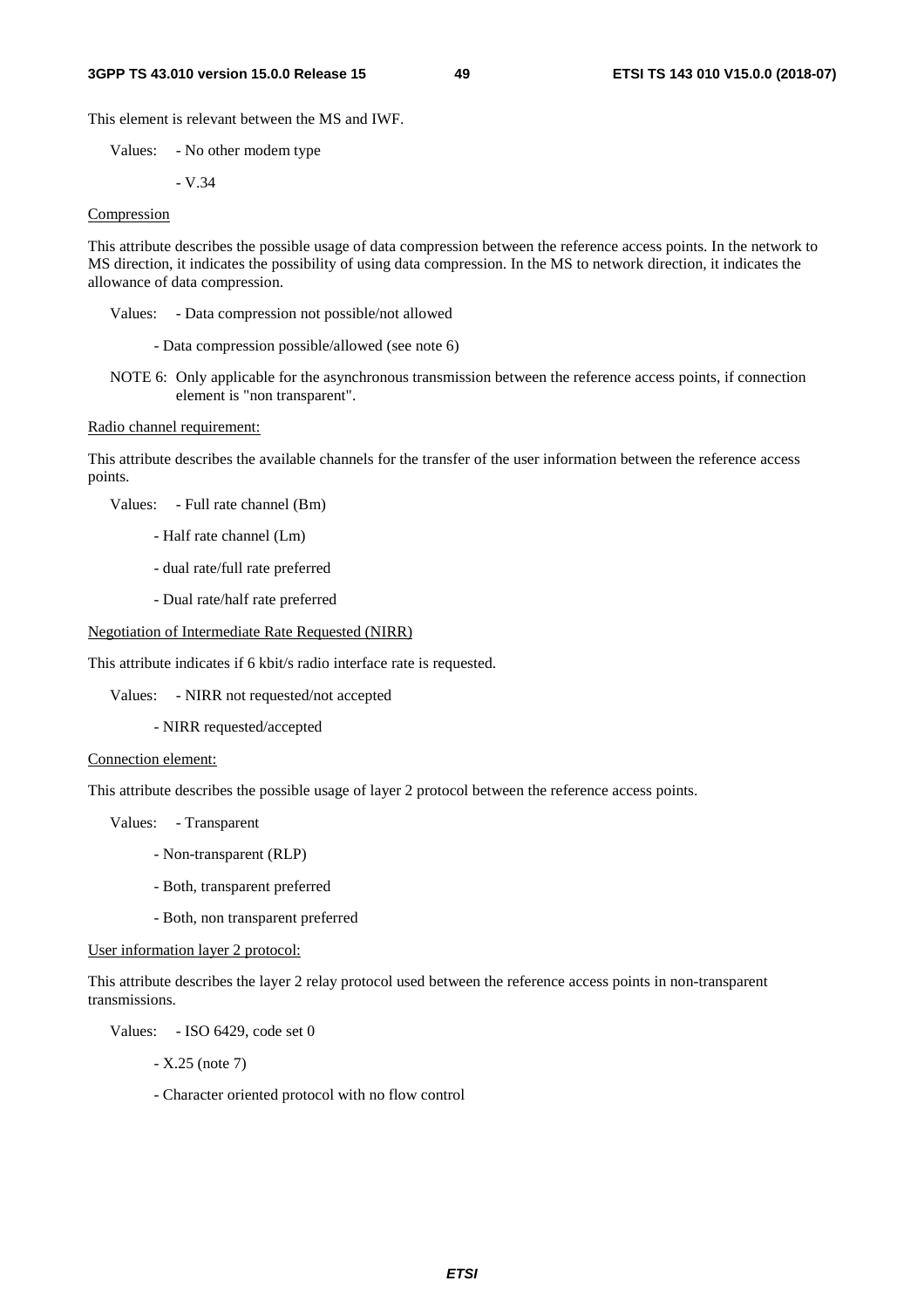NOTE 7: This value was used by services defined for former 3GPP releases and does not need to be supported.

#### Signalling access protocol:

This attribute characterizes the protocol on the signalling or user information transfer channel at the mobile reference access point.

Values: - I.440/450

- X.21 (note 7)
- X.28, dedicated PAD, individual NUI (note 7)
- X.28, dedicated PAD, universal NUI (note 7)
- X.28, non dedicated PAD (note 7)
- X.32 (note 7)

NOTE 7: This value was used by services defined for former 3GPP releases and does not need to be supported.

#### Rate adaptation:

This attribute describes the rate adaptation used at the fixed reference access point.

Values: - V.110/X.30

- X.31 flag stuffing (note 7)

- No rate adaptation

 - V.120 (Note: This value is signalled in the "Other Rate Adaption" element, due to a lack of further code points in the "Rate Adaptation" element.)

NOTE 7: This value was used by services defined for former 3GPP releases and does not need to be supported.

#### Coding standard:

This attribute refers to the structure of the BC-IE defined in the 3GPP TS 24.008.

Value: - GSM

#### User information layer 1 protocol:

This attribute characterizes the layer 1 protocol to be used at the Um interface according to the 3GPP TS 45.001.

Value: - Default

Rate adaption header/no header:

This attribute is relevant between IWF and the fixed network. It is only applicable for V.120 rate adaptation.

Values: - Rate adaption header not included

- Rate adaption header included

Multiple frame establishment support in data link:

This attribute is relevant between IWF and the fixed network. It is only applicable for V.120 rate adaptation.

Values: - Multiple frame establishment not supported. Only UI frames allowed

- Multiple frame establishment supported

#### Mode of operation:

This attribute is relevant between IWF and the fixed network. It is only applicable for V.120 rate adaptation.

Values: - Bit transparent mode of operation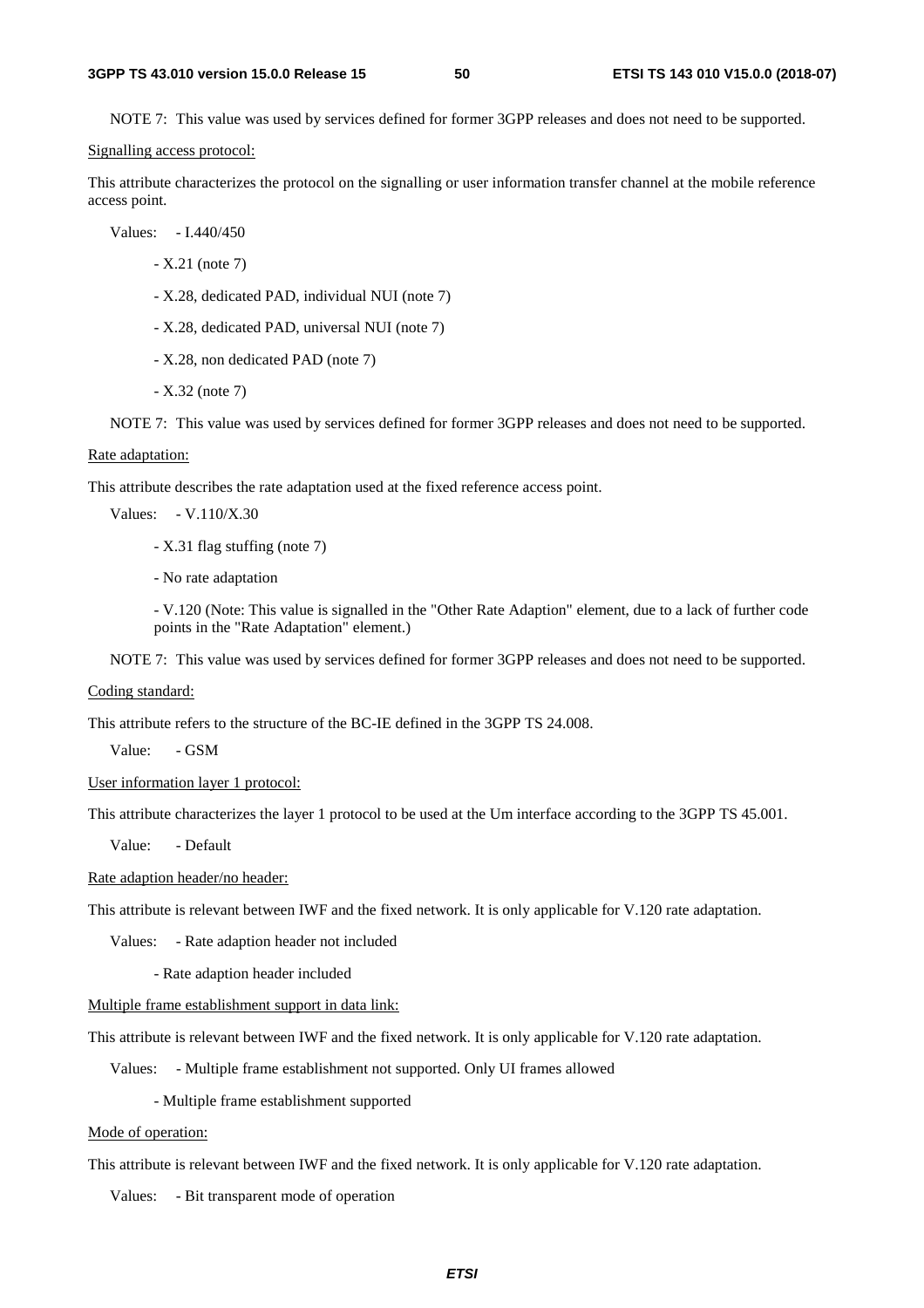- Protocol sensitive mode of operation

Logical link identifier negotiation:

This attribute is relevant between IWF and the fixed network. It is only applicable for V.120 rate adaptation.

Values: - Default, LLI=256 only

- Full protocol negotiation (note 8)

NOTE 8: A connection over which protocol negotiation will be executed is indicated in the "In-band/out-band negotiation" parameter.

Assignor/assignee:

This attribute is relevant between IWF and the fixed network. It is only applicable for V.120 rate adaptation.

Values: - Message originator is "default assignee"

- Message originator is "assignor only"

In-band/out-band negotiation:

This attribute is relevant between IWF and the fixed network. It is only applicable for V.120 rate adaptation.

Values: - Negotiation is done with USER INFORMATION messages on a temporary signalling connection

- Negotiation is done in-band using logical link zero.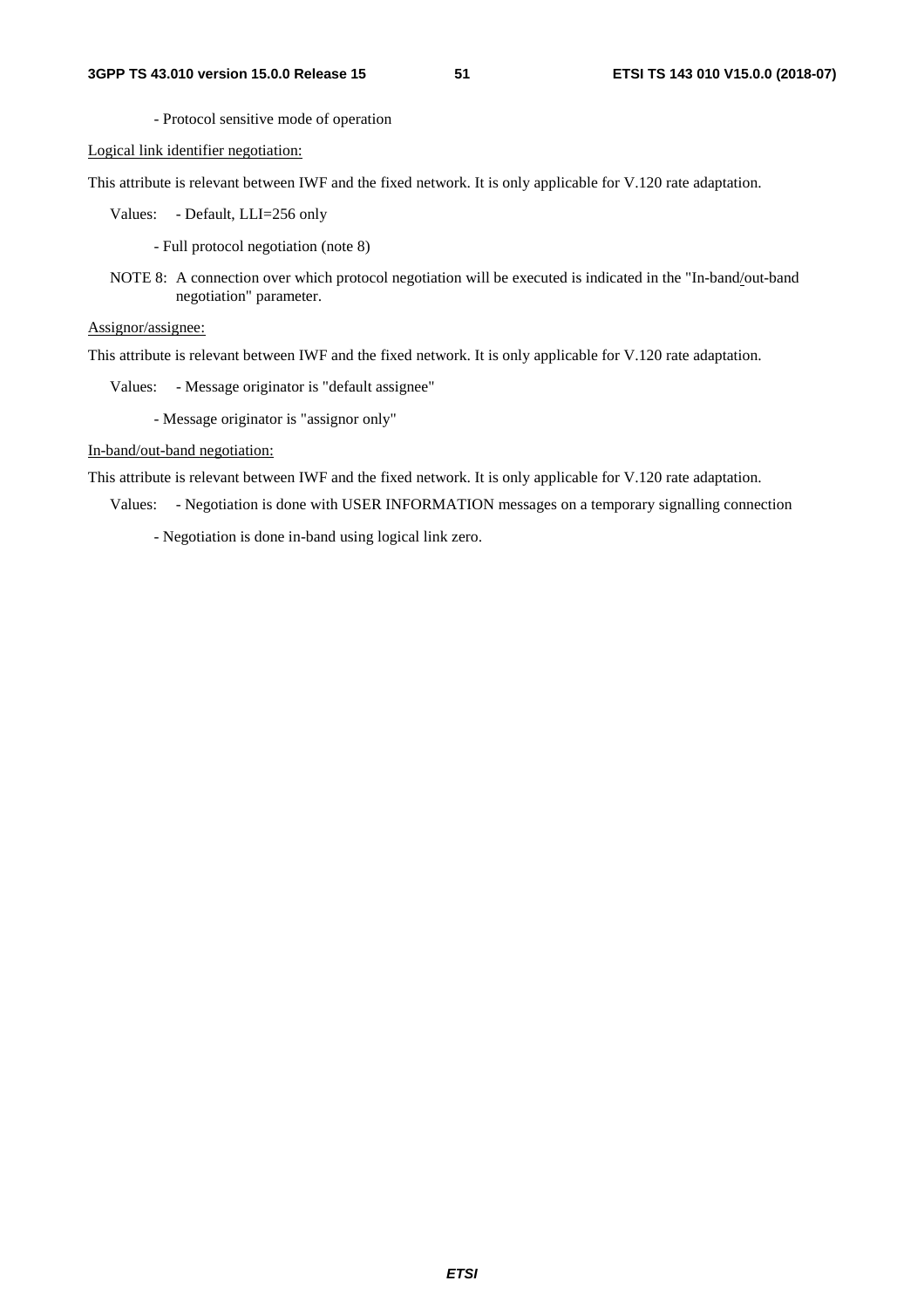## A.2 Definition of values

Unrestricted digital data information:

Transfer of information sequence of bits at its specified bit rate without alteration.

This implies: - bit sequence independence;

- digit sequence integrity;
- bit integrity.

### Speech:

Digital representation of speech coded according to a specified encoding rule (e.g. A Law, 3GPP TS 06-series).

#### Demand connection:

 A PLMN connection is set up at any time on demand via a digital channel in response to signalling information received from subscriber, other MSCs or other networks, i.e. on a per call basis.

Bidirectional symmetric:

 This value applies when the information flow characteristics provided by the PLMN connection are the same between two (or more) access points or reference points in the forward and backward directions.

#### Bidirectional asymmetric (Multislot configurations for data):

 This value applies when the information flow characteristics provided by the PLMN connection differ between two (or more) access points or reference points in the forward and backward directions on one or more TCH/Fs. In Multislot configurations for data the asymmetry is downlink biased, i.e. the MS may receive at a greater rate than it transmits.

Point-to-point connection:

This value applies when only two end points are provided by the connection.

### Service data unit integrity:

This value applies when:

- i) at each user-network interface, protocols provide a mechanism for identifying the boundaries of service data units; and
- ii) all bits submitted within a single service data unit are delivered in a corresponding service data unit.

#### Unstructured:

 This value is applicable when the PLMN connection neither provides structural boundaries nor preserves structural integrity.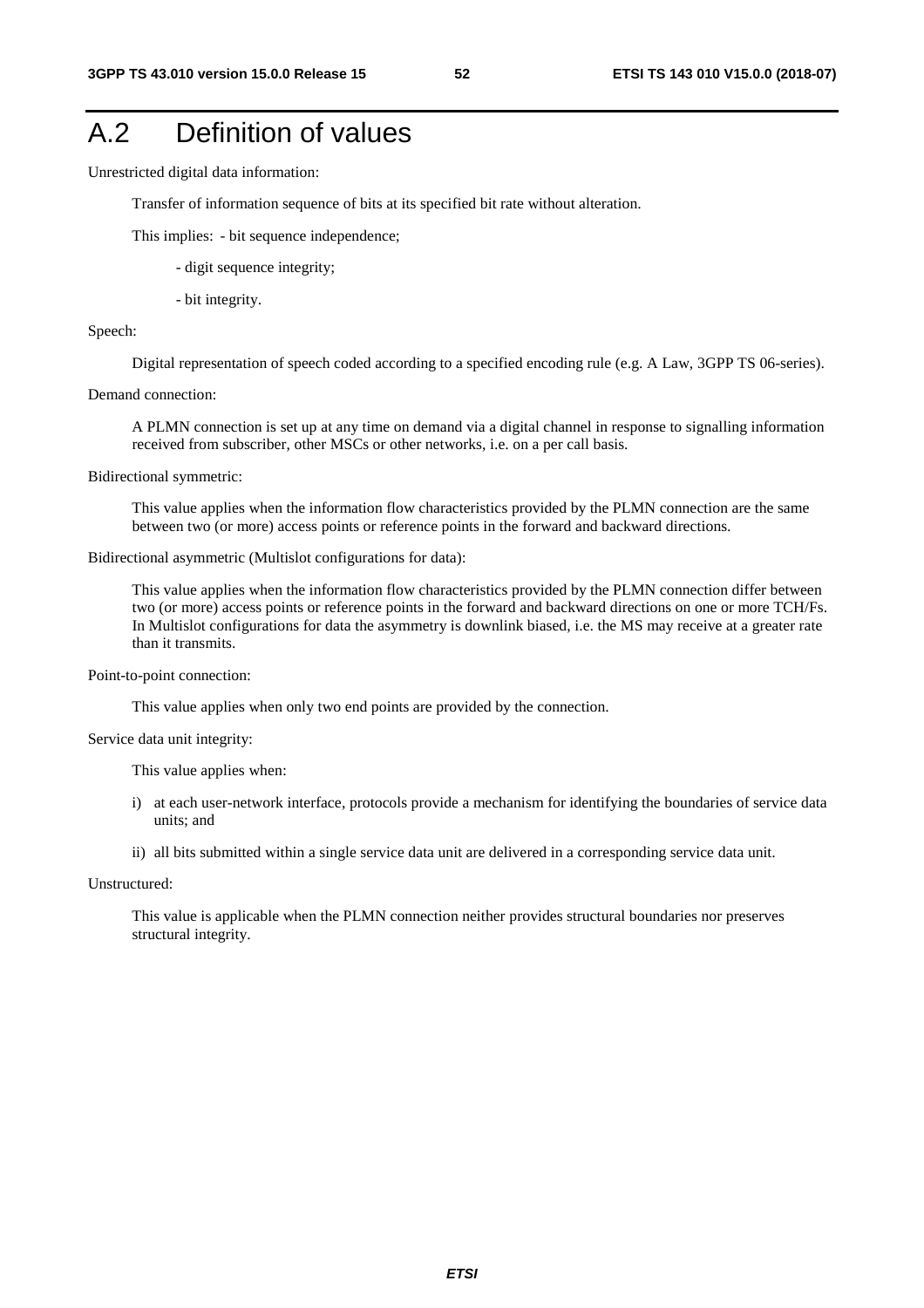## Annex B (informative): Location of the transcoding, multiplexing and RA2 functions

The location of the transcoding and data rate adaptation functions used to convert from the data rate used on the radio interface to the 64 kbits/s required by the MSC, is considered in this annex B. There are four alternatives which are equally valid from a connection type point of view. The selection of which alternative to use is not considered in 3GPP TS 43.010. The alternatives are shown in figure 10.

Alternative 1 assumes that all the transcoding and data rate adaptation is located at the BSS end of the A interface.

Alternative 2 assumes that all the transcoding and data rate adaptation is located at the MSC end of the A interface and gives no indication how the information is carried on the link.

Alternative 3 assumes that the information is transferred on the A interface in 8 or 16 kbit/s channels using one of the sub-multiplexing schemes described in CCITT Recommendation I.460. The same sub-multiplexing scheme is used for both speech and data.

Alternative 4 illustrates a multislot connection in which the information is transferred on the A-interface in 64 kbit/s channel into which up to four channels of intermediate rate 16 kbit/s have been multiplexed (refer to 3GPP TS 48.020). Alternative 4 also shows a situation in which a multislot connection of 5 or 6 TCH/Fs is used; the rate between the RA1'/RA1- and RA1''-functions is 64 kbit/s.

The alternatives explained above correspond to all channels excluding TCH/F14.4 and EDGE.

Alternatives 1b, 2b, 3b, and 4b show similar approaches for channel codings TCH/F14.4, TCH/F28.8, and TCH/F43.2.

It should be noted that in all of the alternatives the transcoding and data rate adaptation are performed on the BSS side of the A-interface and is therefore considered to be a function of the BSS.

In the first three alternatives, the interface at the MSC is always based on 64 kbit/s without sub-multiplexing.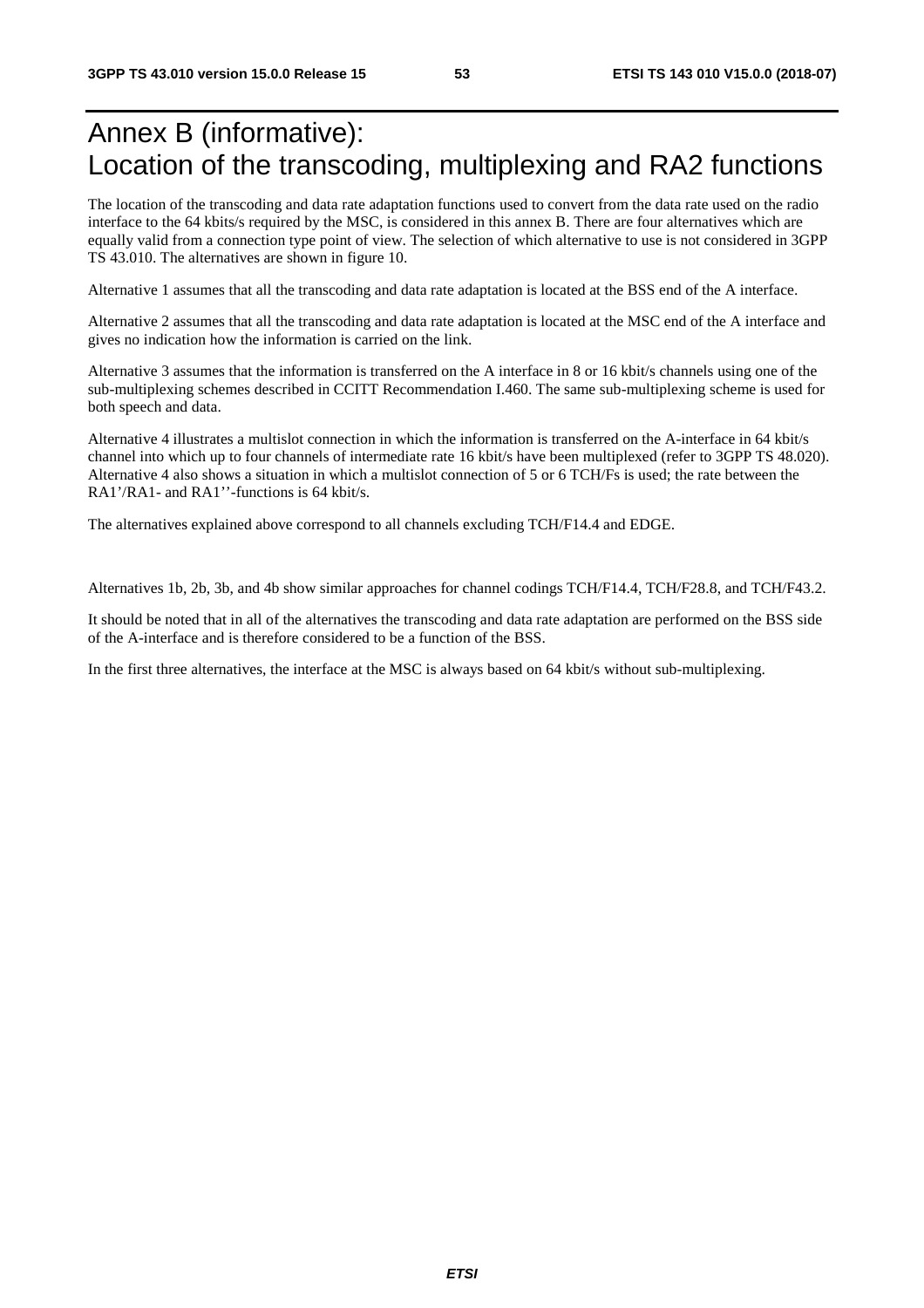

**Figure 10: Location of transcoding and rate adaptation**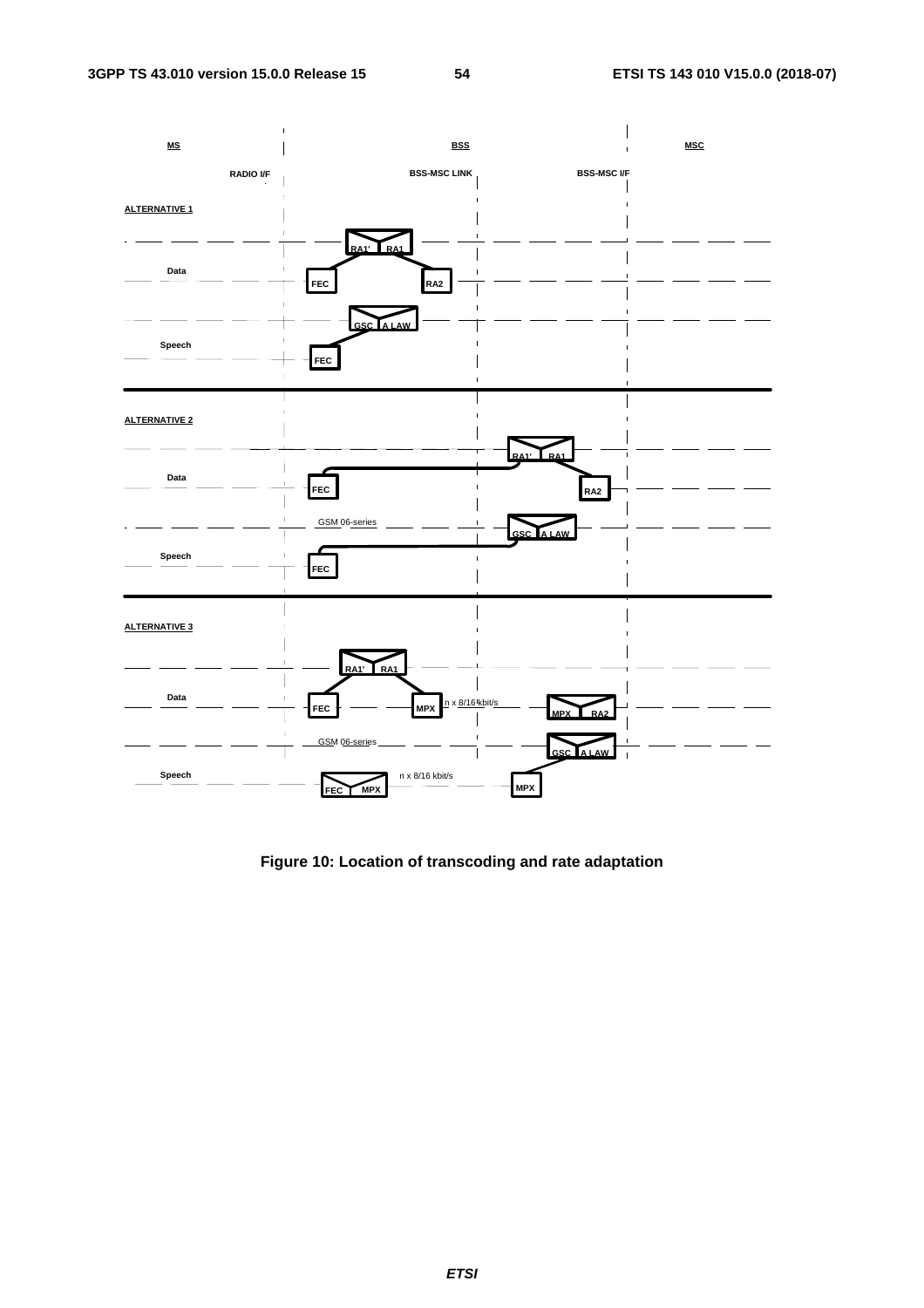

**Figure 10 (continued): Location of transcoding and rate adaptation**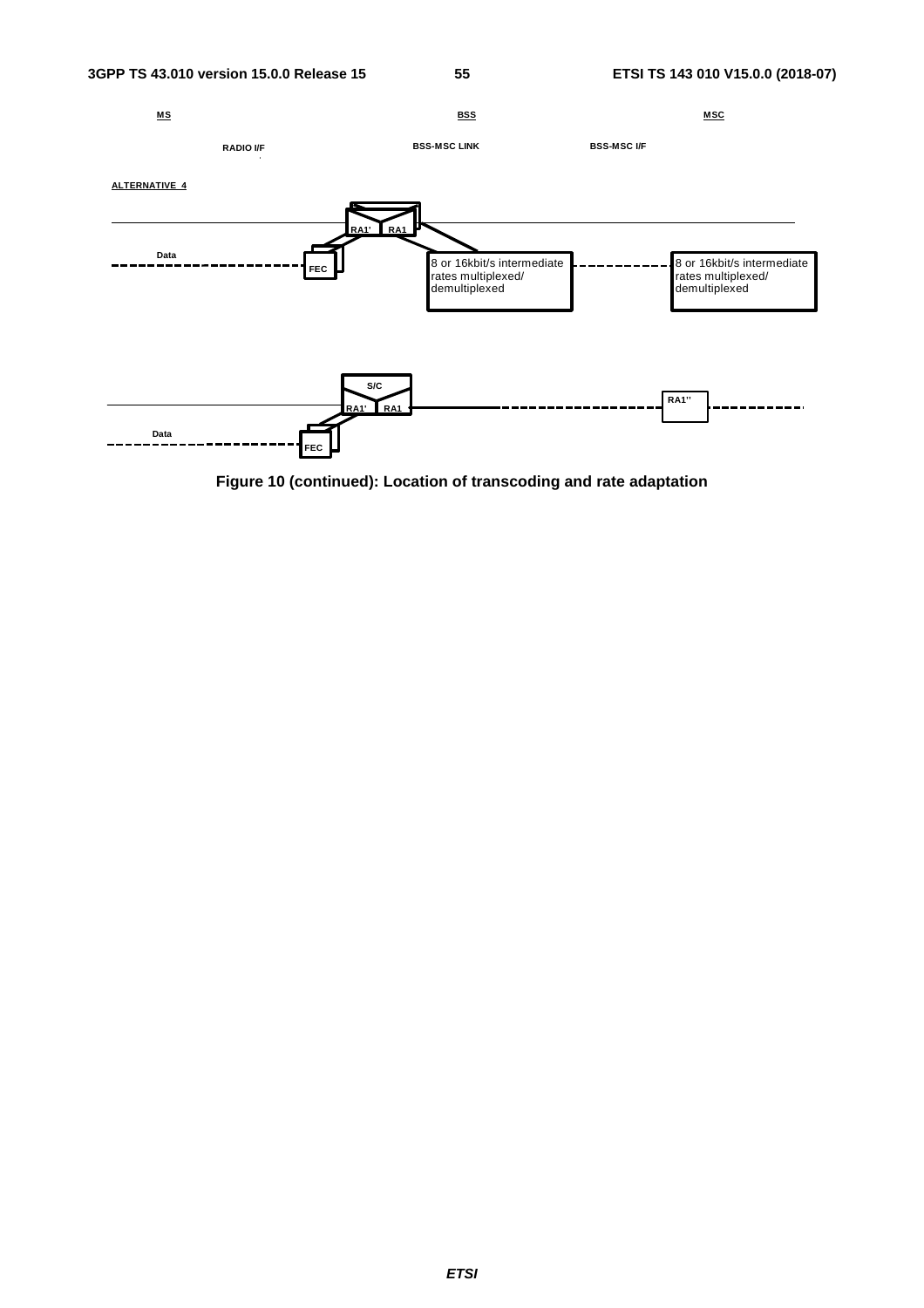

 **Figure 10 (concluded): Location of transcoding and rate adaptation**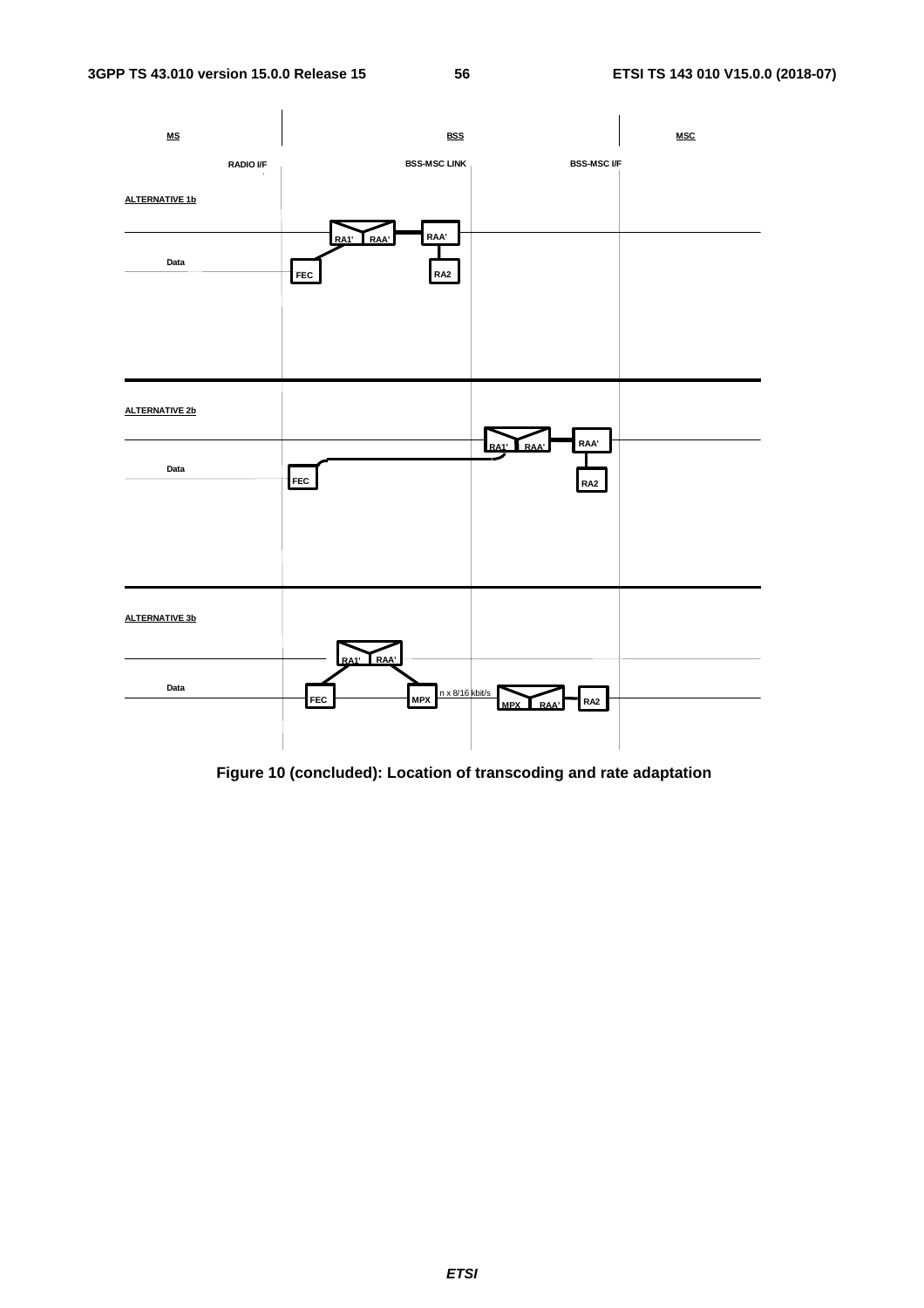

**Figure 10 (concluded): Location of transcoding and rate adaptation**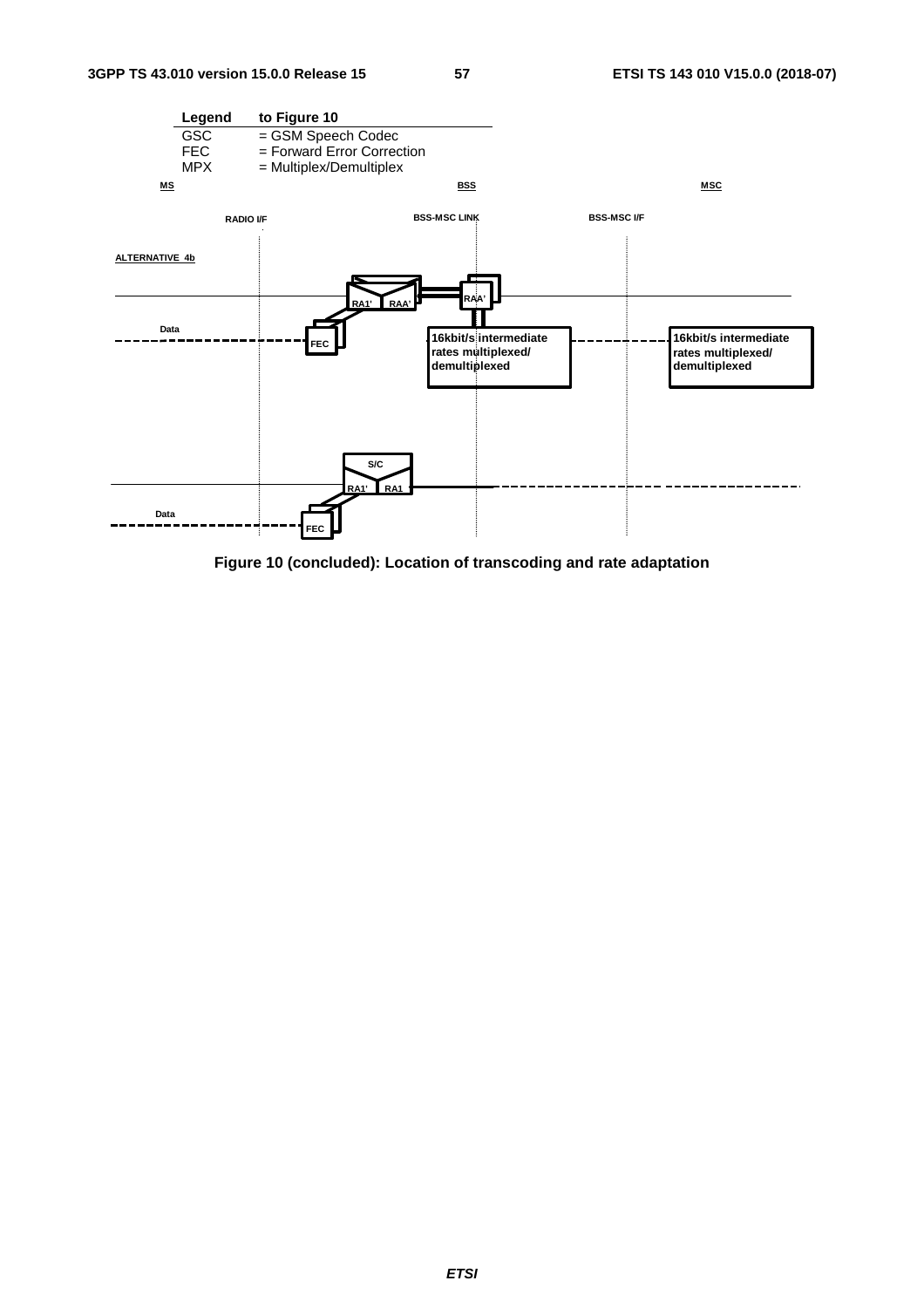## Annex C (informative): Change History

| <b>Change history</b>        |                                                                                            |                              |                |                          |                                                        |                                                                                   |        |        |            |
|------------------------------|--------------------------------------------------------------------------------------------|------------------------------|----------------|--------------------------|--------------------------------------------------------|-----------------------------------------------------------------------------------|--------|--------|------------|
| <b>Date</b>                  | TSG#                                                                                       | <b>TSG Doc.</b>              | <b>CR</b>      | Rev                      | Subject/Comment                                        |                                                                                   | Old    |        | <b>New</b> |
| ÷,                           | S <sub>16</sub>                                                                            |                              | A001           | $\overline{2}$           | Data Compression                                       |                                                                                   |        |        | 5.0.0      |
| $\qquad \qquad \blacksquare$ | S <sub>16</sub>                                                                            |                              | A002           |                          | Editorial correction to Channel Mode Modify            |                                                                                   |        |        | 5.0.0      |
|                              | s21                                                                                        |                              | A003           |                          | V.120 Interworking and RDI                             |                                                                                   | 5.0.0  |        | 5.1.0      |
| $\overline{a}$               | $\overline{s21}$                                                                           |                              | A004           |                          | <b>HSCSD</b>                                           |                                                                                   | 5.0.0  |        | 5.1.0      |
| $\overline{\phantom{a}}$     | s22                                                                                        |                              | A005           |                          |                                                        | Introduction of 14.4 kbit/s                                                       |        | 5.1.0  | 5.2.0      |
| ä,                           | $\overline{s23}$                                                                           |                              | A006           |                          |                                                        | <b>Editorial modifications</b>                                                    |        | 5.2.0  | 5.3.0      |
| $\qquad \qquad \blacksquare$ | s24                                                                                        |                              | A007           |                          |                                                        | Removal of 2*14.4=19.2 Transparent configuration                                  | 5.3.0  |        | 5.4.0      |
| $\qquad \qquad \blacksquare$ | s27                                                                                        |                              | A008           |                          |                                                        | Clarification of RA0 adaptation function                                          |        | 5.4.0  | 7.0.0      |
|                              | s27                                                                                        |                              | A009           |                          |                                                        | Information transfer protocol model updates                                       |        | 5.4.0  | 7.0.0      |
|                              | s29                                                                                        |                              | A010           |                          |                                                        | Introduction of EDGE channel codings into the<br>specifications                   |        | 7.0.0  | 8.0.0      |
|                              | 12-1999 TSG#06                                                                             |                              | A011           |                          |                                                        | Service Clean up R99                                                              |        | 8.0.0  | 8.1.0      |
|                              |                                                                                            | 09-2000   TSG#09   NP-000551 | A012           |                          |                                                        | 32 kbit/s UDI/RDI multimedia in GSM                                               | 8.1.0  |        | 8.2.0      |
|                              |                                                                                            | 12-2000   TSG#10   NP-000604 | A013           |                          |                                                        | TCH/F32.0 reference models                                                        | 8.2.0  |        | 8.3.0      |
|                              |                                                                                            | 12-2000   TSG#10   NP-000606 | A014           |                          |                                                        | Removal of BS 30 NT                                                               | 8.3.0  |        | 4.0.0      |
|                              |                                                                                            | 03-2001   TSG#11   NP-010047 | 001            |                          |                                                        | Removal of the S-reference point in MS                                            |        | 4.0.0  | 4.1.0      |
| 03-2001                      | <b>TSG#11</b>                                                                              | NP-010047                    | 002            |                          |                                                        | Addition changes for removal BS30NT of BS30 NT and<br>packet access               |        | 4.0.0  | 4.1.0      |
|                              |                                                                                            | 03-2001   TSG#11   NP-010046 | 003            |                          | Removal of FAX NT in GSM from Rel-4                    |                                                                                   | 4.0.0  |        | 4.1.0      |
|                              |                                                                                            | 03-2001   TSG#11   NP-010047 | 004            |                          |                                                        | Removal of speech model                                                           |        | 4.0.0  | 4.1.0      |
|                              |                                                                                            | 03-2002   TSG#15   NP-010085 | 005            | $\mathbf 1$              |                                                        | Terminology Clarifications as requested by TSG GERAN                              |        | 4.1.0  | 5.0.0      |
|                              | 09-2002 TSG#17                                                                             | NP-020405                    | 006            | $\mathbf{1}$             |                                                        | Correction of Rate Adaptation Functions and removal of S<br>Reference Point in MS |        | 5.0.0  | 5.1.0      |
| 12-2002                      | <b>TSG#18</b>                                                                              | NP-020617                    | 007            | $\mathbf{1}$             |                                                        | CS Data Services (including HSCSD and EDGE) for<br><b>GERAN lu mode</b>           |        | 5.1.0  | 5.2.0      |
| 12-2004                      | CN#26                                                                                      |                              |                |                          | Upgraded to v6.0.0                                     |                                                                                   | 5.2.0  |        | 6.0.0      |
| 06-2007                      | CT#36                                                                                      |                              |                |                          | Upgraded to v7.0.0                                     |                                                                                   | 6.0.0  |        | 7.0.0      |
| 12-2008                      | CT#42                                                                                      |                              |                |                          | Upgraded to v8.0.0                                     |                                                                                   | 7.0.0  |        | 8.0.0      |
| 12-2009                      | CT#46                                                                                      |                              |                |                          | Automatic upgrade from previous Release                |                                                                                   | 8.0.0  |        | 9.0.0      |
| 03-2011                      | CT#51                                                                                      |                              |                |                          | Automatic upgrade from previous Release version 9.0.0  |                                                                                   | 9.0.0  |        | 10.0.0     |
| 03-2011                      | CT#51                                                                                      |                              |                |                          | Correction of heading and numbering made by MCC        |                                                                                   | 10.0.0 |        | 10.0.1     |
| 09-2012                      | CT#57                                                                                      |                              |                |                          | Automatic upgrade from previous Release version 10.0.1 |                                                                                   | 10.0.1 |        | 11.0.0     |
| 09-2014                      |                                                                                            | $\overline{\phantom{a}}$     | $\overline{a}$ |                          | Format of figures 1 to 5 corrected                     |                                                                                   | 11.0.0 |        | 11.0.1     |
| 2014-10                      |                                                                                            |                              |                |                          | Automatic upgrade from previous Release                |                                                                                   | 11.0.1 |        | 12.0.0     |
| 2015-12                      |                                                                                            |                              |                |                          | Automatic upgrade from previous Release<br>12.0.0      |                                                                                   |        | 13.0.0 |            |
| <b>Change history</b>        |                                                                                            |                              |                |                          |                                                        |                                                                                   |        |        |            |
| <b>Date</b>                  | TSG#<br><b>CR</b><br>Cat<br>Subject/Comment<br><b>TSG Doc.</b><br><b>Rev</b><br><b>New</b> |                              |                |                          |                                                        |                                                                                   |        |        |            |
| 2017-03                      | CT#75                                                                                      |                              |                |                          |                                                        |                                                                                   |        |        | 14.0.0     |
| 2018-06 SA#80                |                                                                                            | $\blacksquare$               |                | $\overline{\phantom{a}}$ |                                                        | Automatic upgrade from previous Release                                           |        |        | 15.0.0     |